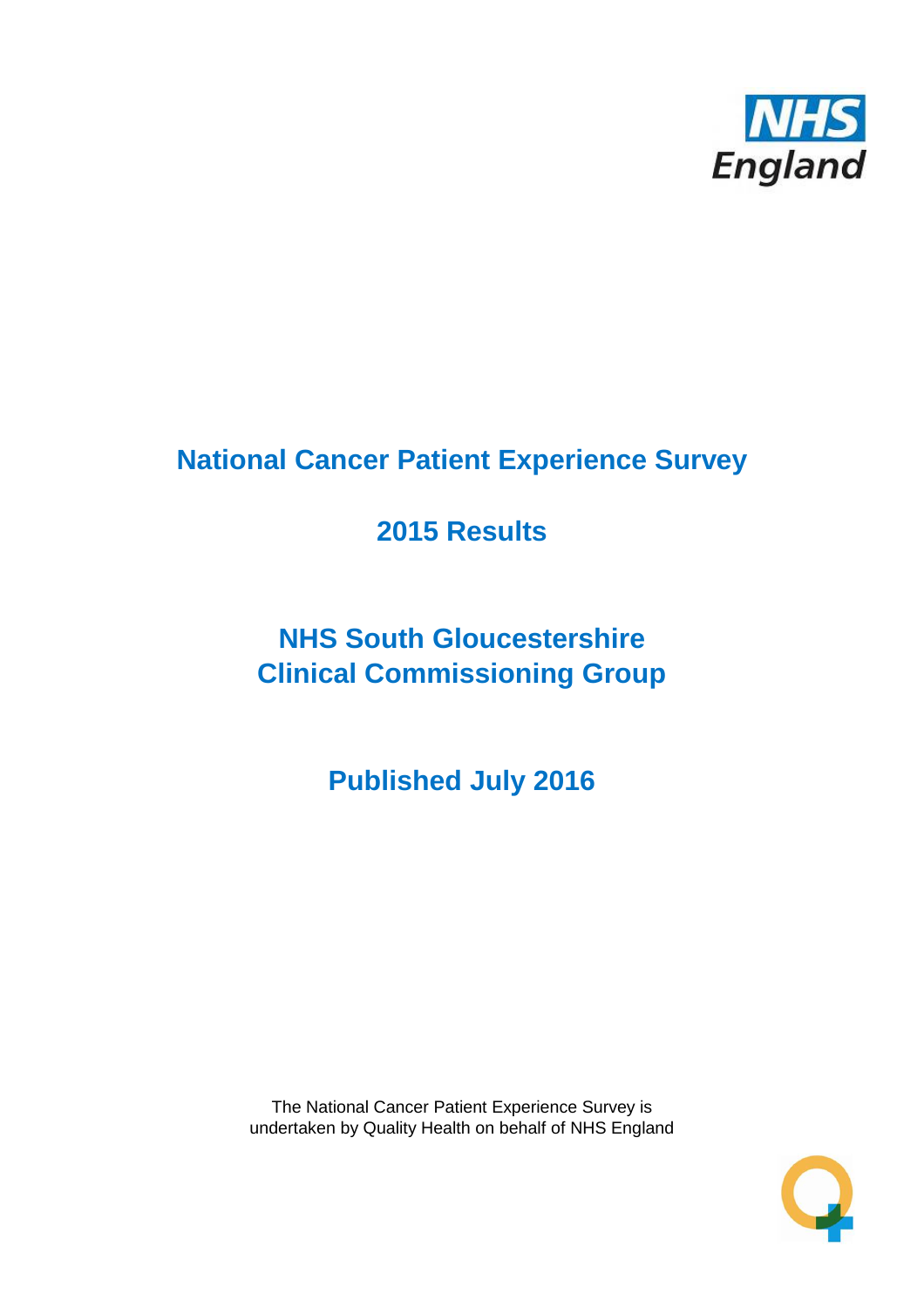#### **Introduction**

The National Cancer Patient Experience Survey 2015 is the fifth iteration of the survey first undertaken in 2010. It has been designed to monitor national progress on cancer care; to provide information to drive local quality improvements; to assist commissioners and providers of cancer care; and to inform the work of the various charities and stakeholder groups supporting cancer patients.

The survey was overseen by a national Cancer Patient Experience Advisory Group. This Advisory Group set the principles and objectives of the survey programme and guided questionnaire development.

The survey was commissioned and managed by NHS England. The survey provider, Quality Health, is responsible for designing, running and analysing the survey.

Full national results and other reports are available at www.ncpes.co.uk

Further details on the survey methodology and changes to the 2015 survey can be found in the Annex. Note that a number of significant changes were made to the 2015 survey so caution should be taken in directly comparing data from the 2015 survey to the findings of the previous CPES surveys. No comparisons with previous surveys are presented in this report.

#### **This report**

The report shows how this CCG scored for each question in the survey, compared with national results. It is aimed at helping individual CCGs to understand their performance and identify areas for local improvement.

Note that responses for questions with 1-20 respondents have been suppressed. This is to protect patient confidentiality and because uncertainty around the result is too great.

#### **Data tables**

The data tables presented in this report show the following for each question:

- **Column 1** shows the number of respondents to this question
- **Column 2** shows the unadjusted 2015 score for this CCG
- **Column 3** shows the case-mix adjusted 2015 score for this CCG
- **Column 4** shows the lower limit of the expected range of scores for this CCG (the top of the pale blue section on the Comparability chart - see below)
- **Column 5** shows the upper limit of the expected range of scores for this CCG (the bottom of the dark blue section on the Comparability chart - see below)
- **Column 6** shows the National Average score for this question.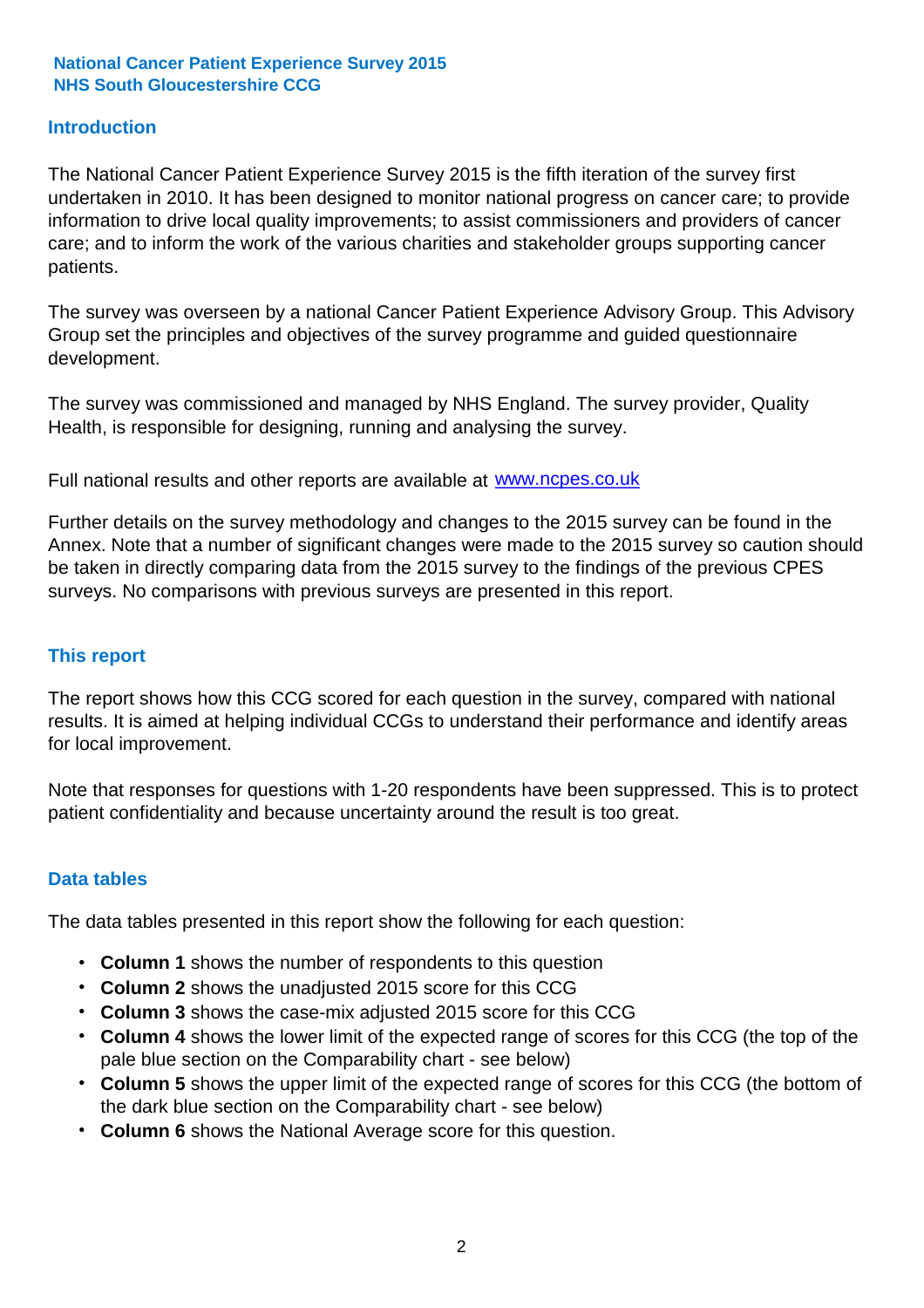Results for individual response options are presented in the detailed data tables **WWW.ncpes.co.uk** Confidence Intervals for unadjusted and case-mix adjusted data are provided in these tables.

Expected ranges and 95% Confidence Intervals highlight the uncertainty around the results. The size of the expected ranges and confidence intervals will be different for each question, and depends on the number of respondents and the range of their responses.

For further details on case-mix adjustment and the scoring methodology used, please refer to the Annex.

#### **Comparability charts**

For the 2015 survey, we have adopted the CQC standard for reporting comparative performance, based on calculation of "expected ranges". This means that CCGs will be flagged as outliers only if there is statistical evidence that their scores deviate (positively or negatively) from the range of scores that would be expected for CCGs of the same size.

The Comparability charts in this report show a bar with these expected ranges (in grey), higher than expected (in dark blue), and lower than expected (in pale blue). A black dot represents the actual score of this CCG.

The same colour convention has been used in Column 3 of the Data tables.

For further details on expected ranges, please refer to the technical document at **www.ncpes.co.uk** 

#### **Tumour group tables**

The final set of tables in this report show the scores for each question for each of the 13 tumour groups, with a comparative national score for that tumour group.

These breakdowns are intended as additional information for CCGs to understand the differences between the experiences of patients with different types of cancer. The numbers are generally relatively small and may not be statistically significant. They should therefore be treated with some caution.

#### **Notes on specific questions**

Question 5 in the survey has not been scored. However, the unscored data is useful and has been published alongside the other results in this report. This question asked respondents to "tick all that apply". The results show all of the responses given including where respondents chose two or more options.

Questions used to direct respondents to different parts of the survey (questions 4, 17, 24, 27, 40, 43, 46) and other demographic and information questions are not reported.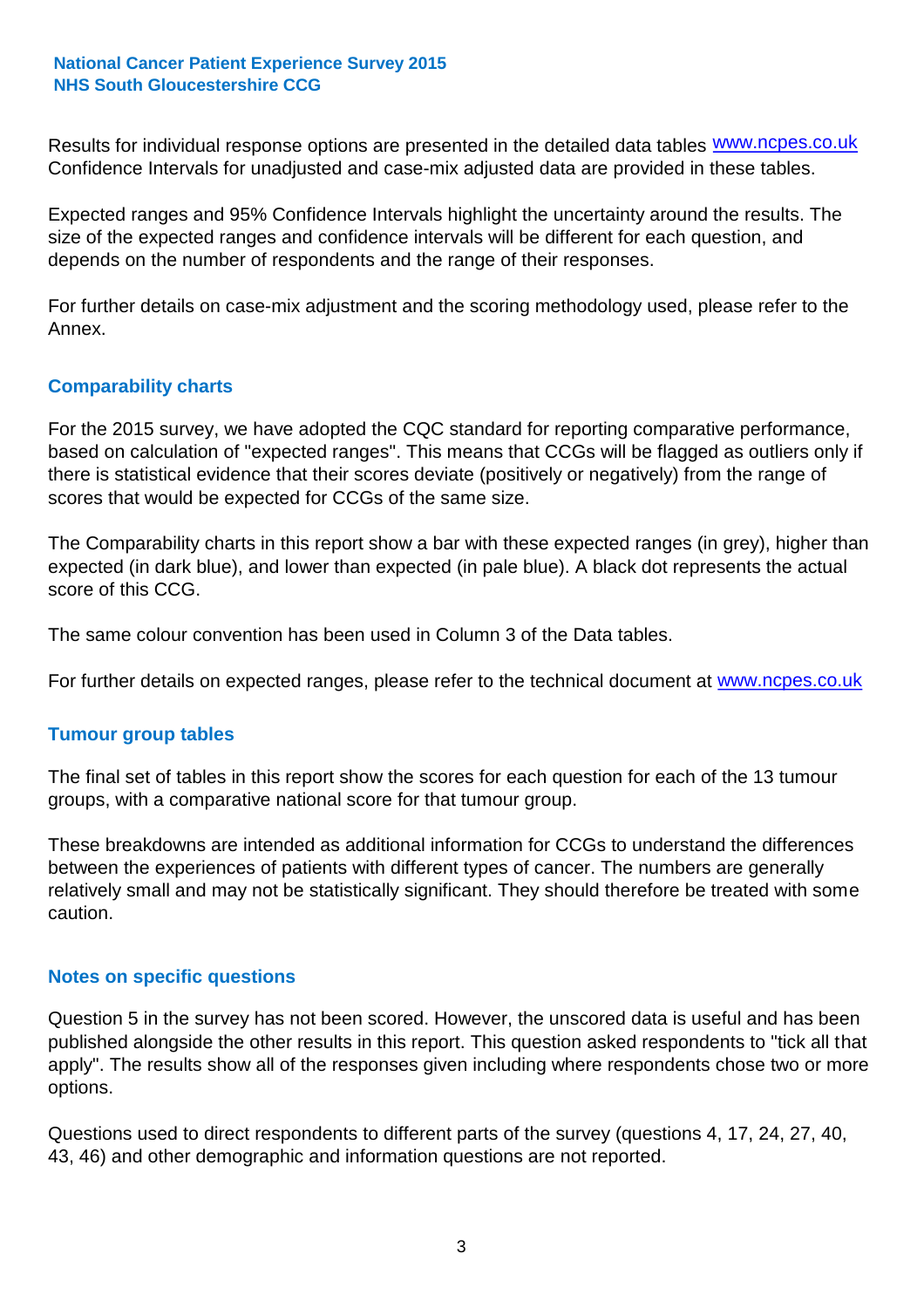#### **How to use the data**

Unadjusted data should be used to see the actual responses from patients relating to the CCG.

Case-mix adjusted data, together with expected ranges, should be used to understand whether the results are significantly higher or lower than national results.

Case-mix adjusted data, together with (case-mix adjusted) Confidence Intervals (presented in the detailed data tables **www.ncpes.co.uk**), should be used to understand whether the results are significantly higher or lower than the results for another CCG.

#### **Response rates**

Numbers of respondents by tumour group, age and gender can be found in the Annex.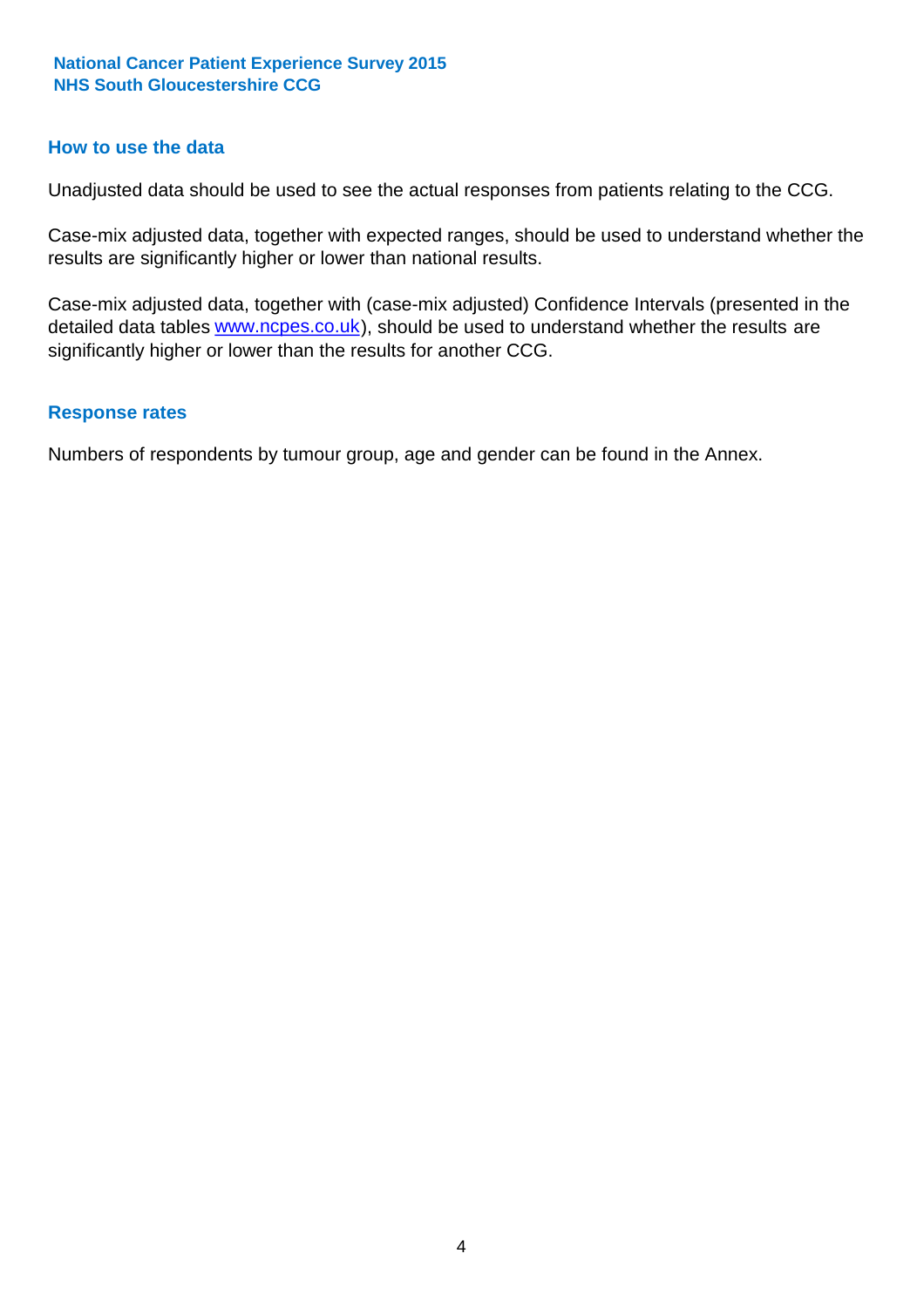#### **Executive Summary**

average rating of 8.5. Asked to rate their care on a scale of zero (very poor) to 10 (very good), respondents gave an

The following questions are included in phase 1 of the Cancer Dashboard developed by Public Health England and NHS England\*:

- **74%** of respondents said that they were definitely involved as much as they wanted to be in decisions about their care and treatment
- **94%** of respondents said that they were given the name of a Clinical Nurse Specialist who would support them through their treatment
- when asked how easy or difficult it had been to contact their Clinical Nurse Specialist 84% of respondents said that it had been 'quite easy' or 'very easy'
- **85%** of respondents said that, overall, they were always treated with dignity and respect they were in hospital
- **94%** of respondents said that hospital staff told them who to contact if they were worried about their condition or treatment after they left hospital
- **59%** of respondents said that they thought the GPs and nurses at their general practice definitely did everything they could to support them while they were having cancer treatment.

Detailed results for these and other questions are set out in the sections that follow.

#### www.cancerdata.nhs.uk/dashboard

The questions were selected in discussion with the national Cancer Patient Experience Advisory Group and reflect four key patient experience domains: provision of information; involvement in decisions; care transition; interpersonal relations, respect and dignity. The figures presented above are all case-mix adjusted.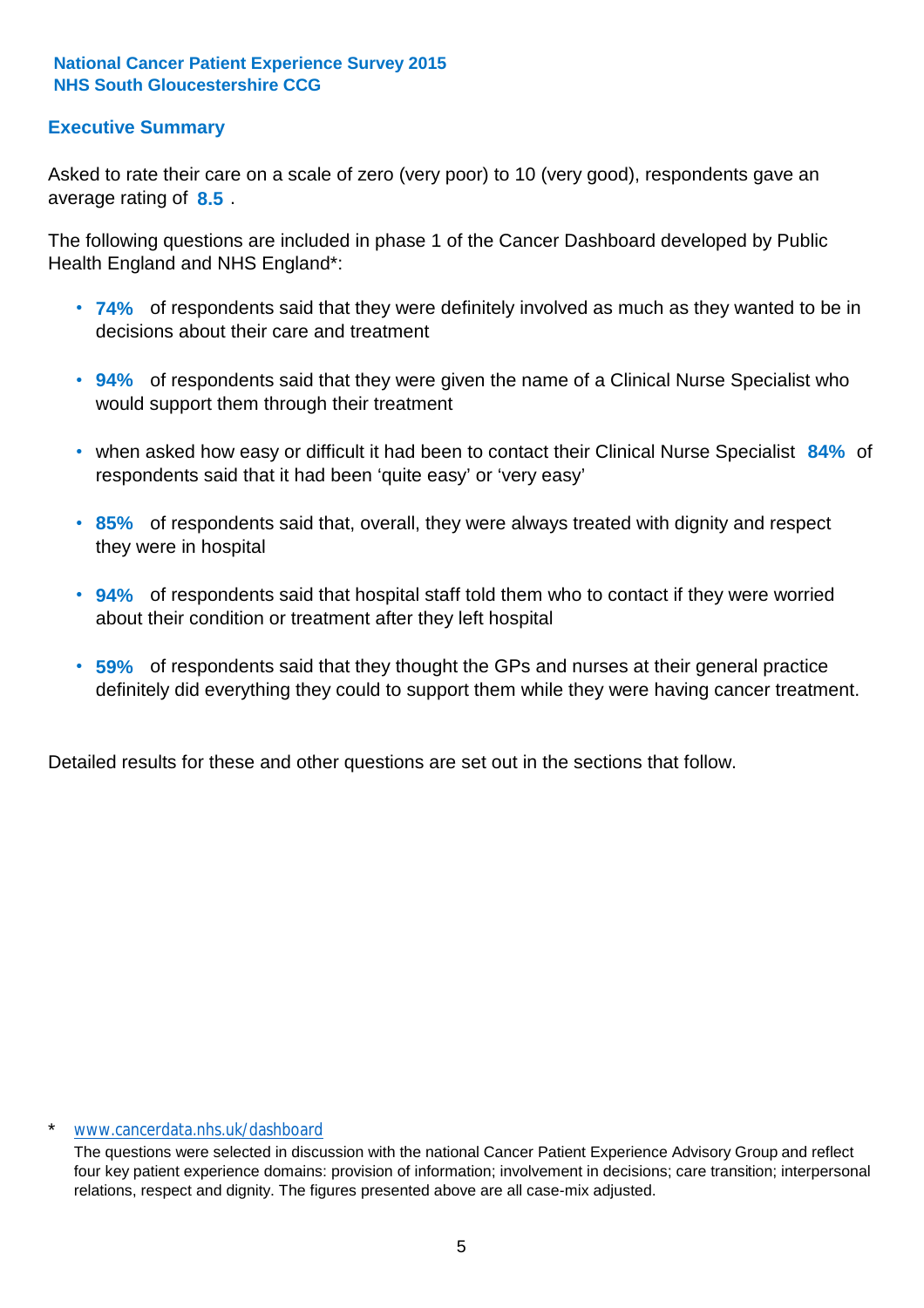# **Questions which scored outside expected range**

|                   |                                                                                            |                                          | 2015 Case-mix Adjusted             |                                     |                                     |                              |
|-------------------|--------------------------------------------------------------------------------------------|------------------------------------------|------------------------------------|-------------------------------------|-------------------------------------|------------------------------|
| Question          |                                                                                            | respondents<br>for this CCG<br>Number of | Percentage for<br>this CCG<br>2015 | Lower limit of<br>expected<br>range | Upper limit of<br>expected<br>range | Average<br>Score<br>National |
|                   | <b>Diagnostic tests</b>                                                                    |                                          |                                    |                                     |                                     |                              |
| Q7                | Given complete explanation of test results in understandable<br>way                        | 311                                      | 74%                                | 74%                                 | 83%                                 | 79%                          |
|                   | Finding out what was wrong with you                                                        |                                          |                                    |                                     |                                     |                              |
| Q <sub>9</sub>    | Patient felt they were told sensitively that they had cancer                               | 366                                      | 80%                                | 81%                                 | 88%                                 | 84%                          |
|                   | Deciding the best treatment for you                                                        |                                          |                                    |                                     |                                     |                              |
| Q13               | Possible side effects explained in an understandable way                                   | 359                                      | 65%                                | 68%                                 | 77%                                 | 73%                          |
| Q <sub>15</sub>   | Patient definitely told about side effects that could affect them in<br>the future         | 334                                      | 49%                                | 49%                                 | 60%                                 | 54%                          |
|                   | <b>Clinical Nurse Specialist</b>                                                           |                                          |                                    |                                     |                                     |                              |
| Q17               | Patient given the name of the CNS who would support them<br>through their treatment        | 352                                      | 94%                                | 87%                                 | 93%                                 | 90%                          |
|                   | Support for people with cancer                                                             |                                          |                                    |                                     |                                     |                              |
| Q <sub>23</sub>   | Hospital staff told patient they could get free prescriptions                              | 161                                      | 73%                                | 74%                                 | 86%                                 | 80%                          |
| <b>Operations</b> |                                                                                            |                                          |                                    |                                     |                                     |                              |
| Q26               | Staff explained how operation had gone in understandable way                               | 188                                      | 66%                                | 72%                                 | 84%                                 | 78%                          |
|                   | Hospital care as an inpatient                                                              |                                          |                                    |                                     |                                     |                              |
| Q29               | Patient had confidence and trust in all doctors treating them                              | 210                                      | 79%                                | 79%                                 | 89%                                 | 84%                          |
| Q <sub>32</sub>   | Always / nearly always enough nurses on duty                                               | 210                                      | 59%                                | 60%                                 | 72%                                 | 66%                          |
|                   | Hospital care as a day patient / outpatient                                                |                                          |                                    |                                     |                                     |                              |
| Q42               | Doctor had the right notes and other documentation with them                               | 320                                      | 93%                                | 93%                                 | 98%                                 | 96%                          |
| Q44               | Beforehand patient had all information needed about<br>radiotherapy treatment              | 117                                      | 77%                                | 80%                                 | 92%                                 | 86%                          |
| Q47               | Beforehand patient had all information needed about<br>chemotherapy treatment              | 202                                      | 78%                                | 79%                                 | 89%                                 | 84%                          |
|                   | Home care and support                                                                      |                                          |                                    |                                     |                                     |                              |
| Q50               | Patient definitely given enough support from health or social<br>services during treatment | 154                                      | 44%                                | 45%                                 | 63%                                 | 54%                          |
|                   | Care from your general practice                                                            |                                          |                                    |                                     |                                     |                              |
| Q52               | GP given enough information about patient's condition and<br>treatment                     | 310                                      | 92%                                | 93%                                 | 98%                                 | 95%                          |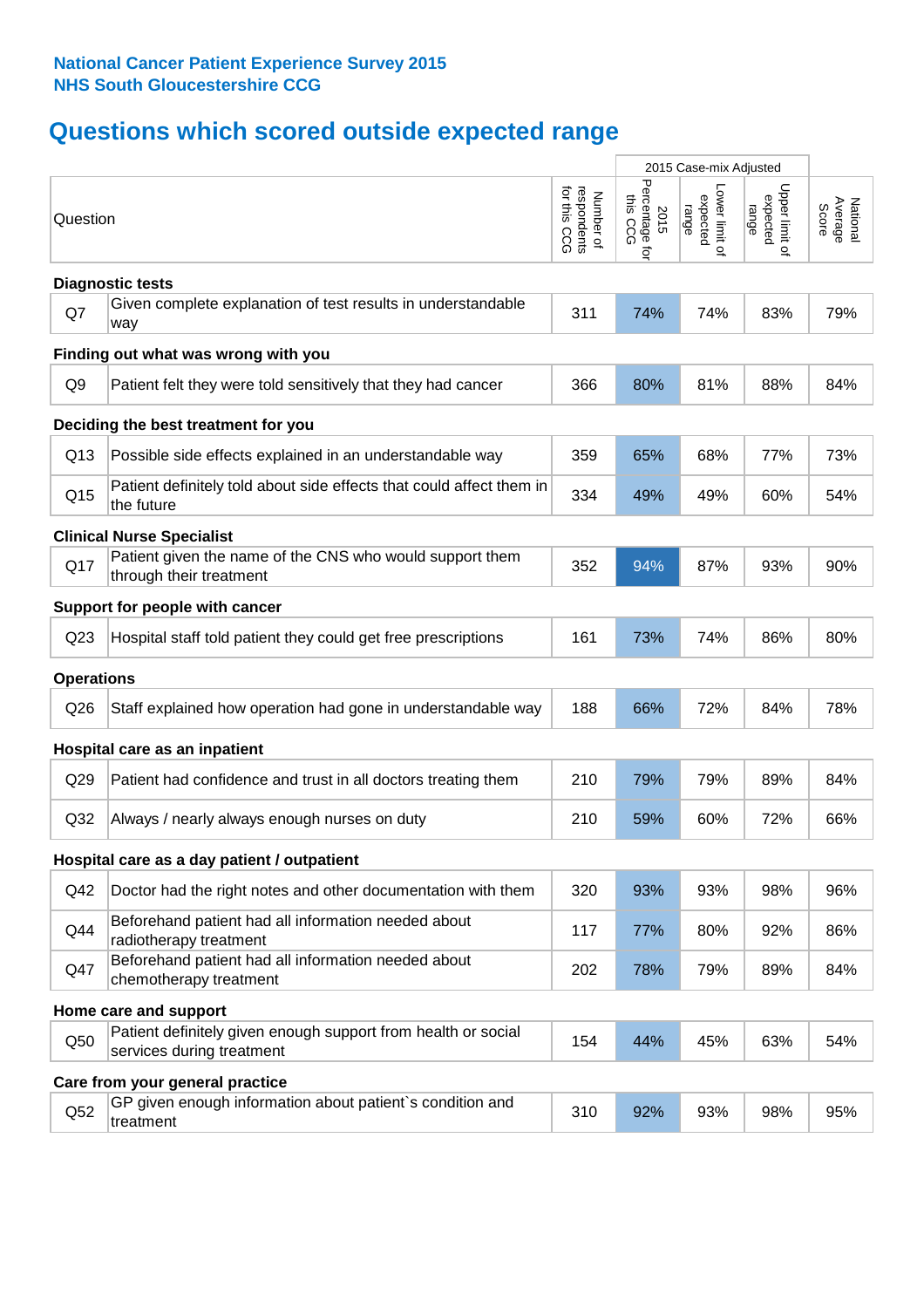|          |                                                                        |                                                              |                                           | 2015 Case-mix Adjusted                         |                                       |                              |
|----------|------------------------------------------------------------------------|--------------------------------------------------------------|-------------------------------------------|------------------------------------------------|---------------------------------------|------------------------------|
| Question |                                                                        | ğ<br>respondents<br>Number<br>inis<br>റ<br>Š<br>$\mathbf{a}$ | ਨ<br>this<br>entage<br>S<br>긍<br>ᠺ<br>ਕੁੱ | ower<br>expected<br>range<br>limit<br>$\Omega$ | Upper limit<br>expected<br>range<br>₽ | Average<br>National<br>Score |
|          | Your overall NHS care                                                  |                                                              |                                           |                                                |                                       |                              |
| Q54      | Hospital and community staff always worked well together               | 356                                                          | 54%                                       | 55%                                            | 66%                                   | 61%                          |
| Q56      | Overall the administration of the care was very good / good            | 369                                                          | 84%                                       | 86%                                            | 92%                                   | 89%                          |
| Q59      | Patient's average rating of care scored from very poor to very<br>good | 363                                                          | 8.5                                       | 8.5                                            | 8.9                                   | 8.7                          |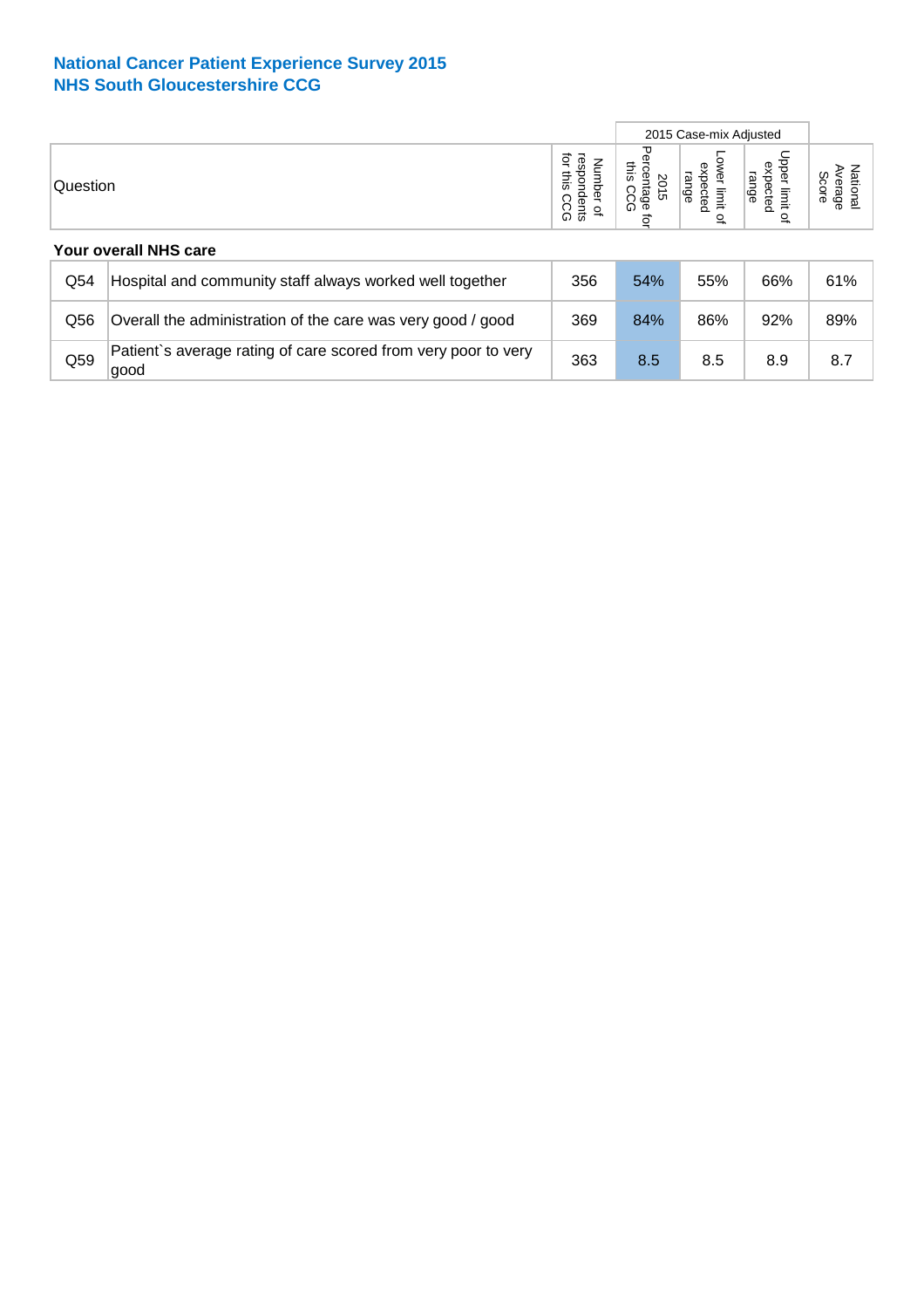# **CCG results**

#### **Seeing your GP**



|    |                                                                |                                                     |                             |               | 2015 Case-mix Adjusted     |                            |                           |
|----|----------------------------------------------------------------|-----------------------------------------------------|-----------------------------|---------------|----------------------------|----------------------------|---------------------------|
|    | Question                                                       | respondents<br><b>Number</b><br>$\overline{\sigma}$ | 2015<br>Unadjusted<br>Score | 2015<br>Score | Expected<br>range<br>lower | Expected<br>range<br>nbber | National Average<br>Score |
| Q1 | Saw GP once / twice before being told had to go to<br>hospital | 277                                                 | 78%                         | 77%           | 71%                        | 81%                        | 76%                       |
| Q2 | Patient thought they were seen as soon as necessary            | 363                                                 | 84%                         | 84%           | 78%                        | 86%                        | 82%                       |

|    |                                                                             |                                                 | No. |
|----|-----------------------------------------------------------------------------|-------------------------------------------------|-----|
|    |                                                                             | Yes                                             |     |
| Q5 | Beforehand, did you have all the<br>information you needed about your test? | No, I would have liked more written information |     |
|    |                                                                             | No, I would have liked more verbal information  |     |
|    |                                                                             | I did not need / want any information           |     |
|    |                                                                             | Don't know / can't remember                     |     |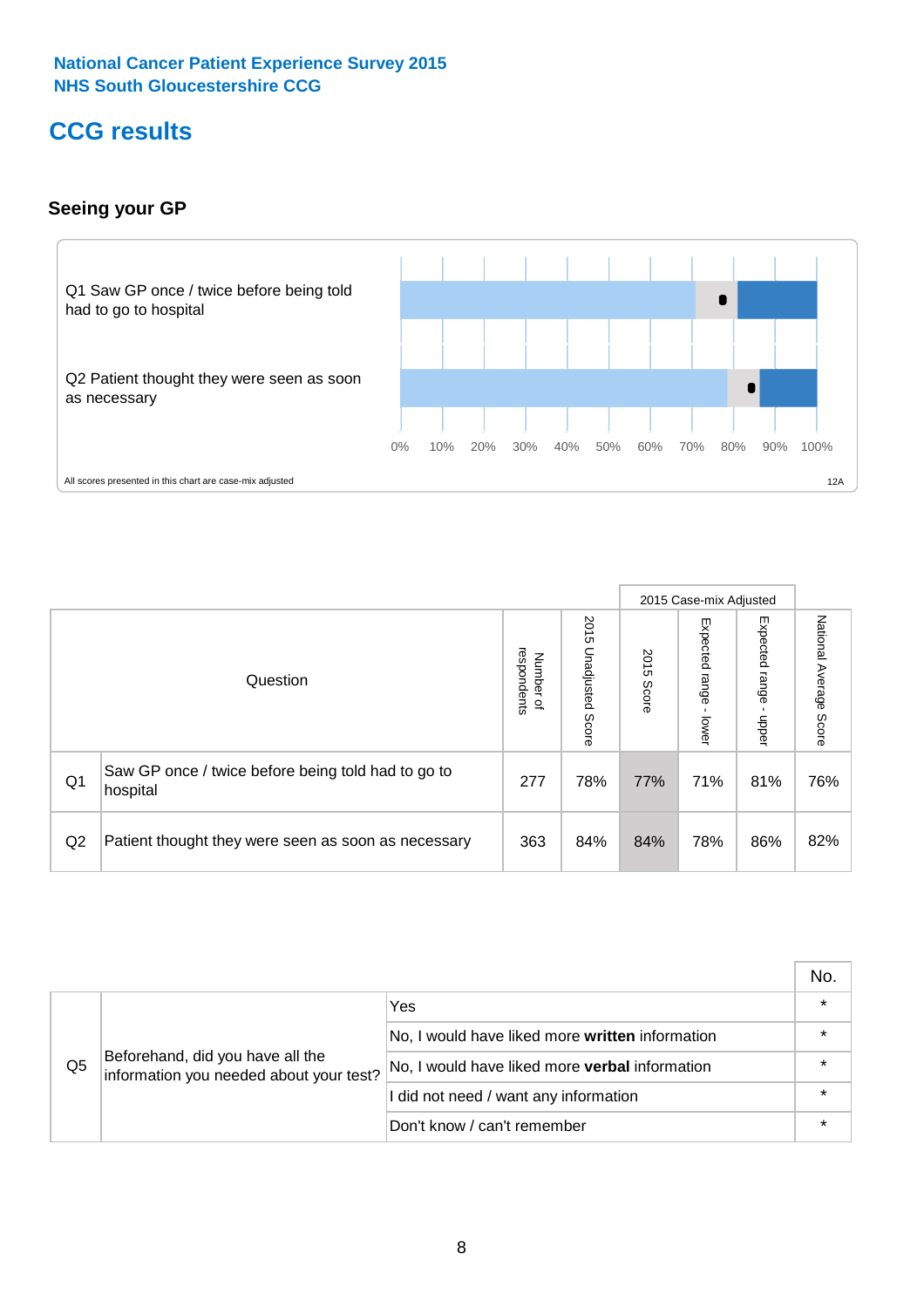#### **Diagnostic tests**



|                |                                                                       |                                       |                             |               | 2015 Case-mix Adjusted  |                           |                           |
|----------------|-----------------------------------------------------------------------|---------------------------------------|-----------------------------|---------------|-------------------------|---------------------------|---------------------------|
|                | Question                                                              | respondents<br>Number<br>$\mathbf{Q}$ | 2015<br>Unadjusted<br>Score | 2015<br>Score | Expected range<br>lower | Expected<br>ange<br>nbber | National Average<br>Score |
| Q <sub>6</sub> | The length of time waiting for the test to be done was<br>about right | 308                                   | 86%                         | 86%           | 83%                     | 90%                       | 87%                       |
| Q7             | Given complete explanation of test results in<br>understandable way   | 311                                   | 75%                         | 74%           | 74%                     | 83%                       | 79%                       |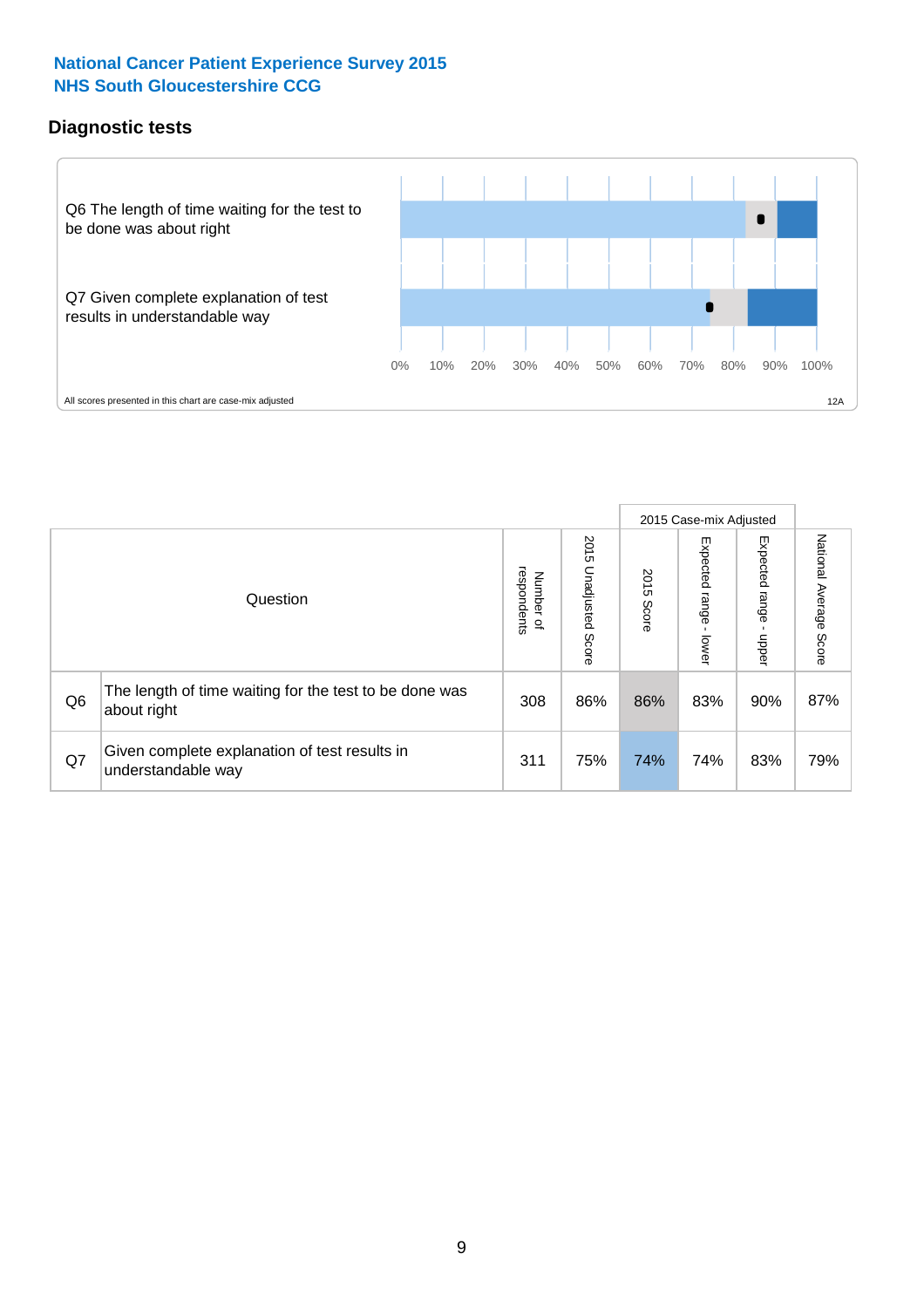#### **Finding out what was wrong with you**



|                |                                                                                            |                          |                       |               | 2015 Case-mix Adjusted    |                                           |                           |
|----------------|--------------------------------------------------------------------------------------------|--------------------------|-----------------------|---------------|---------------------------|-------------------------------------------|---------------------------|
|                | Question                                                                                   | respondents<br>Number of | 2015 Unadjusted Score | 2015<br>Score | Expected range<br>- lower | Expected range<br>$\blacksquare$<br>nbber | National Average<br>Score |
| Q8             | Patient told they could bring a family member or friend<br>when first told they had cancer | 303                      | 76%                   | 78%           | 74%                       | 83%                                       | 79%                       |
| Q <sub>9</sub> | Patient felt they were told sensitively that they had cancer                               | 366                      | 80%                   | 80%           | 81%                       | 88%                                       | 84%                       |
| Q10            | Patient completely understood the explanation of what<br>was wrong                         | 365                      | 71%                   | 70%           | 68%                       | 78%                                       | 73%                       |
| Q11            | Patient given easy to understand written information<br>about the type of cancer they had  | 322                      | 69%                   | 68%           | 67%                       | 77%                                       | 72%                       |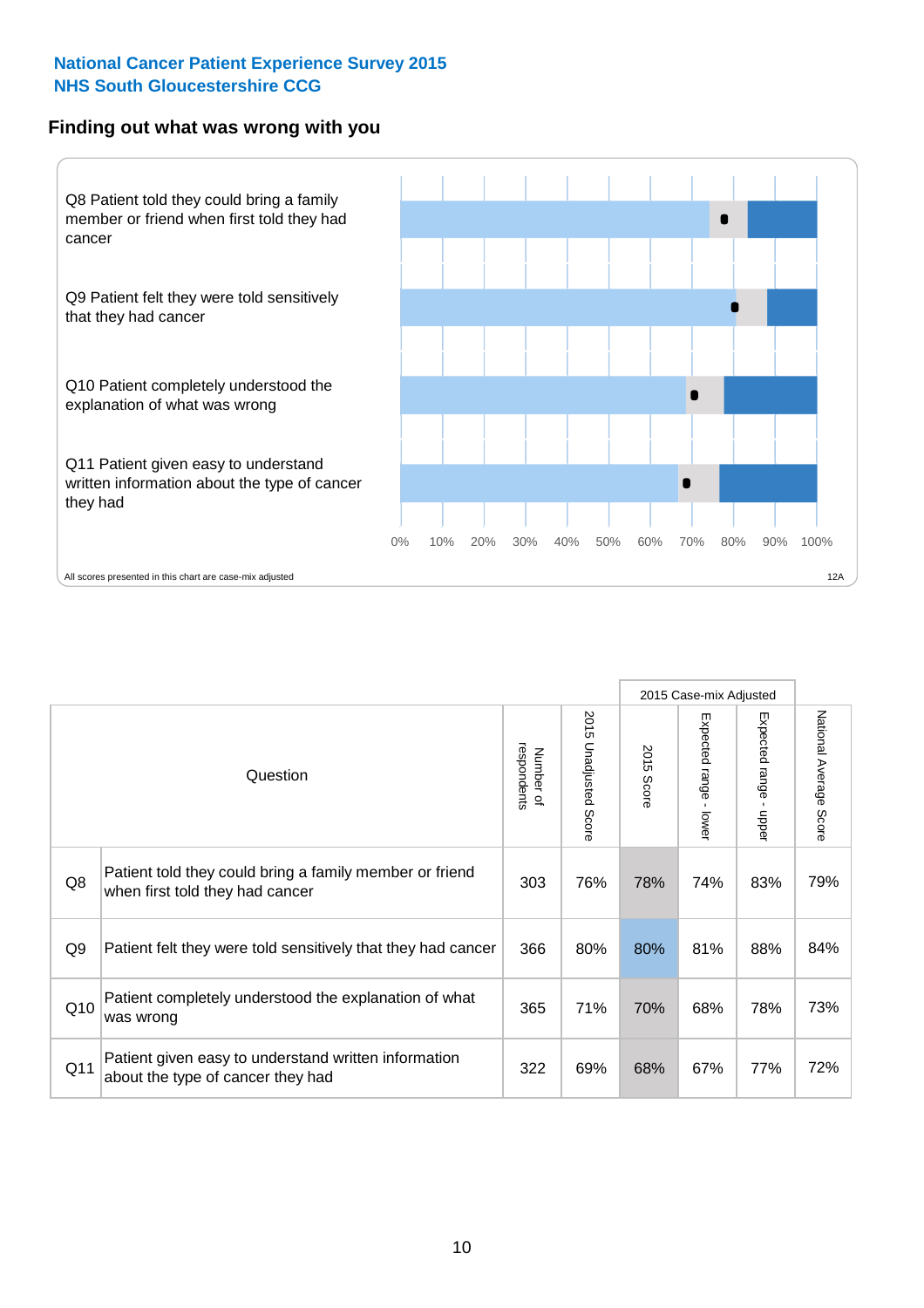#### **Finding out what was wrong with you**



|     |                                                                                         |                          |                                 |               | 2015 Case-mix Adjusted                  |                           |                        |
|-----|-----------------------------------------------------------------------------------------|--------------------------|---------------------------------|---------------|-----------------------------------------|---------------------------|------------------------|
|     | Question                                                                                | respondents<br>Number of | 2015<br><b>Unadjusted Score</b> | 2015<br>Score | Expected range<br>$\mathbf{r}$<br>lower | Expected range -<br>nbber | National Average Score |
| Q12 | Patient felt that treatment options were completely<br>explained                        | 315                      | 79%                             | 79%           | 78%                                     | 87%                       | 83%                    |
| Q13 | Possible side effects explained in an understandable way                                | 359                      | 65%                             | 65%           | 68%                                     | 77%                       | 73%                    |
| Q14 | Patient given practical advice and support in dealing with<br>side effects of treatment | 353                      | 62%                             | 62%           | 61%                                     | 71%                       | 66%                    |
| Q15 | Patient definitely told about side effects that could affect<br>them in the future      | 334                      | 49%                             | 49%           | 49%                                     | 60%                       | 54%                    |
| Q16 | Patient definitely involved in decisions about care and<br>treatment                    | 353                      | 75%                             | 74%           | 73%                                     | 82%                       | 78%                    |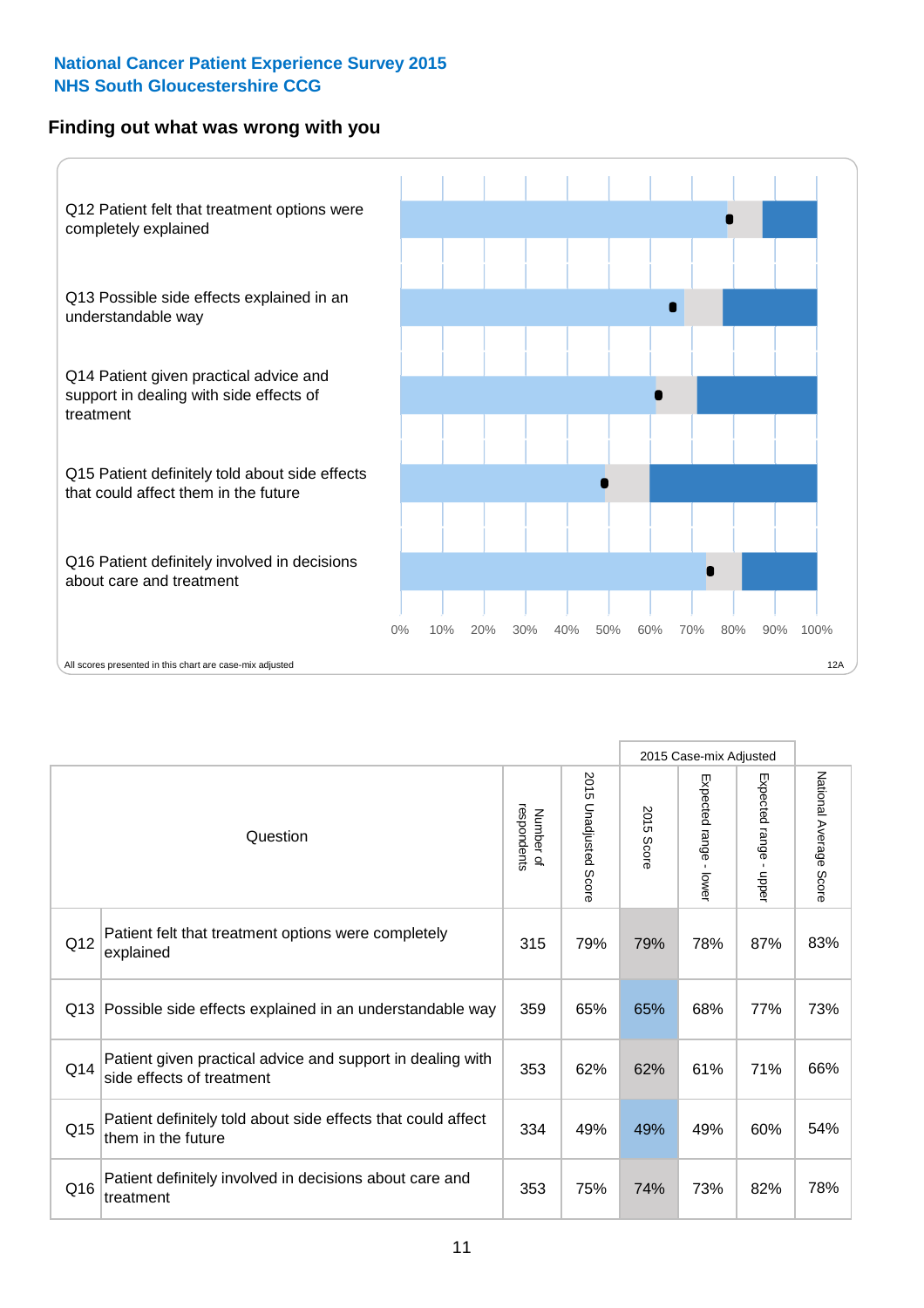#### **Clinical Nurse Specialist**



|     |                                                                                     |                          |                       |               | 2015 Case-mix Adjusted  |                         |                                  |
|-----|-------------------------------------------------------------------------------------|--------------------------|-----------------------|---------------|-------------------------|-------------------------|----------------------------------|
|     | Question                                                                            | Number of<br>respondents | 2015 Unadjusted Score | 2015<br>Score | Expected range<br>lower | Expected range<br>nbber | National Average<br><b>Score</b> |
| Q17 | Patient given the name of the CNS who would support<br>them through their treatment | 352                      | 95%                   | 94%           | 87%                     | 93%                     | 90%                              |
| Q18 | Patient found it easy to contact their CNS                                          | 295                      | 84%                   | 84%           | 82%                     | 91%                     | 87%                              |
| Q19 | Get understandable answers to important questions all or<br>most of the time        | 281                      | 87%                   | 86%           | 85%                     | 92%                     | 89%                              |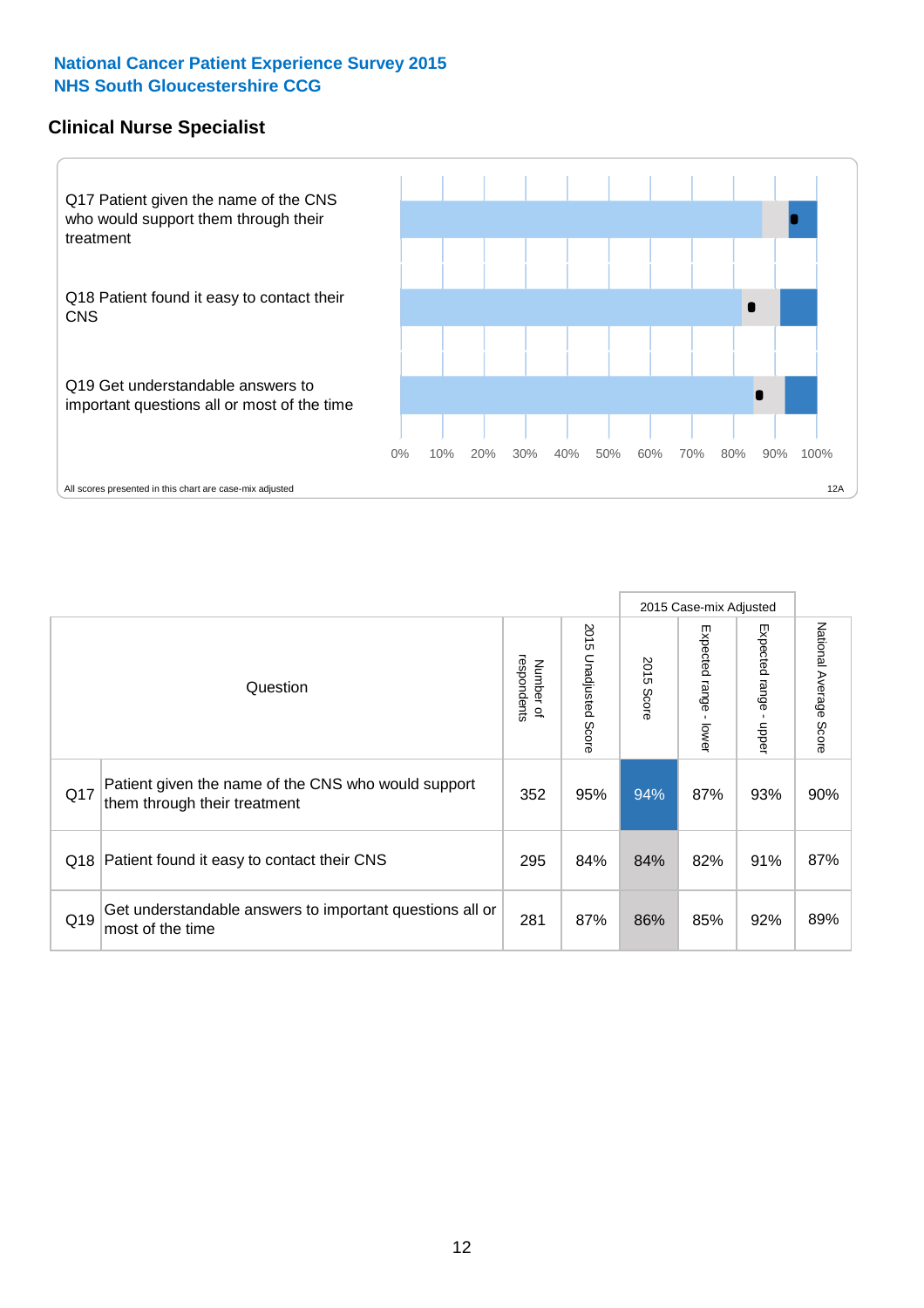#### **Support for people with cancer**



|                 |                                                                                            |                          |                             |               | 2015 Case-mix Adjusted                    |                                           |                        |
|-----------------|--------------------------------------------------------------------------------------------|--------------------------|-----------------------------|---------------|-------------------------------------------|-------------------------------------------|------------------------|
|                 | Question                                                                                   | respondents<br>Number of | 2015<br>Unadjusted<br>Score | 2015<br>Score | Expected range<br>$\blacksquare$<br>lower | Expected range<br>$\blacksquare$<br>nbber | National Average Score |
| Q <sub>20</sub> | Hospital staff gave information about support groups                                       | 292                      | 87%                         | 86%           | 78%                                       | 88%                                       | 83%                    |
| Q <sub>21</sub> | Hospital staff gave information about impact cancer could<br>have on day to day activities | 255                      | 82%                         | 82%           | 76%                                       | 86%                                       | 81%                    |
| Q <sub>22</sub> | Hospital staff gave information on getting financial help                                  | 198                      | 54%                         | 53%           | 48%                                       | 62%                                       | 55%                    |
| Q <sub>23</sub> | Hospital staff told patient they could get free prescriptions                              | 161                      | 73%                         | 73%           | 74%                                       | 86%                                       | 80%                    |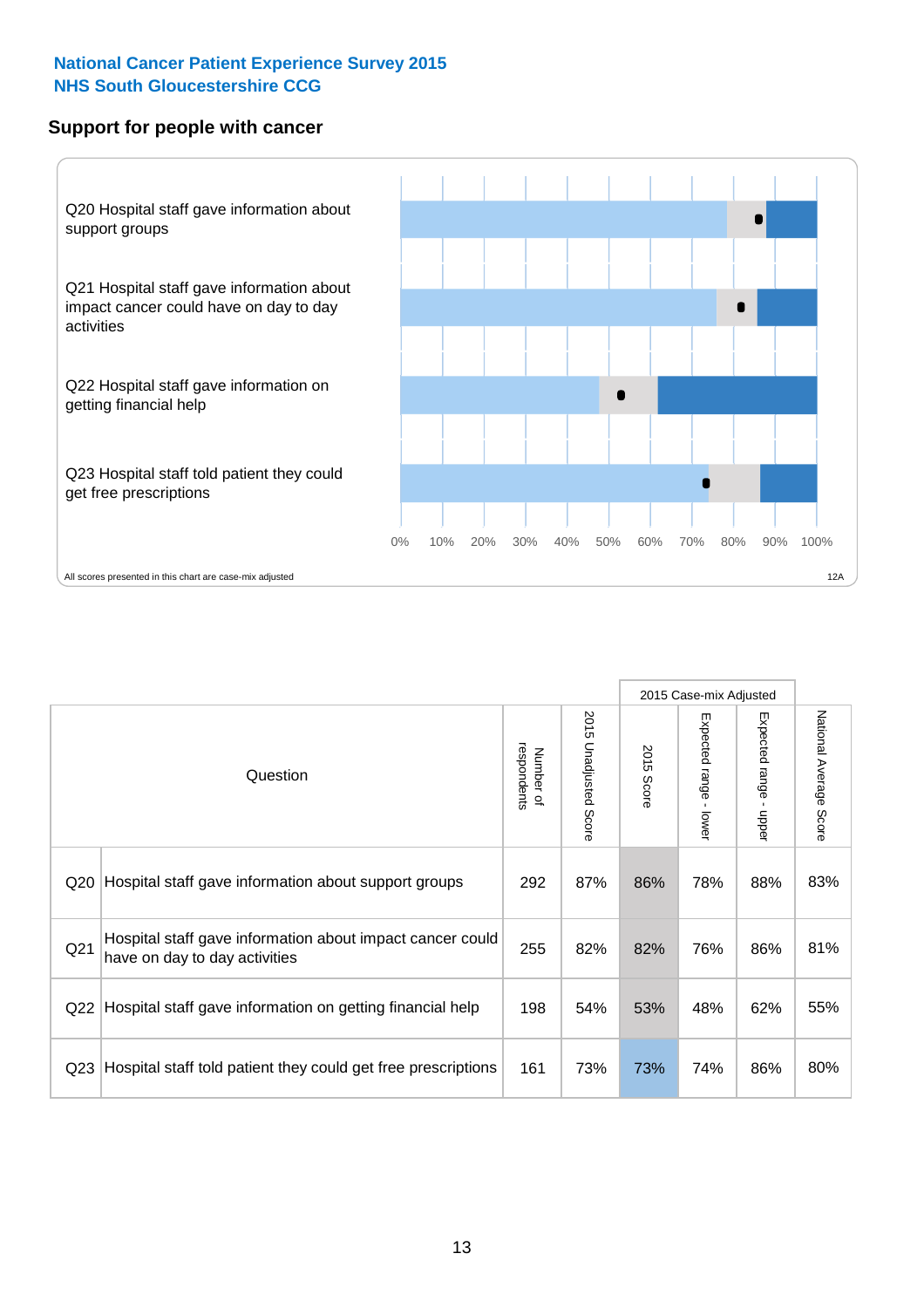### **Operations**



|     |                                                                 |                                         |                             | 2015 Case-mix Adjusted |                            |                           |                              |
|-----|-----------------------------------------------------------------|-----------------------------------------|-----------------------------|------------------------|----------------------------|---------------------------|------------------------------|
|     | Question                                                        | respondents<br>Number<br>$\overline{a}$ | 2015<br>Unadjusted<br>Score | 2015<br>Score          | Expected<br>range<br>lower | Expected<br>range<br>ddoe | National<br>Average<br>Score |
| Q26 | Staff explained how operation had gone in<br>understandable way | 188                                     | 68%                         | 66%                    | 72%                        | 84%                       | 78%                          |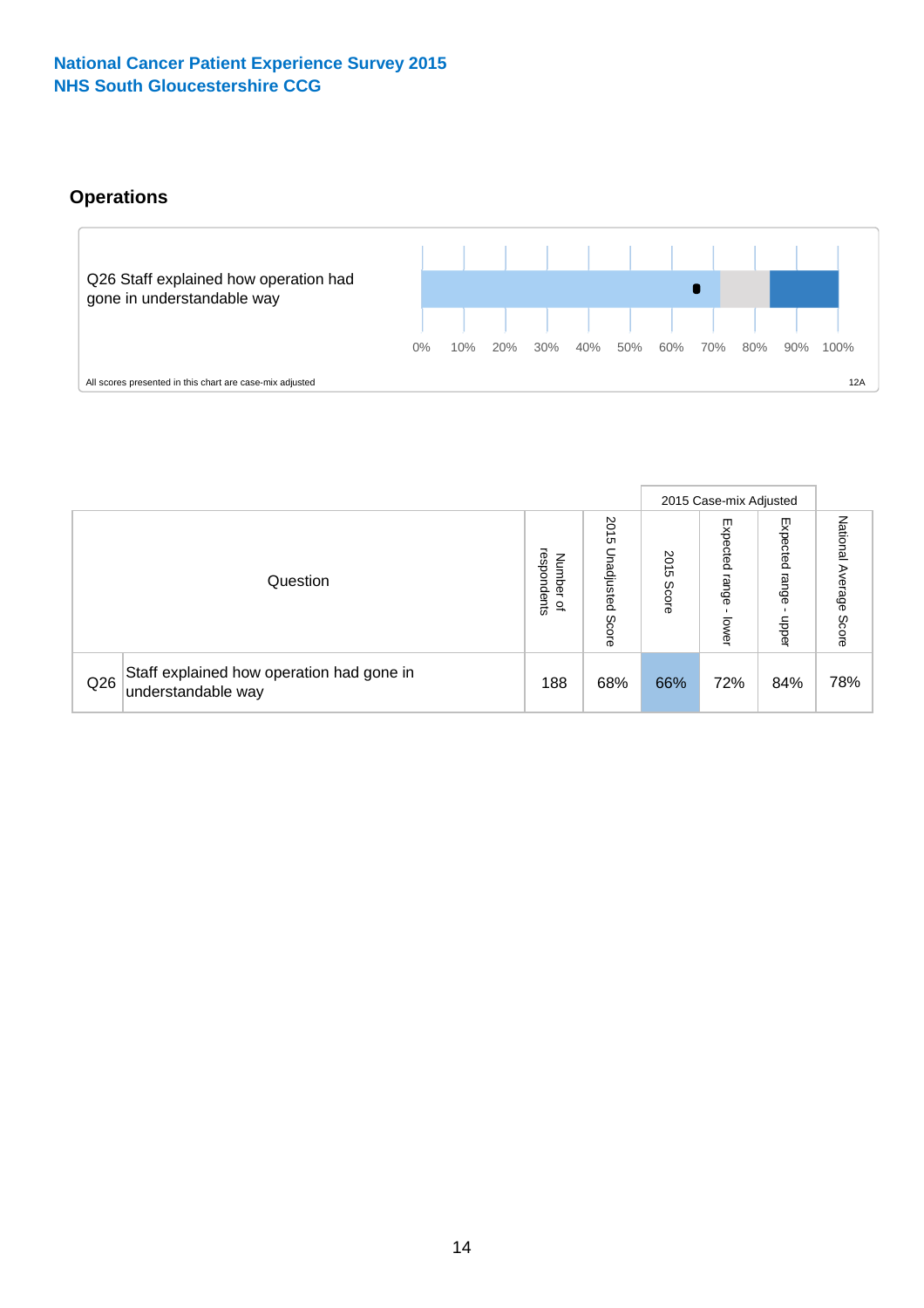#### **Hospital care as an inpatient (Part 1 of 3)**



All scores presented in this chart are case-mix adjusted  $12A$ 

|                 |                                                                                           |                          |                          |                      | 2015 Case-mix Adjusted                    |                                       |                        |
|-----------------|-------------------------------------------------------------------------------------------|--------------------------|--------------------------|----------------------|-------------------------------------------|---------------------------------------|------------------------|
|                 | Question                                                                                  | respondents<br>Number of | 2015<br>Unadjusted Score | 2015<br><b>Score</b> | Expected range<br>$\blacksquare$<br>lower | Expected range<br>$\mathbf{I}$<br>ddo | National Average Score |
| Q28             | Groups of doctors or nurses did not talk in front of patient<br>as if they were not there | 210                      | 80%                      | 78%                  | 76%                                       | 87%                                   | 81%                    |
| Q29             | Patient had confidence and trust in all doctors treating<br>them                          | 210                      | 80%                      | 79%                  | 79%                                       | 89%                                   | 84%                    |
| Q30             | Patient's family or someone close definitely had<br>opportunity to talk to doctor         | 175                      | 71%                      | 72%                  | 65%                                       | 79%                                   | 72%                    |
| Q <sub>31</sub> | Patient had confidence and trust in all ward nurses                                       | 210                      | 68%                      | 69%                  | 66%                                       | 78%                                   | 72%                    |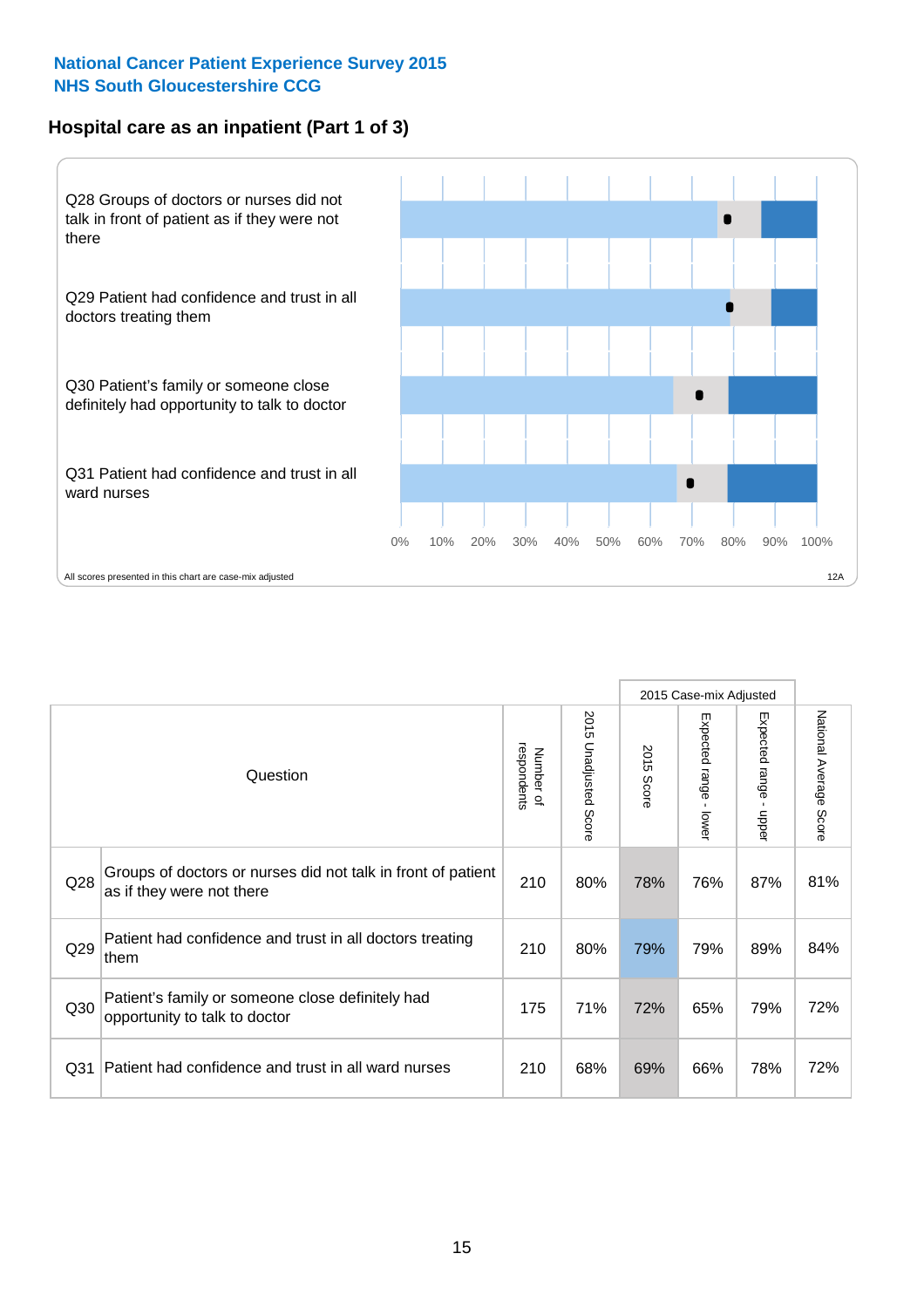#### **Hospital care as an inpatient (Part 2 of 3)**



|     |                                                                         |                          |                             |               | 2015 Case-mix Adjusted |                           |                           |
|-----|-------------------------------------------------------------------------|--------------------------|-----------------------------|---------------|------------------------|---------------------------|---------------------------|
|     | Question                                                                | respondents<br>Number of | 2015<br>Unadjusted<br>Score | 2015<br>Score | Expected range - lower | Expected range<br>- nbber | National Average<br>Score |
| Q32 | Always / nearly always enough nurses on duty                            | 210                      | 60%                         | 59%           | 60%                    | 72%                       | 66%                       |
| Q33 | All staff asked patient what name they preferred to be<br>called by     | 209                      | 62%                         | 63%           | 57%                    | 76%                       | 67%                       |
| Q34 | Always given enough privacy when discussing condition<br>or treatment   | 210                      | 82%                         | 82%           | 80%                    | 90%                       | 85%                       |
| Q35 | Patient was able to discuss worries or fears with staff<br>during visit | 160                      | 48%                         | 47%           | 44%                    | 60%                       | 52%                       |
|     |                                                                         |                          |                             |               |                        |                           |                           |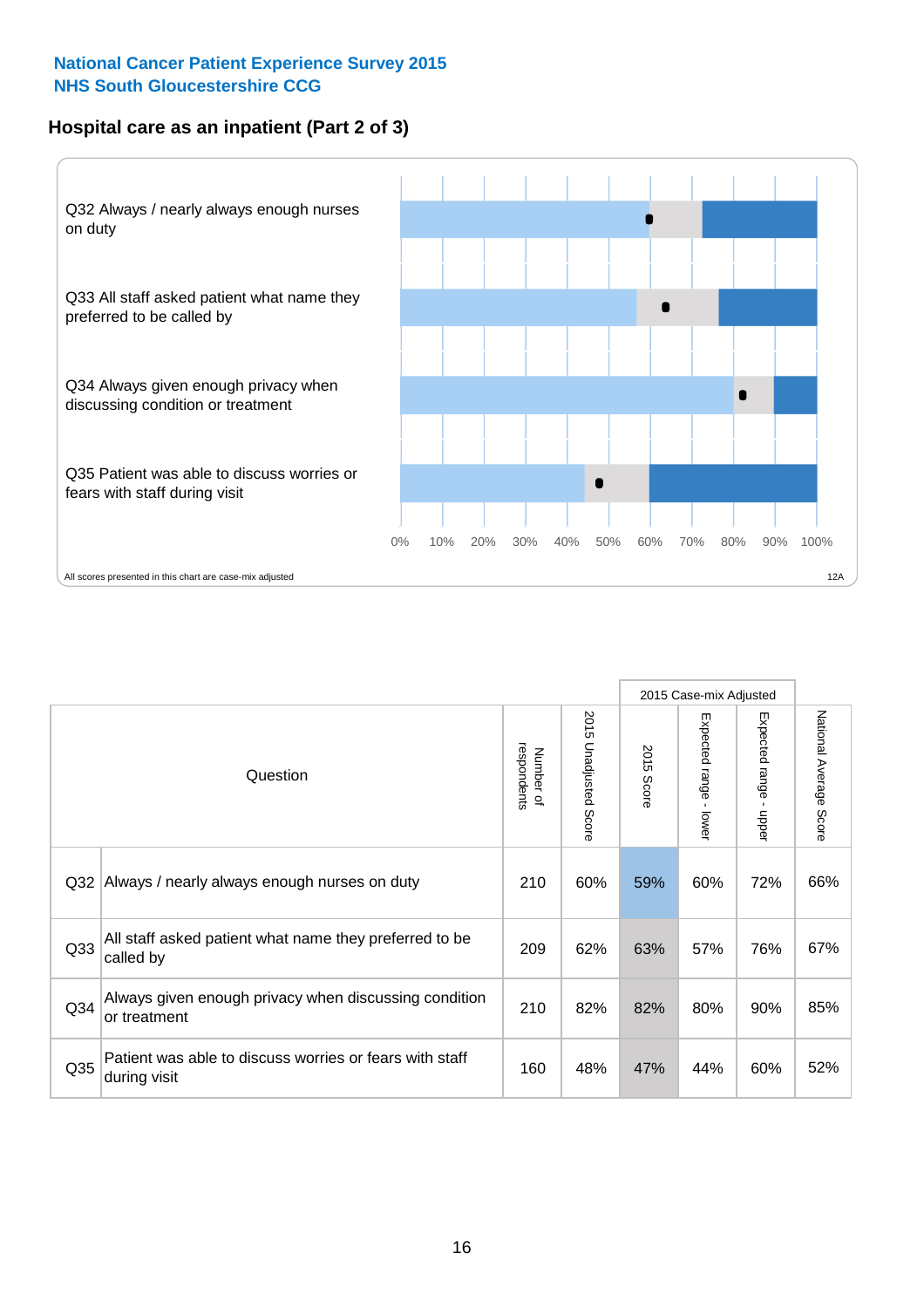#### **Hospital care as an inpatient (Part 3 of 3)**



|     |                                                                                     |                          |                       | 2015 Case-mix Adjusted |                                           |                           |                        |
|-----|-------------------------------------------------------------------------------------|--------------------------|-----------------------|------------------------|-------------------------------------------|---------------------------|------------------------|
|     | Question                                                                            | respondents<br>Number of | 2015 Unadjusted Score | 2015<br>Score          | Expected range<br>$\blacksquare$<br>lower | Expected range -<br>nbber | National Average Score |
| Q36 | Hospital staff definitely did everything to help control pain                       | 185                      | 79%                   | 79%                    | 79%                                       | 89%                       | 84%                    |
| Q37 | Always treated with respect and dignity by staff                                    | 210                      | 85%                   | 85%                    | 83%                                       | 92%                       | 87%                    |
| Q38 | Given clear written information about what should / should<br>not do post discharge | 202                      | 82%                   | 81%                    | 79%                                       | 89%                       | 84%                    |
| Q39 | Staff told patient who to contact if worried post discharge                         | 206                      | 95%                   | 94%                    | 90%                                       | 97%                       | 94%                    |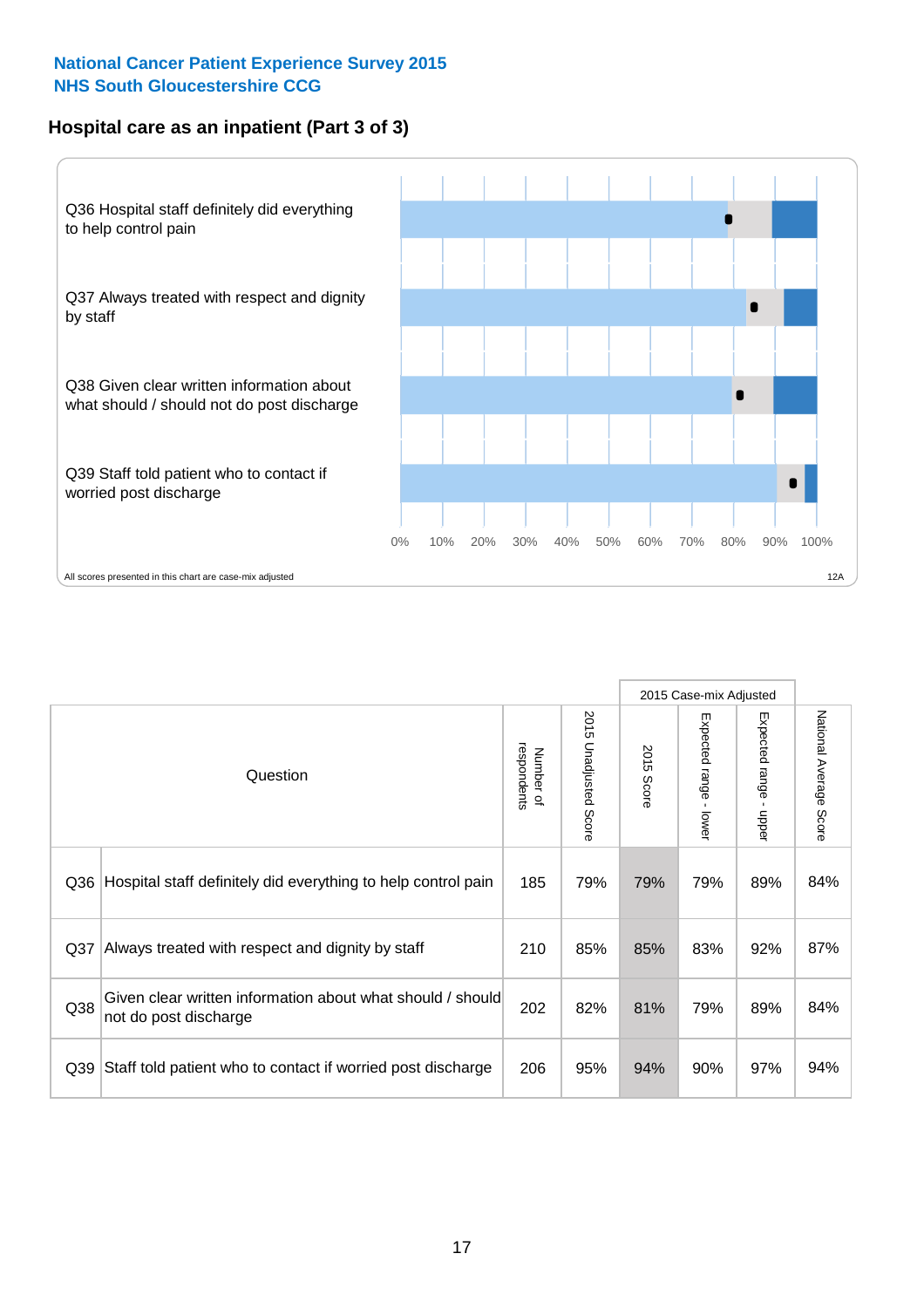#### **Hospital care as a day patient / outpatient (Part 1 of 2)**

![](_page_17_Figure_2.jpeg)

|     |                                                                                    |                          |                                 | 2015 Case-mix Adjusted |                                         |                                         |                        |
|-----|------------------------------------------------------------------------------------|--------------------------|---------------------------------|------------------------|-----------------------------------------|-----------------------------------------|------------------------|
|     | Question                                                                           | respondents<br>Number of | 2015<br><b>Unadjusted Score</b> | 2015<br><b>Score</b>   | Expected range<br>$\mathbf{r}$<br>lower | Expected range<br>$\mathbf{I}$<br>nbber | National Average Score |
| Q41 | Patient was able to discuss worries or fears with staff<br>during visit            | 278                      | 65%                             | 65%                    | 64%                                     | 76%                                     | 70%                    |
| Q42 | Doctor had the right notes and other documentation with<br>them                    | 320                      | 93%                             | 93%                    | 93%                                     | 98%                                     | 96%                    |
| Q44 | Beforehand patient had all information needed about<br>radiotherapy treatment      | 117                      | 76%                             | 77%                    | 80%                                     | 92%                                     | 86%                    |
| Q45 | Patient given understandable information about whether<br>radiotherapy was working | 95                       | 54%                             | 55%                    | 50%                                     | 69%                                     | 60%                    |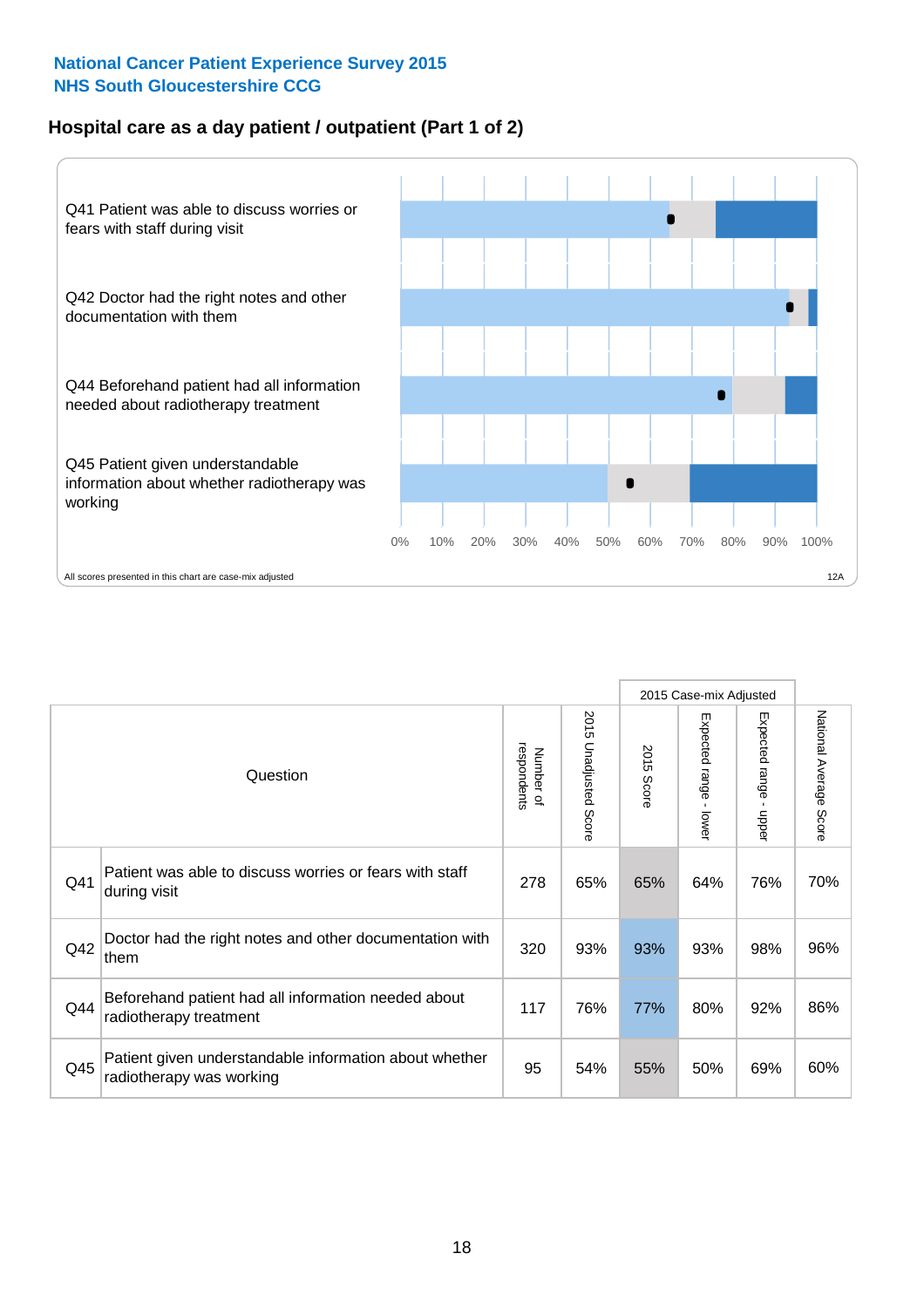### **Hospital care as a day patient / outpatient (Part 2 of 2)**

![](_page_18_Figure_2.jpeg)

|     |                                                                                    |                                   |                             | 2015 Case-mix Adjusted |                              |                         |                           |
|-----|------------------------------------------------------------------------------------|-----------------------------------|-----------------------------|------------------------|------------------------------|-------------------------|---------------------------|
|     | Question                                                                           | respondents<br>Number<br>$\Omega$ | 2015<br>Unadjusted<br>Score | 2015<br>Score          | Expected<br>I range<br>lower | Expected range<br>nbber | National Average<br>Score |
| Q47 | Beforehand patient had all information needed about<br>chemotherapy treatment      | 202                               | 78%                         | 78%                    | 79%                          | 89%                     | 84%                       |
| Q48 | Patient given understandable information about whether<br>chemotherapy was working | 183                               | 64%                         | 64%                    | 61%                          | 75%                     | 68%                       |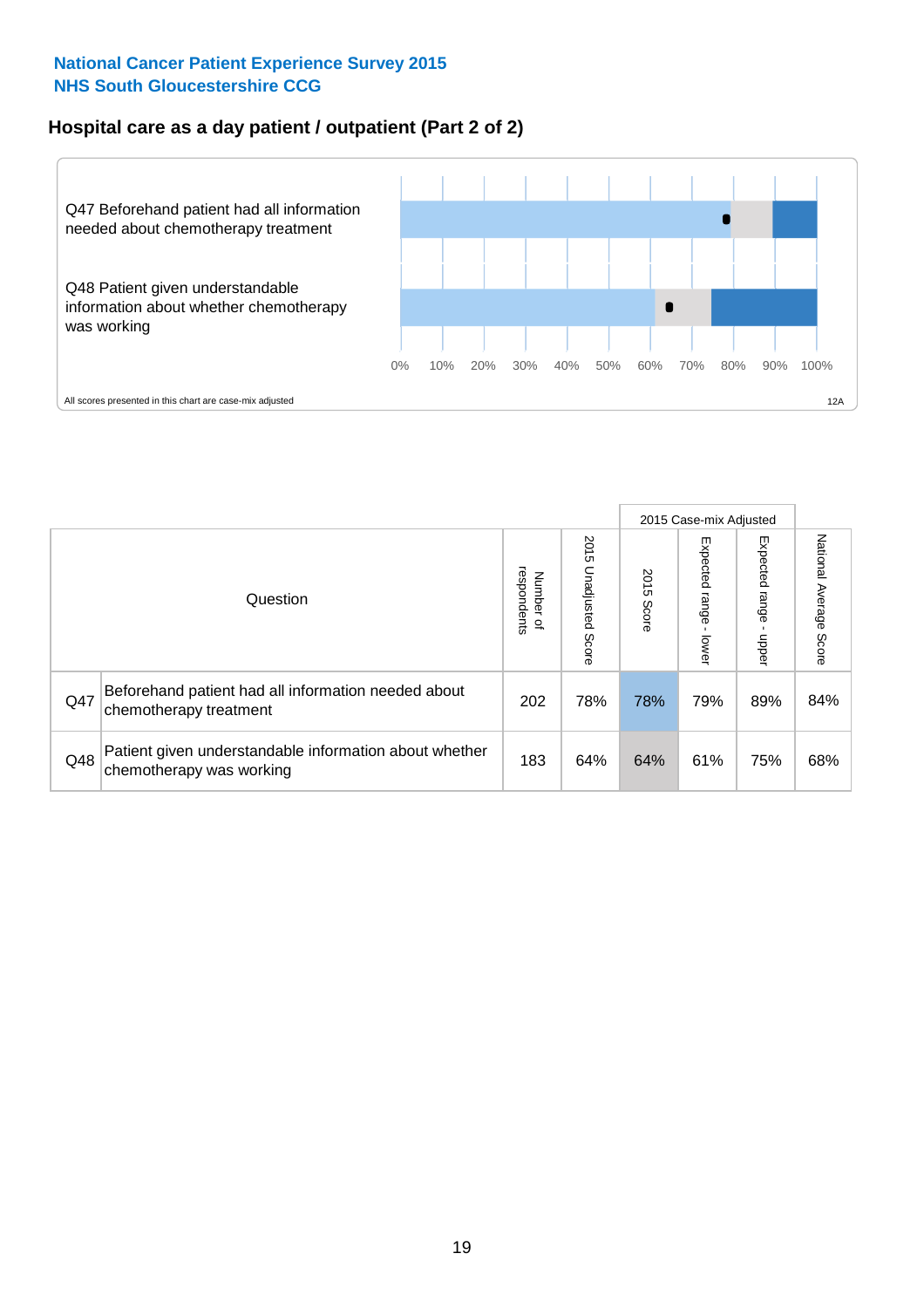#### **Home care and support**

![](_page_19_Figure_2.jpeg)

2015 Case-mix Adjusted 2015 Unadjusted Score Expected range - upper National Average Score 2015 Unadjusted Score Expected range - lower National Average Score Expected range - lower Expected range - upper Number of<br>respondents respondents 2015 Score 2015 Score Number of Question Hospital staff gave family or someone close all the  $Q49$  information needed to help with care at home  $Q49$  56% 56% 52% 63% 58% Patient definitely given enough support from health or  $\frac{150}{\sqrt{15}}$  social services during treatment  $\frac{154}{\sqrt{154}}$   $\frac{44\%}{\sqrt{154}}$   $\frac{44\%}{\sqrt{154}}$   $\frac{44\%}{\sqrt{154}}$   $\frac{44\%}{\sqrt{15}}$   $\frac{45\%}{\sqrt{154}}$  63%  $\frac{54\%}{\sqrt{154}}$ Patient definitely given enough support from health or Q51 social services after treatment<br>
Q51 social services after treatment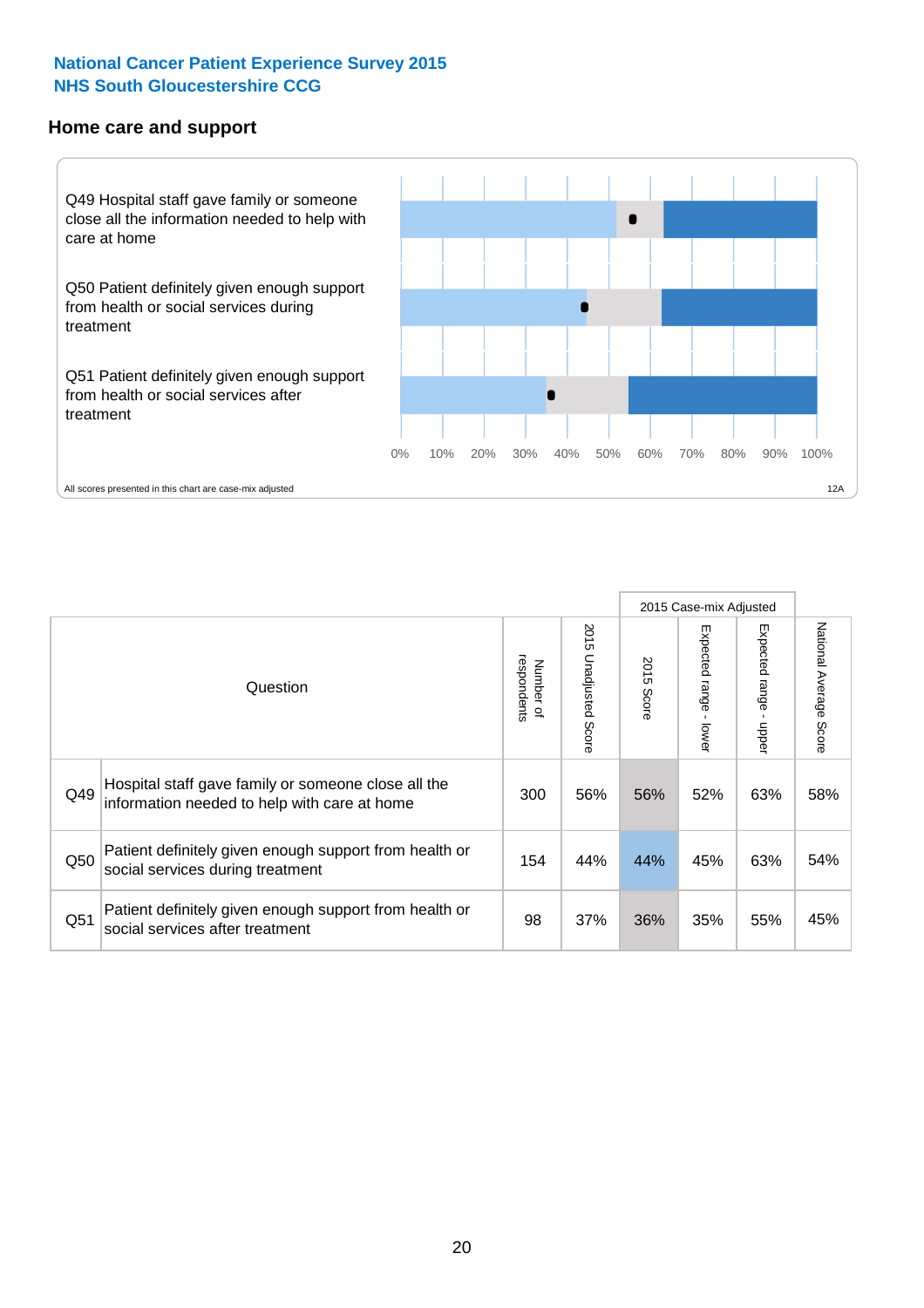#### **Care from your general practice**

![](_page_20_Figure_2.jpeg)

|     |                                                                           |                                       |                             |               |                         | 2015 Case-mix Adjusted       |                           |
|-----|---------------------------------------------------------------------------|---------------------------------------|-----------------------------|---------------|-------------------------|------------------------------|---------------------------|
|     | Question                                                                  | respondents<br>Number<br>$\mathbf{Q}$ | 2015<br>Unadjusted<br>Score | 2015<br>Score | Expected range<br>lower | Expected<br>  range<br>doper | National Average<br>Score |
| Q52 | GP given enough information about patient's condition<br>and treatment    | 310                                   | 93%                         | 92%           | 93%                     | 98%                          | 95%                       |
| Q53 | Practice staff definitely did everything they could to<br>support patient | 279                                   | 59%                         | 59%           | 57%                     | 68%                          | 63%                       |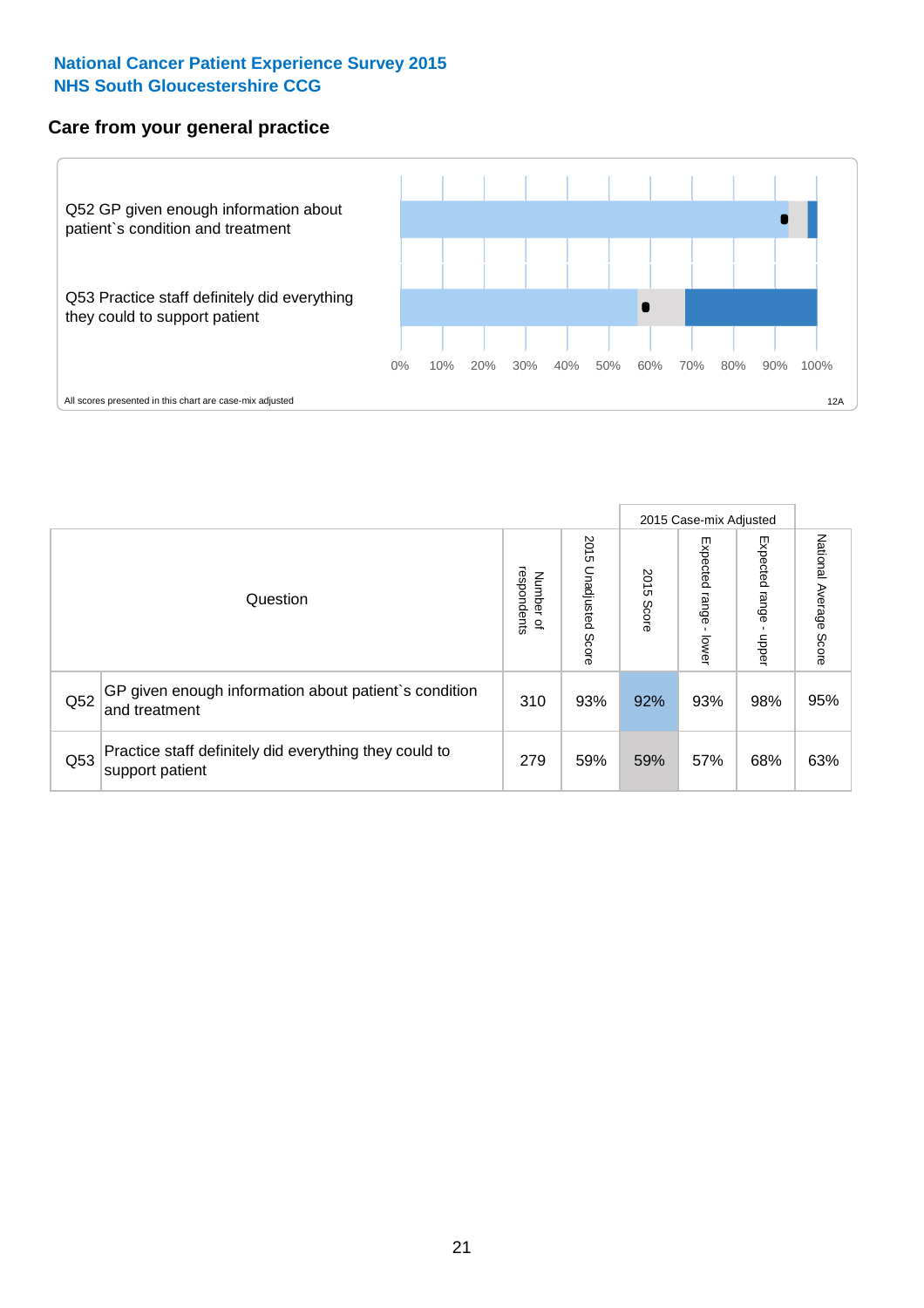#### **Your overall NHS care (Part 1 of 2)**

![](_page_21_Figure_2.jpeg)

|     |                                                                    |                          |                                 | 2015 Case-mix Adjusted |                                           |                                           |                        |
|-----|--------------------------------------------------------------------|--------------------------|---------------------------------|------------------------|-------------------------------------------|-------------------------------------------|------------------------|
|     | Question                                                           | respondents<br>Number of | 2015<br><b>Unadjusted Score</b> | 2015<br><b>Score</b>   | Expected range<br>$\blacksquare$<br>lower | Expected range<br>$\blacksquare$<br>nbber | National Average Score |
| Q54 | Hospital and community staff always worked well together           | 356                      | 53%                             | 54%                    | 55%                                       | 66%                                       | 61%                    |
| Q55 | Patient given a care plan                                          | 297                      | 29%                             | 31%                    | 27%                                       | 39%                                       | 33%                    |
| Q56 | Overall the administration of the care was very good /<br>good     | 369                      | 84%                             | 84%                    | 86%                                       | 92%                                       | 89%                    |
| Q57 | Length of time for attending clinics and appointments was<br>right | 366                      | 66%                             | 67%                    | 59%                                       | 73%                                       | 66%                    |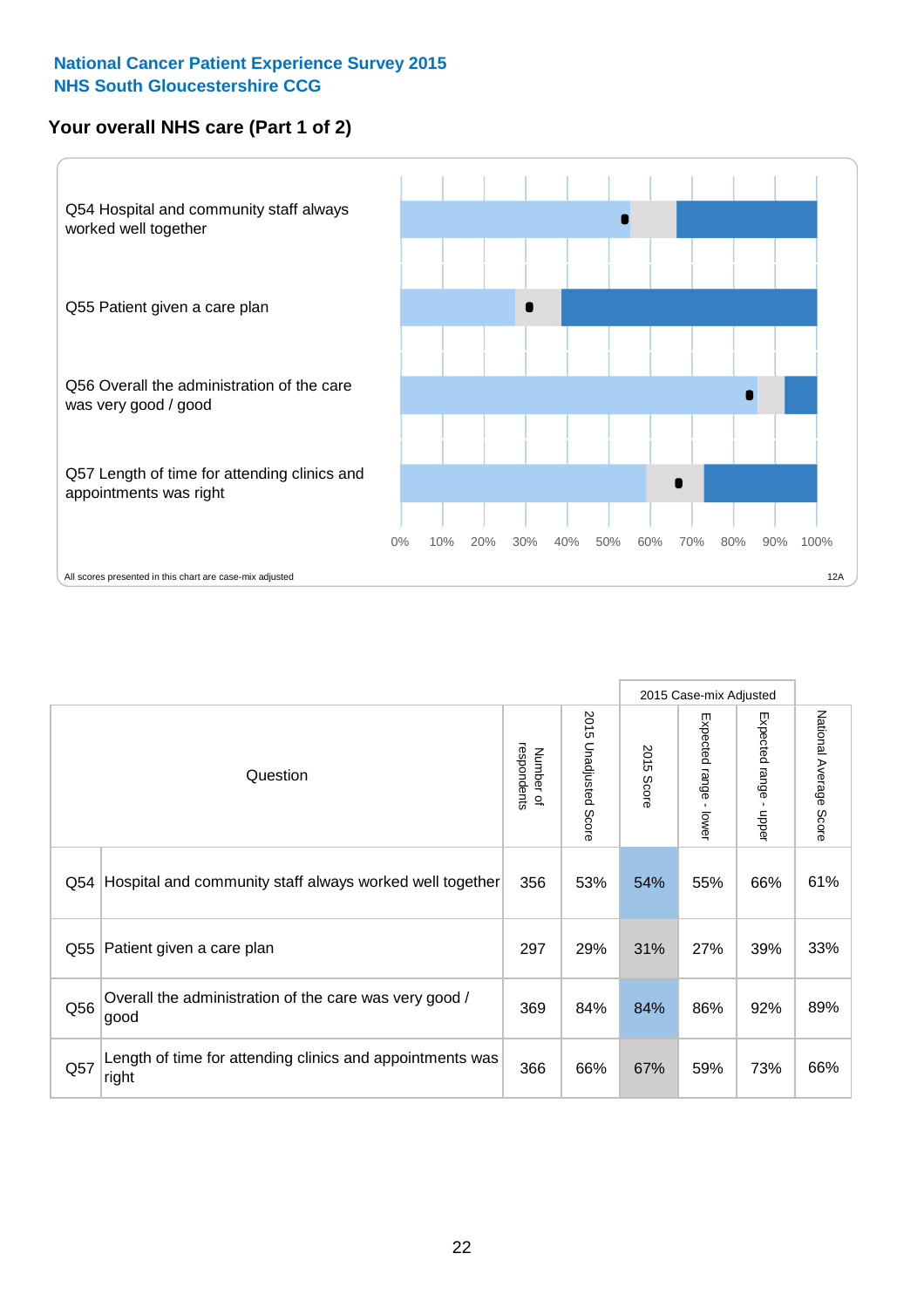#### **Your overall NHS care (Part 2 of 2)**

![](_page_22_Figure_2.jpeg)

|     |                                                       |                                         |                             |               |                            | 2015 Case-mix Adjusted     |                           |
|-----|-------------------------------------------------------|-----------------------------------------|-----------------------------|---------------|----------------------------|----------------------------|---------------------------|
|     | Question                                              | respondents<br>Number<br>$\overline{a}$ | 2015<br>Unadjusted<br>Score | 2015<br>Score | Expected<br>range<br>lower | Expected<br>range<br>doper | National<br>Average Score |
| Q58 | Taking part in cancer research discussed with patient | 348                                     | 33%                         | 31%           | 21%                        | 36%                        | 28%                       |

![](_page_22_Figure_4.jpeg)

|     |                                                                        |                                   |                             |               | 2015 Case-mix Adjusted                  |                                                       |                              |
|-----|------------------------------------------------------------------------|-----------------------------------|-----------------------------|---------------|-----------------------------------------|-------------------------------------------------------|------------------------------|
|     | Question                                                               | respondents<br>Number<br>$\Omega$ | 2015<br>Unadjusted<br>Score | 2015<br>Score | OWer<br>limit<br>range<br>٩<br>expected | Upper<br>limit<br>range<br>$\overline{a}$<br>expected | National<br>Average<br>Score |
| Q59 | Patient's average rating of care scored from very poor to<br>very good | 363                               | 8.5                         | 8.5           | 8.5                                     | 8.9                                                   | 8.7                          |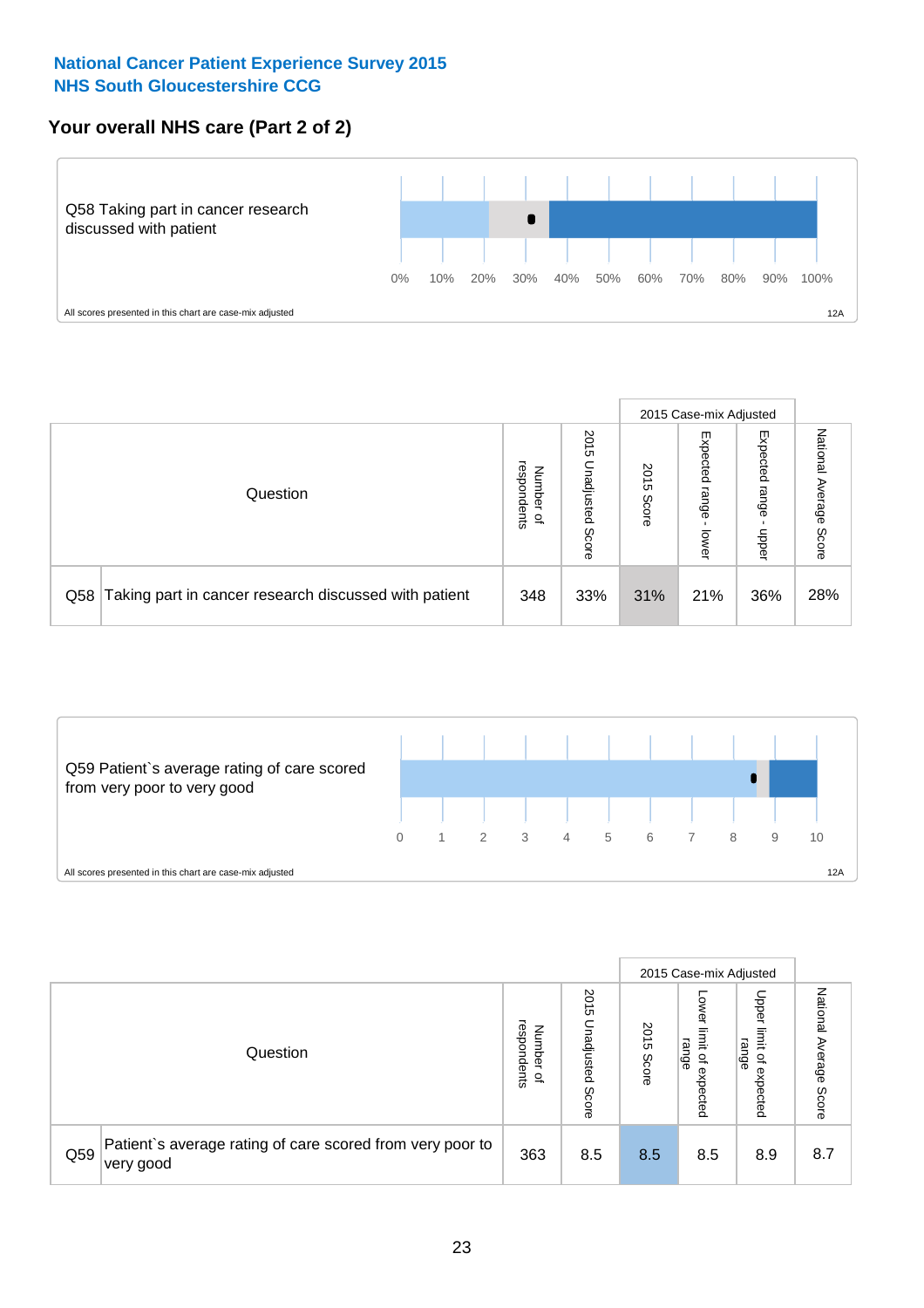### **Comparisons by tumour group for this CCG**

The following tables show the unadjusted CCG and the national percentage scores for each question broken down by tumour group. Where a cell in the table contains an asterisk this indicates that the number of patients in that group was below 21 and too small to display. Where a cell in the table contains "n.a." this indicates that there were no respondents for that tumour group.

### **Seeing your GP**

|                      | Q1. Saw GP once /<br>had to go to hospital | twice before being told | Q2. Patient thought<br>they were seen as<br>soon as necessary |                 |  |
|----------------------|--------------------------------------------|-------------------------|---------------------------------------------------------------|-----------------|--|
| <b>Cancer type</b>   | This CCG <sup>\$</sup>                     | <b>National</b>         | This CCG <sup>\$</sup>                                        | <b>National</b> |  |
| Brain / CNS          | n.a.                                       | 60%                     | $\star$                                                       | 77%             |  |
| <b>Breast</b>        | 98%                                        | 93%                     | 88%                                                           | 88%             |  |
| Colorectal / LGT     | 71%                                        | 72%                     | 73%                                                           | 80%             |  |
| Gynaecological       | 67%                                        | 75%                     | 88%                                                           | 78%             |  |
| Haematological       | 66%                                        | 64%                     | 89%                                                           | 80%             |  |
| <b>Head and Neck</b> | $\star$                                    | 77%                     | $\star$                                                       | 79%             |  |
| Lung                 | $\star$                                    | 69%                     | $\star$                                                       | 83%             |  |
| Prostate             | 78%                                        | 79%                     | 79%                                                           | 85%             |  |
| Sarcoma              | $\star$                                    | 64%                     | $\star$                                                       | 69%             |  |
| Skin                 | $\star$                                    | 91%                     | 90%                                                           | 87%             |  |
| <b>Upper Gastro</b>  | $\star$                                    | 70%                     | $\star$                                                       | 78%             |  |
| Urological           | $\star$                                    | 81%                     | $\star$                                                       | 84%             |  |
| Other                | 77%                                        | 70%                     | 90%                                                           | 78%             |  |
| <b>All Cancers</b>   | 78%                                        | 76%                     | 84%                                                           | 82%             |  |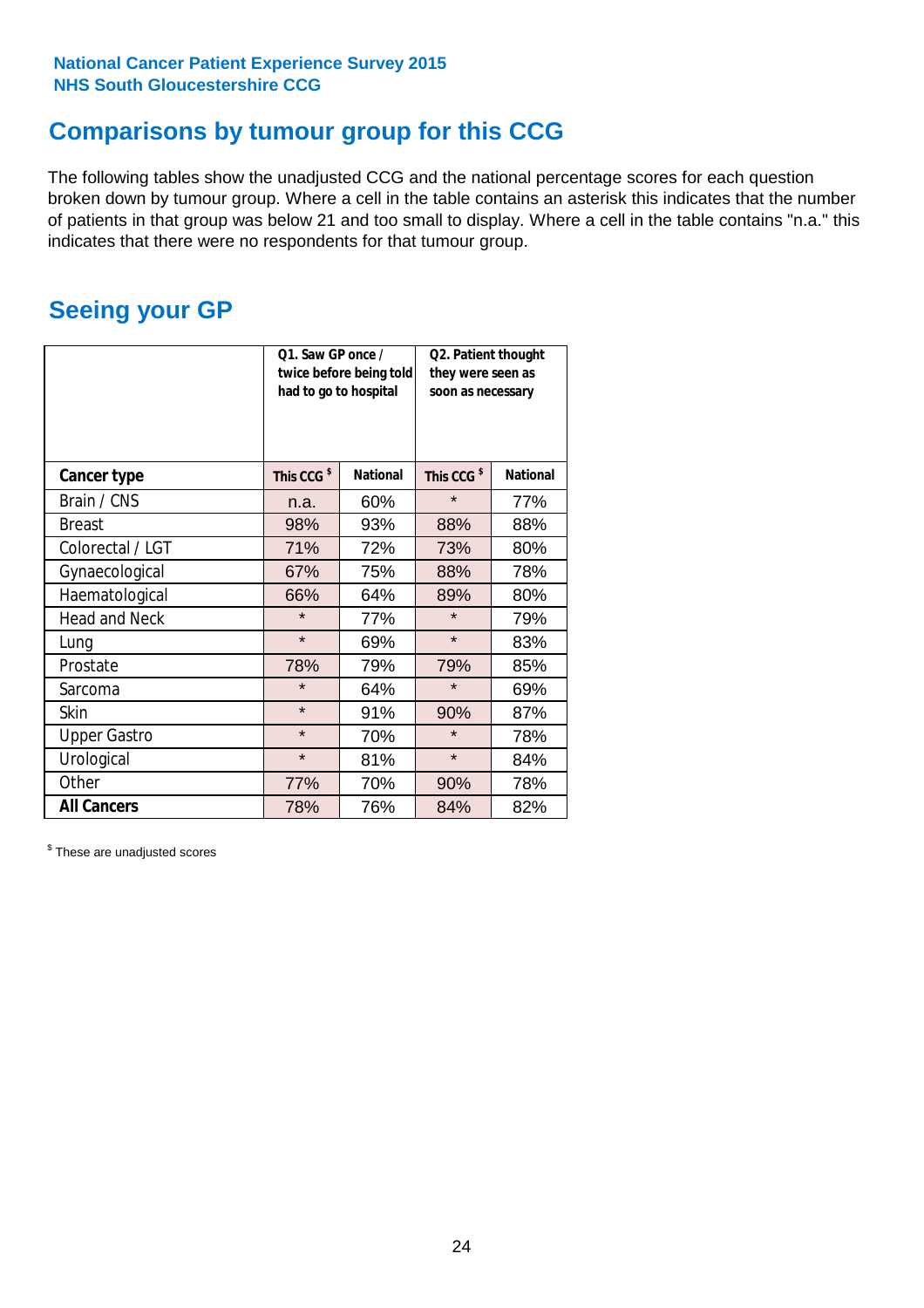### **Diagnostic tests**

|                      | be done was about<br>right | Q6. The length of time<br>waiting for the test to | Q7. Given complete<br>explanation of test<br>results in<br>understandable way |                 |  |
|----------------------|----------------------------|---------------------------------------------------|-------------------------------------------------------------------------------|-----------------|--|
| <b>Cancer type</b>   | This CCG <sup>\$</sup>     | <b>National</b>                                   | This CCG <sup>\$</sup>                                                        | <b>National</b> |  |
| Brain / CNS          | $\star$                    | 87%                                               | $\star$                                                                       | 69%             |  |
| <b>Breast</b>        | 88%                        | 90%                                               | 84%                                                                           | 82%             |  |
| Colorectal / LGT     | 79%                        | 86%                                               | 74%                                                                           | 81%             |  |
| Gynaecological       | 83%                        | 84%                                               |                                                                               | 76%             |  |
| Haematological       | 93%                        | 87%                                               | 71%                                                                           | 76%             |  |
| <b>Head and Neck</b> | $\star$                    | 84%                                               | $\star$                                                                       | 77%             |  |
| Lung                 | $\star$                    | 87%                                               | $\star$                                                                       | 78%             |  |
| Prostate             | 86%                        | 85%                                               | 62%                                                                           | 79%             |  |
| Sarcoma              | $\star$                    | 81%                                               | $\star$                                                                       | 77%             |  |
| Skin                 | $\star$                    | 89%                                               | $\star$                                                                       | 85%             |  |
| <b>Upper Gastro</b>  | $\star$                    | 83%                                               | $\star$                                                                       | 77%             |  |
| Urological           | $\star$                    | 85%                                               | $\star$                                                                       | 78%             |  |
| Other                | 96%                        | 85%                                               | 61%                                                                           | 76%             |  |
| <b>All Cancers</b>   | 86%                        | 87%                                               | 75%                                                                           | 79%             |  |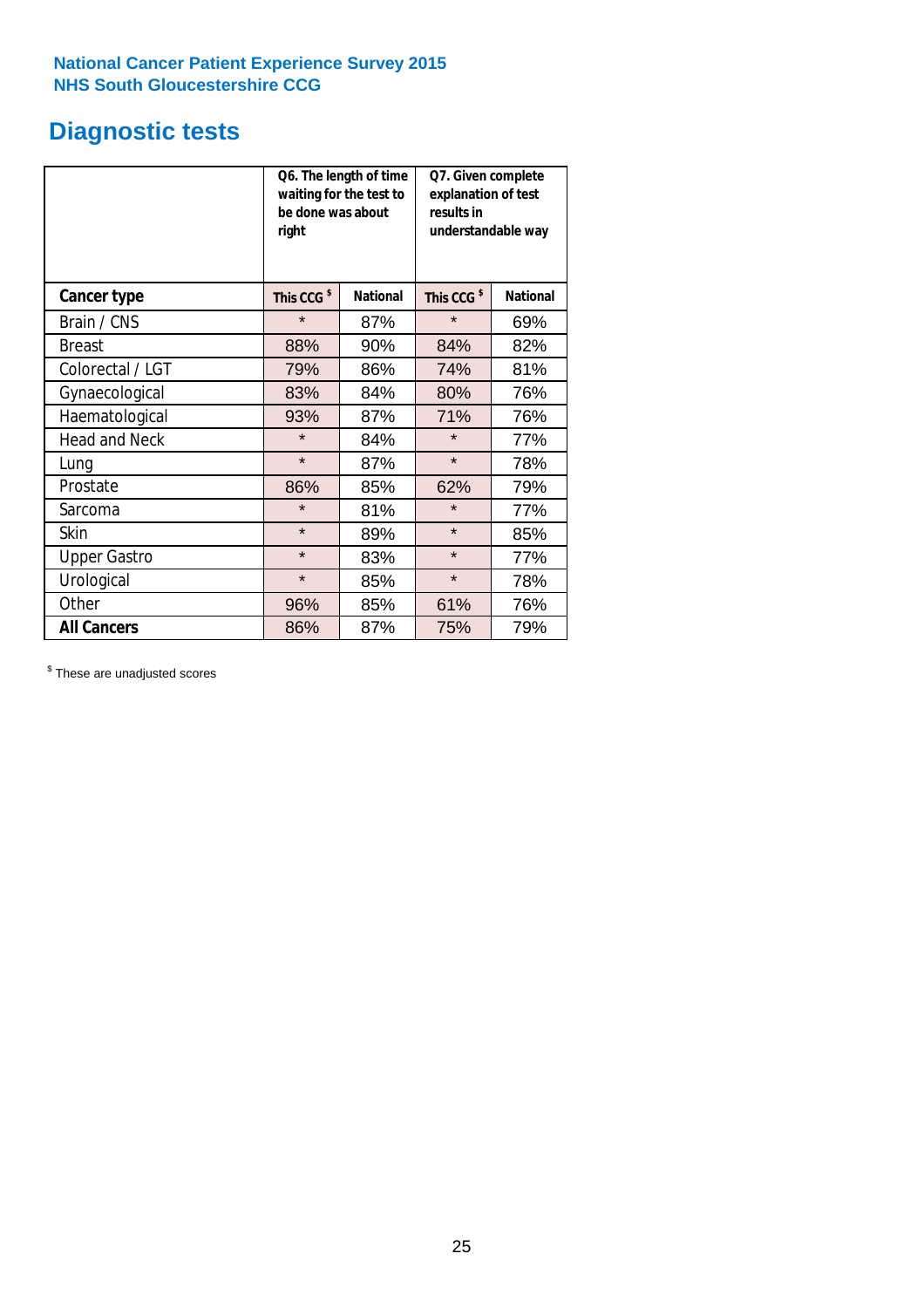### **Finding out what was wrong with you**

|                      | Q8. Patient told they<br>could bring a family<br>member or friend<br>when first told they<br>had cancer |                 | Q9. Patient felt they<br>were told sensitively<br>that they had cancer |                 | Q10. Patient<br>completely understood<br>the explanation of<br>what was wrong |                 | Q11. Patient given<br>easy to understand<br>written information<br>about the type of<br>cancer they had |                 |
|----------------------|---------------------------------------------------------------------------------------------------------|-----------------|------------------------------------------------------------------------|-----------------|-------------------------------------------------------------------------------|-----------------|---------------------------------------------------------------------------------------------------------|-----------------|
| Cancer type          | This CCG <sup>\$</sup>                                                                                  | <b>National</b> | This CCG <sup>\$</sup>                                                 | <b>National</b> | This CCG <sup>\$</sup>                                                        | <b>National</b> | This CCG <sup>\$</sup>                                                                                  | <b>National</b> |
| Brain / CNS          | $\star$                                                                                                 | 85%             | $\star$                                                                | 79%             | $\star$                                                                       | 60%             | $\star$                                                                                                 | 62%             |
| <b>Breast</b>        | 83%                                                                                                     | 83%             | 92%                                                                    | 88%             | 86%                                                                           | 78%             | 74%                                                                                                     | 76%             |
| Colorectal / LGT     | 81%                                                                                                     | 83%             | 76%                                                                    | 85%             | 70%                                                                           | 79%             | 59%                                                                                                     | 71%             |
| Gynaecological       | 71%                                                                                                     | 75%             | 85%                                                                    | 83%             | 76%                                                                           | 73%             | 79%                                                                                                     | 69%             |
| Haematological       | 62%                                                                                                     | 75%             | 73%                                                                    | 83%             | 50%                                                                           | 60%             | 69%                                                                                                     | 74%             |
| <b>Head and Neck</b> | $\star$                                                                                                 | 73%             | $\star$                                                                | 85%             | $\star$                                                                       | 75%             | $\star$                                                                                                 | 61%             |
| Lung                 | $\star$                                                                                                 | 80%             | $\star$                                                                | 83%             | $\star$                                                                       | 75%             | $\star$                                                                                                 | 66%             |
| Prostate             | 84%                                                                                                     | 80%             | 87%                                                                    | 84%             | 74%                                                                           | 78%             | 90%                                                                                                     | 80%             |
| Sarcoma              | $\star$                                                                                                 | 77%             | $\star$                                                                | 82%             | $\star$                                                                       | 63%             | $\star$                                                                                                 | 61%             |
| Skin                 | $\star$                                                                                                 | 71%             | 90%                                                                    | 90%             | 81%                                                                           | 83%             | $\star$                                                                                                 | 84%             |
| <b>Upper Gastro</b>  | $\star$                                                                                                 | 79%             | $\star$                                                                | 79%             | $\star$                                                                       | 72%             | $\star$                                                                                                 | 64%             |
| Urological           | $\star$                                                                                                 | 74%             | $\star$                                                                | 82%             | $\star$                                                                       | 76%             | $\star$                                                                                                 | 71%             |
| Other                | 75%                                                                                                     | 77%             | 83%                                                                    | 82%             | 69%                                                                           | 72%             | 81%                                                                                                     | 61%             |
| <b>All Cancers</b>   | 76%                                                                                                     | 79%             | 80%                                                                    | 84%             | 71%                                                                           | 73%             | 69%                                                                                                     | 72%             |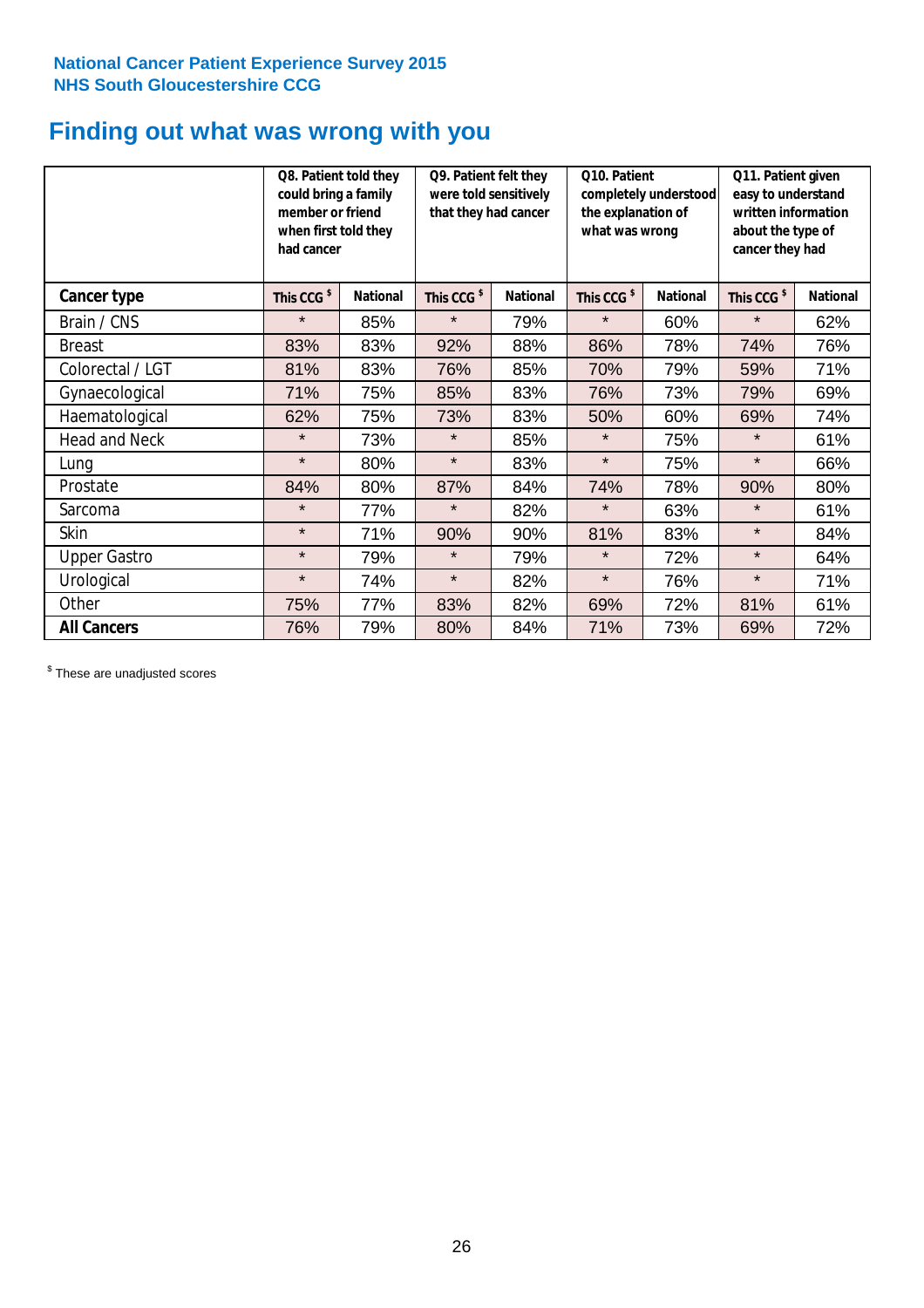### **Deciding the best treatment for you**

|                      | treatment options<br>were completely<br>explained | 012. Patient felt that | O13. Possible side<br>understandable way | effects explained in an | Q14. Patient given<br>practical advice and<br>support in dealing with<br>side effects of<br>treatment |                 |  |
|----------------------|---------------------------------------------------|------------------------|------------------------------------------|-------------------------|-------------------------------------------------------------------------------------------------------|-----------------|--|
| <b>Cancer type</b>   | This CCG <sup>\$</sup>                            | <b>National</b>        | This CCG <sup>\$</sup>                   | <b>National</b>         | This CCG <sup>\$</sup>                                                                                | <b>National</b> |  |
| Brain / CNS          | $\star$                                           | 80%                    | $\star$                                  | 71%                     | $\star$                                                                                               | 62%             |  |
| <b>Breast</b>        | 92%                                               | 84%                    | 79%                                      | 76%                     | 68%                                                                                                   | 69%             |  |
| Colorectal / LGT     | 77%                                               | 85%                    | 48%                                      | 75%                     | 51%                                                                                                   | 68%             |  |
| Gynaecological       | 86%                                               | 84%                    | 71%                                      | 76%                     | 69%                                                                                                   | 68%             |  |
| Haematological       | 75%                                               | 81%                    | 63%                                      | 69%                     | 61%                                                                                                   | 65%             |  |
| <b>Head and Neck</b> | $\star$                                           | 85%                    | $\star$                                  | 72%                     | $\star$                                                                                               | 67%             |  |
| Lung                 | $\star$                                           | 84%                    | $\star$                                  | 74%                     | $\star$                                                                                               | 69%             |  |
| Prostate             | 66%                                               | 80%                    | 60%                                      | 71%                     | 60%                                                                                                   | 61%             |  |
| Sarcoma              | $\star$                                           | 82%                    | $\star$                                  | 75%                     | $\star$                                                                                               | 66%             |  |
| Skin                 | $\star$                                           | 88%                    | $\star$                                  | 75%                     | $\star$                                                                                               | 74%             |  |
| <b>Upper Gastro</b>  | $\star$                                           | 83%                    | $\star$                                  | 72%                     | $\star$                                                                                               | 66%             |  |
| Urological           | $\star$                                           | 80%                    | $\star$                                  | 69%                     | $\star$                                                                                               | 61%             |  |
| Other                | 67%                                               | 80%                    | 70%                                      | 72%                     | 66%                                                                                                   | 64%             |  |
| <b>All Cancers</b>   | 79%                                               | 83%                    | 65%                                      | 73%                     | 62%                                                                                                   | 66%             |  |

|                      | in the future          | Q15. Patient definitely<br>told about side effects<br>that could affect them | Q16. Patient definitely<br>involved in decisions<br>about care and<br>treatment |                 |  |
|----------------------|------------------------|------------------------------------------------------------------------------|---------------------------------------------------------------------------------|-----------------|--|
| <b>Cancer type</b>   | This CCG <sup>\$</sup> | <b>National</b>                                                              | This CCG <sup>\$</sup>                                                          | <b>National</b> |  |
| Brain / CNS          | $\star$                | 56%                                                                          | $\star$                                                                         | 74%             |  |
| <b>Breast</b>        | 55%                    | 55%                                                                          | 82%                                                                             | 79%             |  |
| Colorectal / LGT     | 40%                    | 56%                                                                          | 60%                                                                             | 79%             |  |
| Gynaecological       | 61%<br>54%             |                                                                              | 76%                                                                             | 76%             |  |
| Haematological       | 43%                    | 50%                                                                          | 71%                                                                             | 77%             |  |
| <b>Head and Neck</b> | $\star$                | 58%                                                                          | $\star$                                                                         | 76%             |  |
| Lung                 | $\star$                | 54%                                                                          | $\star$                                                                         | 78%             |  |
| Prostate             | 59%                    | 63%                                                                          | 79%                                                                             | 79%             |  |
| Sarcoma              | $\star$                | 54%                                                                          | $\star$                                                                         | 77%             |  |
| Skin                 | $\star$                | 66%                                                                          | $\star$                                                                         | 86%             |  |
| <b>Upper Gastro</b>  | $\star$                | 53%                                                                          | $\star$                                                                         | 77%             |  |
| Urological           | $\star$                | 52%                                                                          | $\star$                                                                         | 75%             |  |
| Other                | 38%                    | 51%                                                                          | 83%                                                                             | 75%             |  |
| <b>All Cancers</b>   | 49%                    | 54%                                                                          | 75%                                                                             | 78%             |  |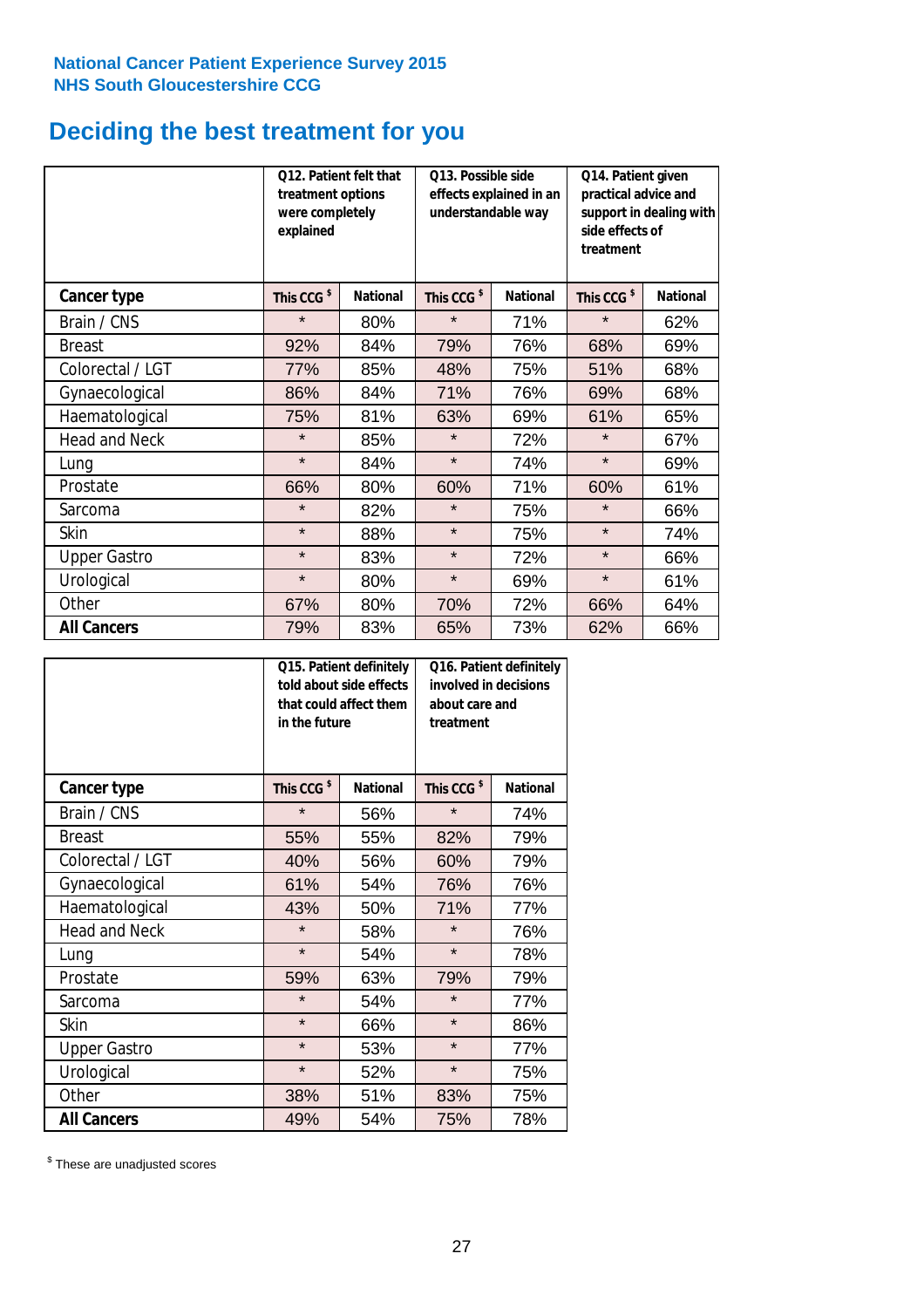### **Clinical Nurse Specialist**

|                      | would support them<br>through their<br>treatment | Q17. Patient given the<br>name of the CNS who | Q18. Patient found it<br>easy to contact their<br><b>CNS</b> |                 | <b>Q19. Get</b><br>understandable<br>answers to important<br>questions all or most<br>of the time |                 |
|----------------------|--------------------------------------------------|-----------------------------------------------|--------------------------------------------------------------|-----------------|---------------------------------------------------------------------------------------------------|-----------------|
| <b>Cancer type</b>   | This CCG <sup>\$</sup>                           | <b>National</b>                               | This CCG <sup>\$</sup>                                       | <b>National</b> | This CCG <sup>\$</sup>                                                                            | <b>National</b> |
| Brain / CNS          | $\star$                                          | 95%                                           | $\star$                                                      | 84%             | $\star$                                                                                           | 85%             |
| <b>Breast</b>        | 97%                                              | 94%                                           | 81%                                                          | 85%             | 91%                                                                                               | 88%             |
| Colorectal / LGT     | 98%                                              | 91%                                           | 83%                                                          | 88%             | 86%                                                                                               | 90%             |
| Gynaecological       | 100%                                             | 93%                                           | 97%<br>86%                                                   |                 | 96%                                                                                               | 87%             |
| Haematological       | 91%                                              | 89%                                           | 78%                                                          | 89%             | 82%                                                                                               | 90%             |
| <b>Head and Neck</b> | $\star$                                          | 88%                                           | $\star$                                                      | 86%             | $\star$                                                                                           | 88%             |
| Lung                 | $\star$                                          | 93%                                           | $\star$                                                      | 89%             | $\star$                                                                                           | 89%             |
| Prostate             | 97%                                              | 89%                                           | 83%                                                          | 83%             | 86%                                                                                               | 88%             |
| Sarcoma              | $\star$                                          | 87%                                           | $\star$                                                      | 86%             | $\star$                                                                                           | 88%             |
| Skin                 | $\star$                                          | 88%                                           | $\star$                                                      | 90%             | $\star$                                                                                           | 92%             |
| <b>Upper Gastro</b>  | $\star$                                          | 92%                                           | $\star$                                                      | 87%             | $\star$                                                                                           | 88%             |
| Urological           | $\star$                                          | 80%                                           | $\star$                                                      | 85%             | $\star$                                                                                           | 88%             |
| Other                | 93%                                              | 86%                                           | 85%                                                          | 86%             | 88%                                                                                               | 87%             |
| <b>All Cancers</b>   | 95%                                              | 90%                                           | 84%                                                          | 87%             | 87%                                                                                               | 88%             |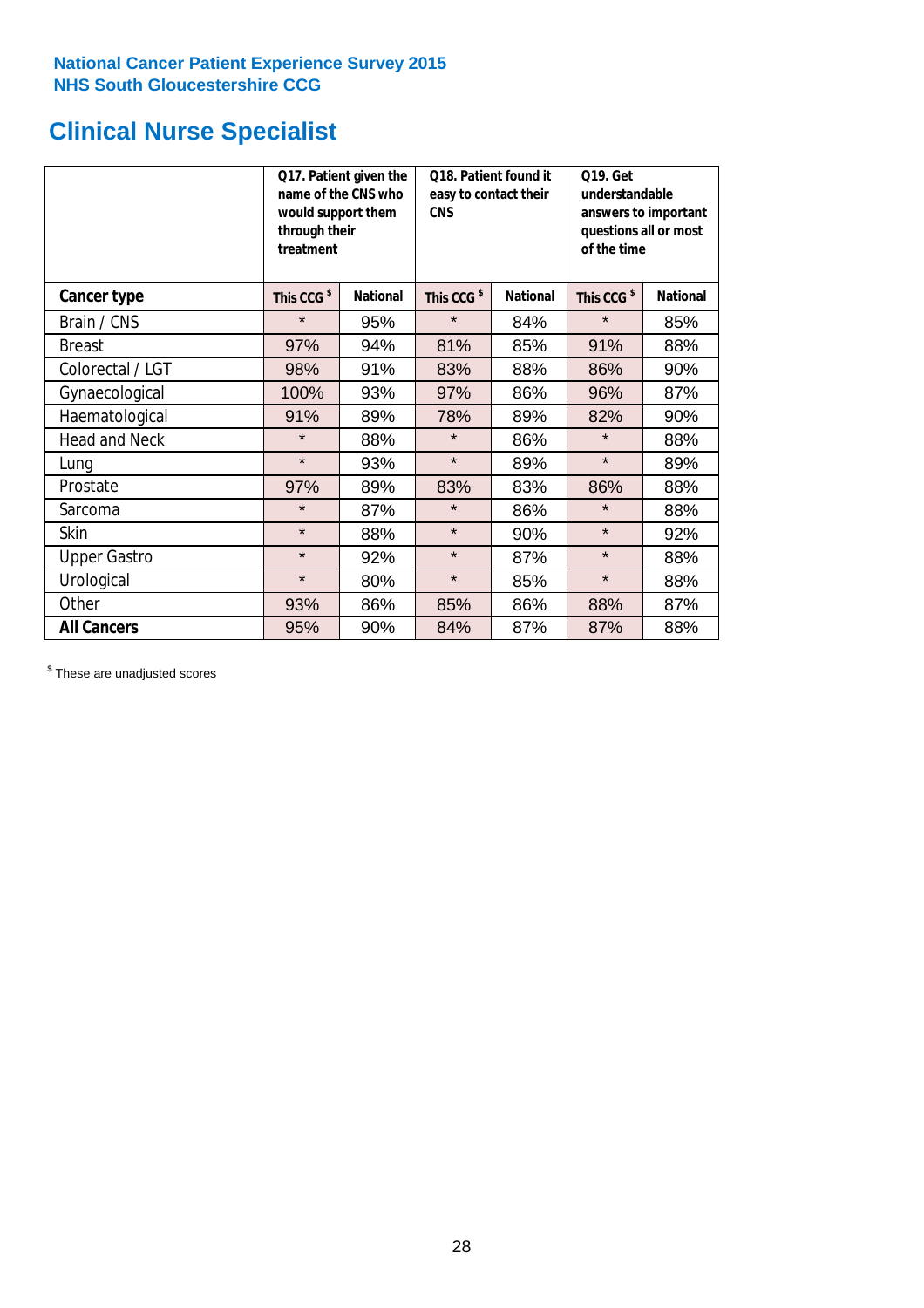### **Support for people with cancer**

|                      | Q20. Hospital staff<br>gave information | about support groups | Q21. Hospital staff<br>gave information<br>about impact cancer<br>could have on day to<br>day activities |                 | Q22. Hospital staff<br>gave information on<br>getting financial help |                 | Q23. Hospital staff told<br>patient they could get<br>free prescriptions |                 |
|----------------------|-----------------------------------------|----------------------|----------------------------------------------------------------------------------------------------------|-----------------|----------------------------------------------------------------------|-----------------|--------------------------------------------------------------------------|-----------------|
| <b>Cancer type</b>   | This CCG <sup>\$</sup>                  | <b>National</b>      | This CCG <sup>\$</sup>                                                                                   | <b>National</b> | This CCG <sup>\$</sup>                                               | <b>National</b> | This CCG <sup>\$</sup>                                                   | <b>National</b> |
| Brain / CNS          | $\star$                                 | 85%                  | $\star$                                                                                                  | 80%             | $\star$                                                              | 72%             | n.a.                                                                     | 79%             |
| <b>Breast</b>        | 96%                                     | 88%                  | 93%                                                                                                      | 85%             | 68%                                                                  | 60%             | 85%                                                                      | 80%             |
| Colorectal / LGT     | 84%                                     | 82%                  | 76%                                                                                                      | 82%             | 38%                                                                  | 52%             | $\star$                                                                  | 83%             |
| Gynaecological       | 91%                                     | 83%                  | 88%                                                                                                      | 81%             | $\star$                                                              | 58%             | $\star$                                                                  | 76%             |
| Haematological       | 83%                                     | 82%                  | 82%                                                                                                      | 82%             | 53%                                                                  | 56%             | 70%                                                                      | 86%             |
| <b>Head and Neck</b> | $\star$                                 | 83%                  | $\star$                                                                                                  | 80%             | $\star$                                                              | 55%             | $\star$                                                                  | 80%             |
| Lung                 | $\star$                                 | 82%                  | $\star$                                                                                                  | 80%             | $\star$                                                              | 68%             | $\star$                                                                  | 85%             |
| Prostate             | 92%                                     | 85%                  | 86%                                                                                                      | 81%             | $\star$                                                              | 41%             | $\star$                                                                  | 76%             |
| Sarcoma              | $\star$                                 | 82%                  | $\star$                                                                                                  | 80%             | $\star$                                                              | 57%             | $\star$                                                                  | 75%             |
| Skin                 | $\star$                                 | 85%                  | $\star$                                                                                                  | 85%             | $\star$                                                              | 51%             | $\star$                                                                  | 65%             |
| <b>Upper Gastro</b>  | $\star$                                 | 82%                  | $\star$                                                                                                  | 78%             | $\star$                                                              | 57%             | $\star$                                                                  | 83%             |
| Urological           | $\star$                                 | 71%                  | $\star$                                                                                                  | 70%             | $\star$                                                              | 33%             | $\star$                                                                  | 69%             |
| Other                | 72%                                     | 80%                  | 79%                                                                                                      | 77%             | 45%                                                                  | 53%             | $\star$                                                                  | 79%             |
| <b>All Cancers</b>   | 87%                                     | 83%                  | 82%                                                                                                      | 81%             | 54%                                                                  | 55%             | 73%                                                                      | 80%             |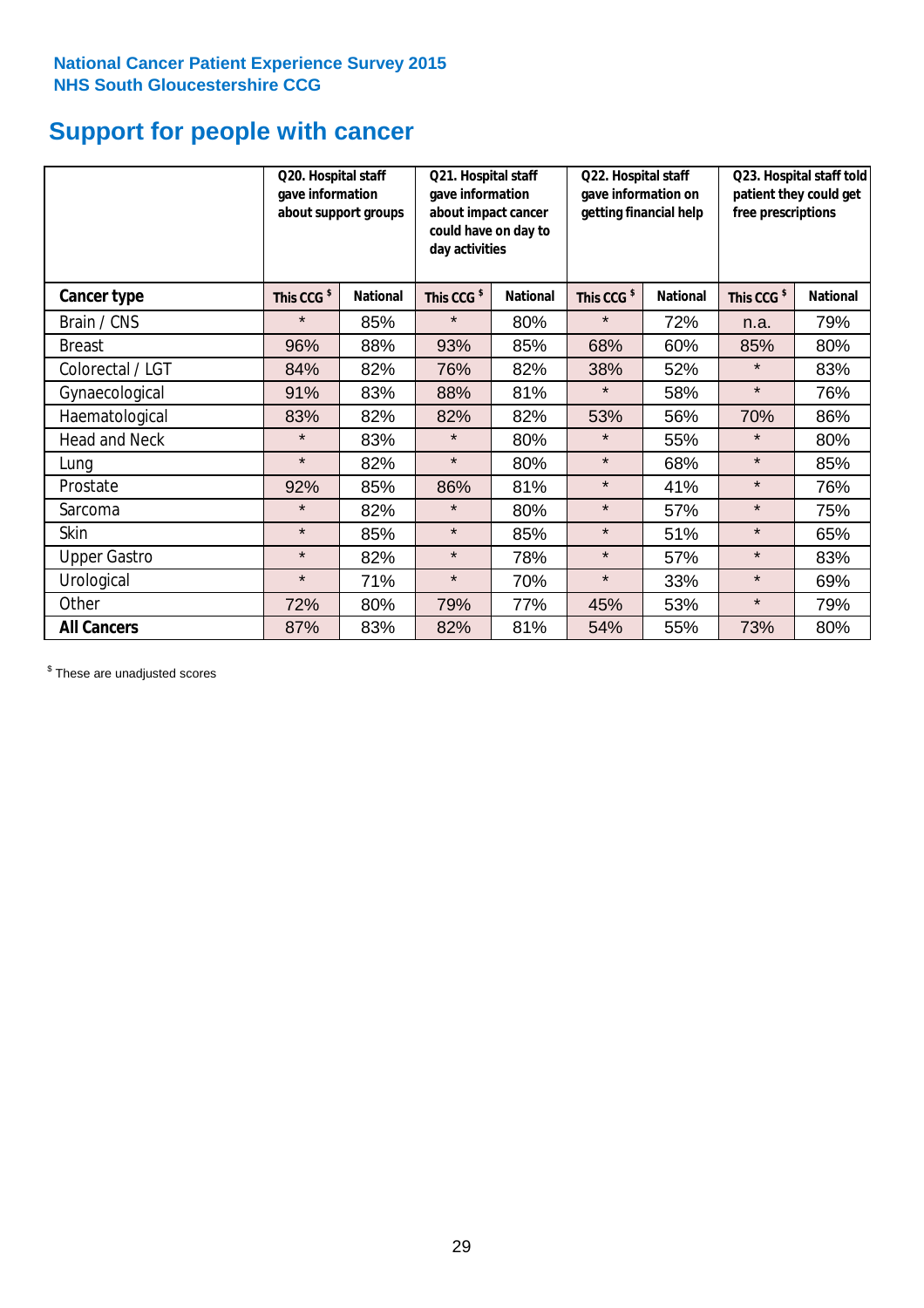### **Operations**

|                      | Q26. Staff explained<br>how operation had<br>gone in<br>understandable way |                 |  |  |
|----------------------|----------------------------------------------------------------------------|-----------------|--|--|
| <b>Cancer type</b>   | This CCG <sup>\$</sup>                                                     | <b>National</b> |  |  |
| Brain / CNS          | $\star$                                                                    | 75%             |  |  |
| <b>Breast</b>        | 74%                                                                        | 77%             |  |  |
| Colorectal / LGT     | 50%                                                                        | 81%             |  |  |
| Gynaecological       | 79%<br>79%                                                                 |                 |  |  |
| Haematological       | $\star$<br>75%                                                             |                 |  |  |
| <b>Head and Neck</b> | $\star$                                                                    | 77%             |  |  |
| Lung                 | $\star$                                                                    | 76%             |  |  |
| Prostate             | $\star$                                                                    | 76%             |  |  |
| Sarcoma              | $\star$                                                                    | 80%             |  |  |
| Skin                 | $\star$                                                                    | 84%             |  |  |
| <b>Upper Gastro</b>  | $\star$                                                                    | 81%             |  |  |
| Urological           | $\star$                                                                    | 74%             |  |  |
| Other                | $\star$<br>78%                                                             |                 |  |  |
| <b>All Cancers</b>   | 68%                                                                        | 78%             |  |  |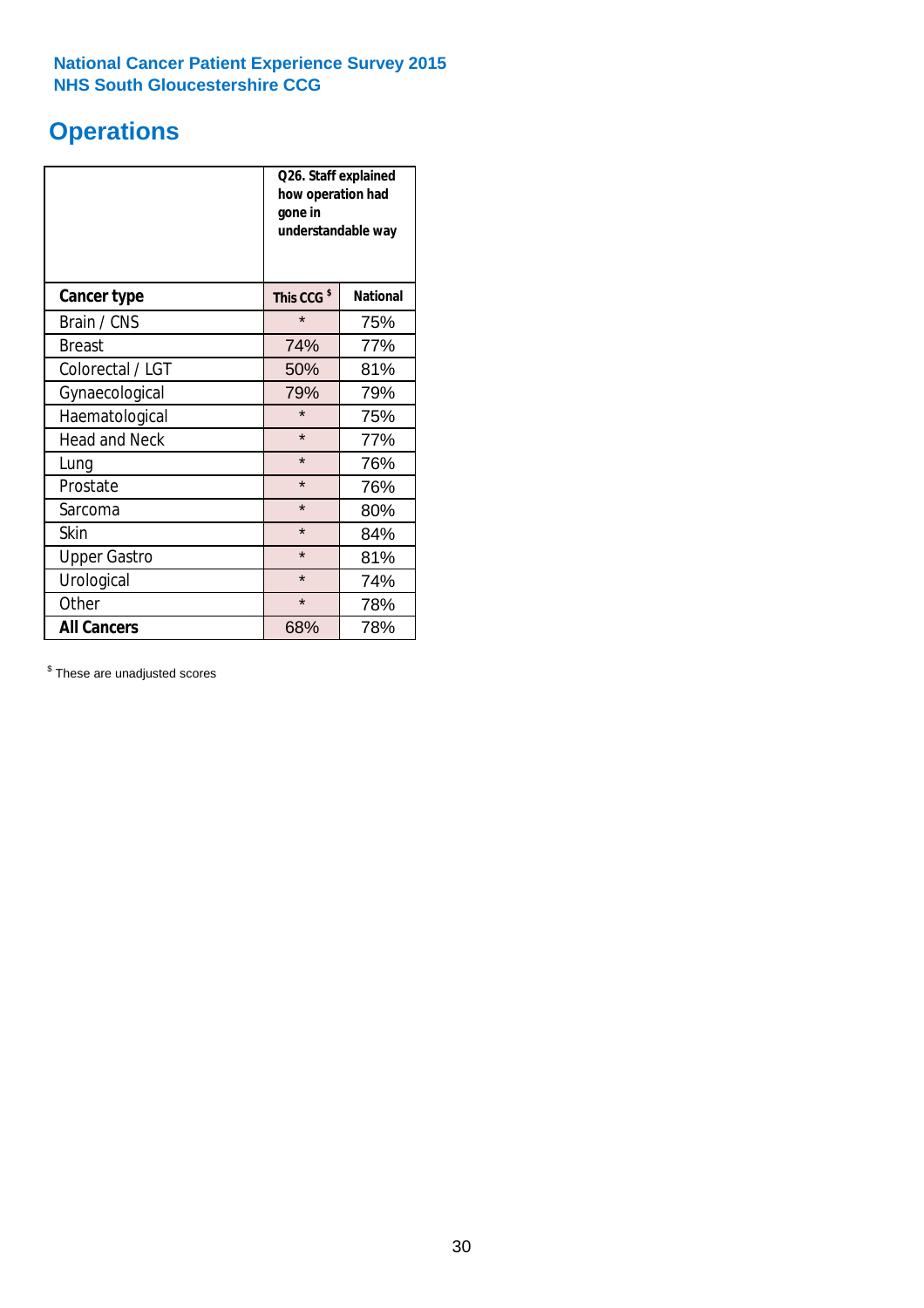# **Hospital care as an inpatient (Part 1 of 2)**

|                      | or nurses did not talk<br>they were not there | Q28. Groups of doctors<br>in front of patient as if | Q29. Patient had<br>confidence and trust in<br>all doctors treating<br>them |                 | Q30. Patient's family<br>or someone close<br>definitely had<br>opportunity to talk to<br>doctor |                 | Q31. Patient had<br>confidence and trust in I<br>all ward nurses |                 |
|----------------------|-----------------------------------------------|-----------------------------------------------------|-----------------------------------------------------------------------------|-----------------|-------------------------------------------------------------------------------------------------|-----------------|------------------------------------------------------------------|-----------------|
| Cancer type          | This CCG <sup>\$</sup>                        | <b>National</b>                                     | This CCG <sup>\$</sup>                                                      | <b>National</b> | This CCG <sup>\$</sup>                                                                          | <b>National</b> | This CCG <sup>\$</sup>                                           | <b>National</b> |
| Brain / CNS          | $\star$                                       | 68%                                                 | $\star$                                                                     | 78%             | $\star$                                                                                         | 65%             | $\star$                                                          | 67%             |
| <b>Breast</b>        | 87%                                           | 89%                                                 | 81%                                                                         | 86%             | 79%                                                                                             | 73%             | 77%                                                              | 74%             |
| Colorectal / LGT     | 66%                                           | 75%                                                 | 71%                                                                         | 85%             | 59%                                                                                             | 72%             | 57%                                                              | 68%             |
| Gynaecological       | 93%                                           | 84%                                                 | 83%                                                                         | 86%             | 72%                                                                                             | 71%             | 66%                                                              | 69%             |
| Haematological       | 83%                                           | 80%                                                 | 75%                                                                         | 81%             | $\star$                                                                                         | 75%             | 71%                                                              | 73%             |
| <b>Head and Neck</b> | $\star$                                       | 79%                                                 | $\star$                                                                     | 85%             | $\star$                                                                                         | 73%             | $\star$                                                          | 72%             |
| Lung                 | $\star$                                       | 75%                                                 | $\star$                                                                     | 82%             | $\star$                                                                                         | 71%             | $\star$                                                          | 73%             |
| Prostate             | $\star$                                       | 84%                                                 | $\star$                                                                     | 87%             | $\star$                                                                                         | 72%             | $\star$                                                          | 75%             |
| Sarcoma              | $\star$                                       | 82%                                                 | $\star$                                                                     | 85%             | $\star$                                                                                         | 75%             | $\star$                                                          | 70%             |
| Skin                 | $\star$                                       | 85%                                                 | $\star$                                                                     | 90%             | $\star$                                                                                         | 79%             | $\star$                                                          | 84%             |
| <b>Upper Gastro</b>  | $\star$                                       | 75%                                                 | $\star$                                                                     | 83%             | $\star$                                                                                         | 72%             | $\star$                                                          | 70%             |
| Urological           | $\star$                                       | 80%                                                 | $\star$                                                                     | 84%             | $\star$                                                                                         | 67%             | $\star$                                                          | 75%             |
| Other                | $\star$                                       | 79%                                                 | $\star$                                                                     | 79%             | $\star$                                                                                         | 70%             | $\star$                                                          | 69%             |
| <b>All Cancers</b>   | 80%                                           | 81%                                                 | 80%                                                                         | 84%             | 71%                                                                                             | 72%             | 68%                                                              | 72%             |

|                      | Q32. Always / nearly<br>always enough nurses<br>on duty |                 | Q33. All staff asked<br>patient what name<br>they preferred to be<br>called by |                 | Q34. Always given<br>enough privacy when<br>discussing condition or<br>treatment |                 | Q35. Patient was able<br>to discuss worries or<br>fears with staff during<br>visit |                 |
|----------------------|---------------------------------------------------------|-----------------|--------------------------------------------------------------------------------|-----------------|----------------------------------------------------------------------------------|-----------------|------------------------------------------------------------------------------------|-----------------|
| <b>Cancer type</b>   | This CCG <sup>\$</sup>                                  | <b>National</b> | This CCG <sup>\$</sup>                                                         | <b>National</b> | This CCG <sup>\$</sup>                                                           | <b>National</b> | This CCG <sup>\$</sup>                                                             | <b>National</b> |
| Brain / CNS          | $\star$                                                 | 64%             | $\star$                                                                        | 69%             | $\star$                                                                          | 80%             | n.a.                                                                               | 44%             |
| <b>Breast</b>        | 64%                                                     | 69%             | 60%                                                                            | 60%             | 81%                                                                              | 86%             | 52%                                                                                | 53%             |
| Colorectal / LGT     | 46%                                                     | 61%             | 57%                                                                            | 70%             | 83%                                                                              | 84%             | 40%                                                                                | 54%             |
| Gynaecological       | 69%                                                     | 65%             | 57%                                                                            | 63%             | 69%                                                                              | 82%             | 50%                                                                                | 50%             |
| Haematological       | 75%                                                     | 63%             | 63%                                                                            | 67%             | 92%                                                                              | 86%             | $\star$                                                                            | 55%             |
| <b>Head and Neck</b> | $\star$                                                 | 67%             | $\star$                                                                        | 66%             | $\star$                                                                          | 85%             | $\star$                                                                            | 50%             |
| Lung                 | $\star$                                                 | 68%             | $\star$                                                                        | 71%             | $\star$                                                                          | 84%             | $\star$                                                                            | 49%             |
| Prostate             | $\star$                                                 | 71%             | $\star$                                                                        | 67%             | $\star$                                                                          | 87%             | $\star$                                                                            | 52%             |
| Sarcoma              | $\star$                                                 | 68%             | $\star$                                                                        | 71%             | $\star$                                                                          | 87%             | $\star$                                                                            | 52%             |
| Skin                 | $\star$                                                 | 81%             | $\star$                                                                        | 67%             | $\star$                                                                          | 89%             | $\star$                                                                            | 61%             |
| <b>Upper Gastro</b>  | $\star$                                                 | 62%             | $\star$                                                                        | 75%             | $\star$                                                                          | 83%             | $\star$                                                                            | 53%             |
| Urological           | $\star$                                                 | 68%             | $\star$                                                                        | 71%             | $\star$                                                                          | 84%             | $\star$                                                                            | 46%             |
| Other                | $\star$                                                 | 62%             | $\star$                                                                        | 66%             | $\star$                                                                          | 82%             | $\star$                                                                            | 48%             |
| <b>All Cancers</b>   | 60%                                                     | 66%             | 62%                                                                            | 67%             | 82%                                                                              | 85%             | 48%                                                                                | 52%             |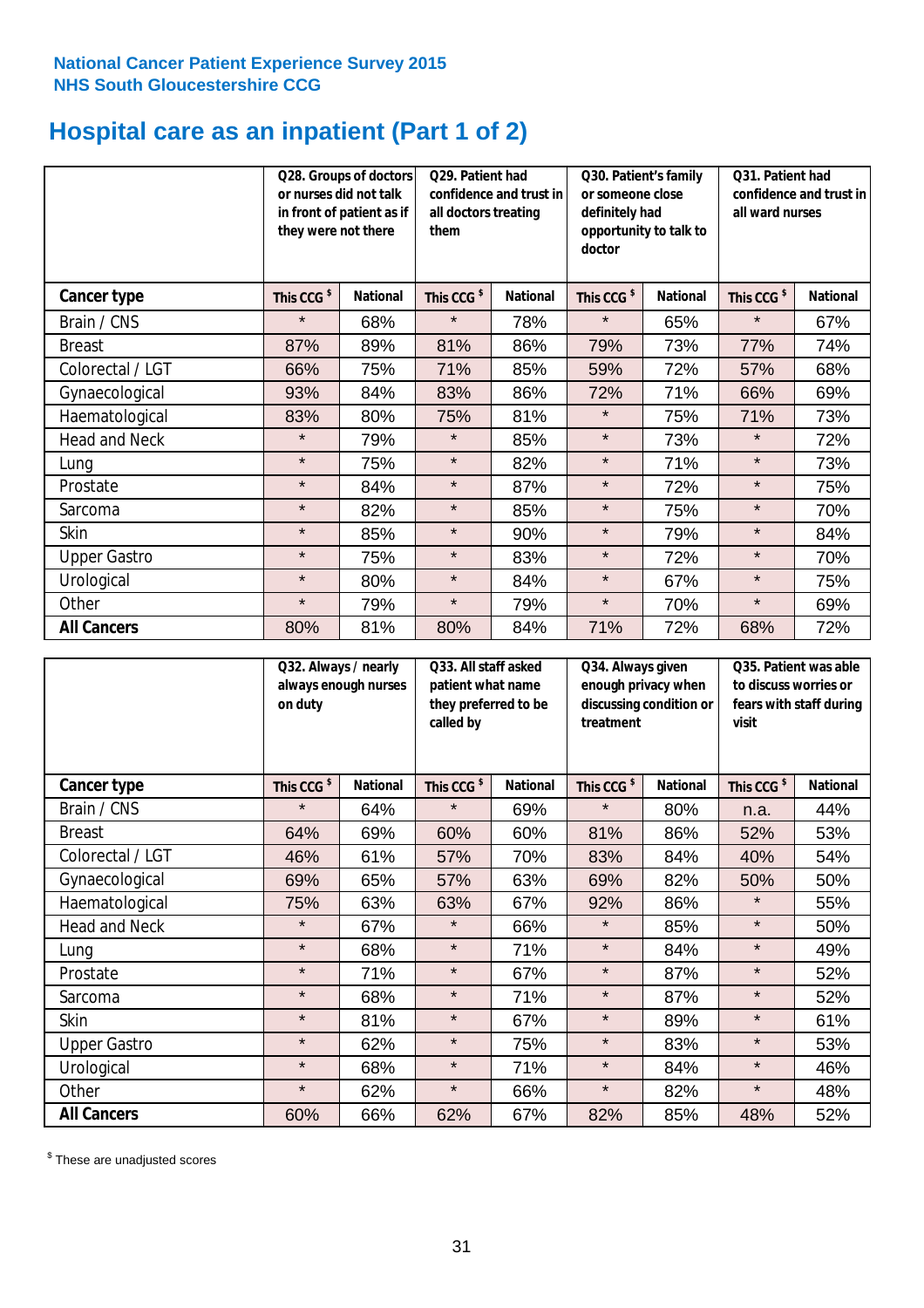# **Hospital care as an inpatient (Part 2 of 2)**

|                      | Q36. Hospital staff<br>definitely did<br>everything to help<br>control pain |                 | Q37. Always treated<br>with respect and<br>dignity by staff |                 | Q38. Given clear<br>written information<br>about what should /<br>should not do post<br>discharge |                 | Q39. Staff told patient<br>who to contact if<br>worried post discharge |                 |  |
|----------------------|-----------------------------------------------------------------------------|-----------------|-------------------------------------------------------------|-----------------|---------------------------------------------------------------------------------------------------|-----------------|------------------------------------------------------------------------|-----------------|--|
| Cancer type          | This CCG <sup>\$</sup>                                                      | <b>National</b> | This CCG <sup>\$</sup>                                      | <b>National</b> | This CCG <sup>\$</sup>                                                                            | <b>National</b> | This CCG <sup>\$</sup>                                                 | <b>National</b> |  |
| Brain / CNS          | $\star$                                                                     | 82%             | $\star$                                                     | 84%             | $\star$                                                                                           | 79%             | $\star$                                                                | 91%             |  |
| <b>Breast</b>        | 76%                                                                         | 86%             | 85%                                                         | 88%             | 91%                                                                                               | 90%             | 98%                                                                    | 95%             |  |
| Colorectal / LGT     | 71%                                                                         | 84%             | 74%                                                         | 86%             | 79%                                                                                               | 83%             | 97%                                                                    | 94%             |  |
| Gynaecological       | 92%                                                                         | 83%             | 83%                                                         | 85%             | 79%                                                                                               | 86%             | 100%                                                                   | 93%             |  |
| Haematological       | $\star$                                                                     | 84%             | 92%                                                         | 89%             | 78%                                                                                               | 79%             | 96%                                                                    | 95%             |  |
| <b>Head and Neck</b> | $\star$                                                                     | 84%             | $\star$                                                     | 88%             | $\star$                                                                                           | 86%             | $\star$                                                                | 92%             |  |
| Lung                 | $\star$                                                                     | 83%             | $\star$                                                     | 87%             | $\star$                                                                                           | 81%             | $\star$                                                                | 92%             |  |
| Prostate             | $\star$                                                                     | 85%             | $\star$                                                     | 91%             | $\star$                                                                                           | 87%             | $\star$                                                                | 94%             |  |
| Sarcoma              | $\star$                                                                     | 86%             | $\star$                                                     | 91%             | $\star$                                                                                           | 83%             | $\star$                                                                | 94%             |  |
| Skin                 | $\star$                                                                     | 88%             | $\star$                                                     | 93%             | $\star$                                                                                           | 91%             | $\star$                                                                | 97%             |  |
| <b>Upper Gastro</b>  | $\star$                                                                     | 83%             | $\star$                                                     | 86%             | $\star$                                                                                           | 79%             | $\star$                                                                | 93%             |  |
| Urological           | $\star$                                                                     | 80%             | $\star$                                                     | 88%             | $\star$                                                                                           | 83%             | $\star$                                                                | 90%             |  |
| Other                | $\star$                                                                     | 82%             | $\star$                                                     | 85%             | $\star$                                                                                           | 80%             | $\star$                                                                | 92%             |  |
| <b>All Cancers</b>   | 79%                                                                         | 84%             | 85%                                                         | 87%             | 82%                                                                                               | 84%             | 95%                                                                    | 94%             |  |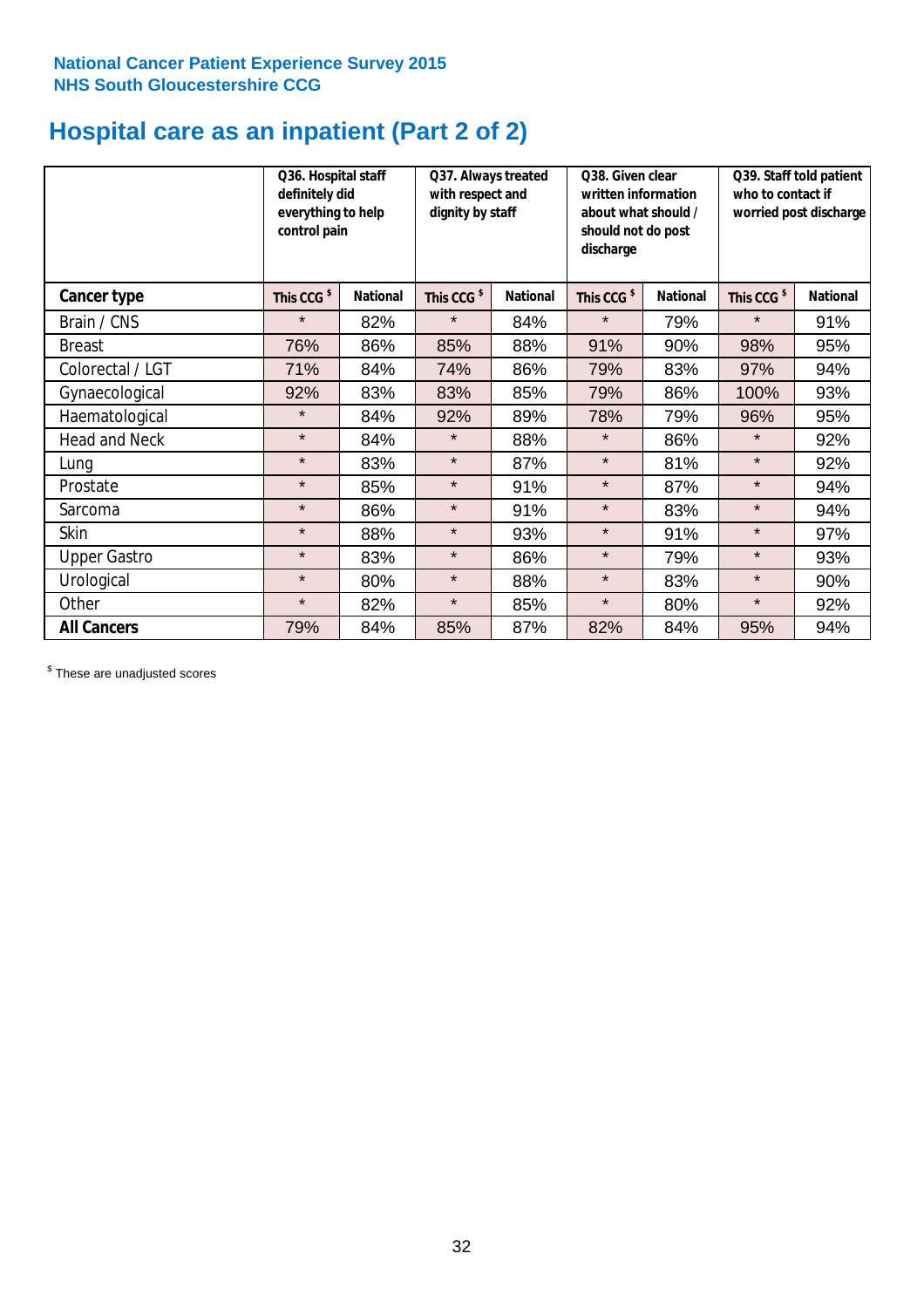# **Hospital care as a day patient / outpatient**

|                      | to discuss worries or<br>visit | Q41. Patient was able<br>fears with staff during | Q42. Doctor had the<br>right notes and other<br>documentation with<br>them |                 | Q44. Beforehand<br>patient had all<br>information needed<br>about radiotherapy<br>treatment |                 | Q45. Patient given<br>understandable<br>information about<br>whether radiotherapy<br>was working |                 |
|----------------------|--------------------------------|--------------------------------------------------|----------------------------------------------------------------------------|-----------------|---------------------------------------------------------------------------------------------|-----------------|--------------------------------------------------------------------------------------------------|-----------------|
| Cancer type          | This CCG <sup>\$</sup>         | <b>National</b>                                  | This CCG <sup>\$</sup>                                                     | <b>National</b> | This CCG <sup>\$</sup>                                                                      | <b>National</b> | This CCG <sup>\$</sup>                                                                           | <b>National</b> |
| Brain / CNS          | $\star$                        | 65%                                              | $\star$                                                                    | 94%             | $\star$                                                                                     | 85%             | $\star$                                                                                          | 52%             |
| <b>Breast</b>        | 74%                            | 70%                                              | 90%                                                                        | 95%             | 82%                                                                                         | 87%             | 62%                                                                                              | 60%             |
| Colorectal / LGT     | 59%                            | 73%                                              | 95%                                                                        | 95%             | $\star$                                                                                     | 85%             | $\star$                                                                                          | 55%             |
| Gynaecological       | 63%                            | 70%                                              | 96%                                                                        | 96%             | $\star$                                                                                     | 85%             | $\star$                                                                                          | 64%             |
| Haematological       | 72%                            | 74%                                              | 91%                                                                        | 97%             | $\star$                                                                                     | 82%             | $\star$                                                                                          | 64%             |
| <b>Head and Neck</b> | $\star$                        | 69%                                              | $\star$                                                                    | 95%             | $\star$                                                                                     | 86%             | n.a.                                                                                             | 60%             |
| Lung                 | $\star$                        | 69%                                              | $\star$                                                                    | 96%             | $\star$                                                                                     | 86%             | $\star$                                                                                          | 59%             |
| Prostate             | $\star$                        | 69%                                              | 86%                                                                        | 95%             | $\star$                                                                                     | 88%             | $\star$                                                                                          | 61%             |
| Sarcoma              | $\star$                        | 68%                                              | $\star$                                                                    | 97%             | $\star$                                                                                     | 88%             | $\star$                                                                                          | 63%             |
| Skin                 | $\star$                        | 73%                                              | $\star$                                                                    | 96%             | $\star$                                                                                     | 81%             | $\star$                                                                                          | 63%             |
| <b>Upper Gastro</b>  | $\star$                        | 68%                                              | $\star$                                                                    | 95%             | $\star$                                                                                     | 85%             | $\star$                                                                                          | 57%             |
| Urological           | $\star$                        | 65%                                              | $\star$                                                                    | 95%             | $\star$                                                                                     | 81%             | $\star$                                                                                          | 53%             |
| Other                | 54%                            | 67%                                              | 93%                                                                        | 95%             | $\star$                                                                                     | 83%             | $\star$                                                                                          | 59%             |
| <b>All Cancers</b>   | 65%                            | 70%                                              | 93%                                                                        | 96%             | 76%                                                                                         | 86%             | 54%                                                                                              | 60%             |

|                      | Q47. Beforehand<br>patient had all<br>information needed<br>about chemotherapy<br>treatment |                 | Q48. Patient given<br>understandable<br>information about<br>whether<br>chemotherapy was<br>working |                 |  |
|----------------------|---------------------------------------------------------------------------------------------|-----------------|-----------------------------------------------------------------------------------------------------|-----------------|--|
| <b>Cancer type</b>   | This CCG <sup>\$</sup>                                                                      | <b>National</b> | This CCG <sup>\$</sup>                                                                              | <b>National</b> |  |
| Brain / CNS          | $\star$                                                                                     | 82%             | $\star$                                                                                             | 57%             |  |
| <b>Breast</b>        | 84%                                                                                         | 83%             | 69%                                                                                                 | 62%             |  |
| Colorectal / LGT     | 69%                                                                                         | 86%             | 44%                                                                                                 | 65%             |  |
| Gynaecological       | $\star$                                                                                     | 86%             | $\star$                                                                                             | 68%             |  |
| Haematological       | 85%<br>79%                                                                                  |                 | 79%                                                                                                 | 75%             |  |
| <b>Head and Neck</b> | n.a.                                                                                        | 80%             | n.a.                                                                                                | 52%             |  |
| Lung                 | $\star$                                                                                     | 85%             | $\star$                                                                                             | 68%             |  |
| Prostate             | $\star$                                                                                     | 83%             | $\star$                                                                                             | 69%             |  |
| Sarcoma              | $\star$                                                                                     | 82%             | $\star$                                                                                             | 70%             |  |
| <b>Skin</b>          | n.a.                                                                                        | 92%             | n.a.                                                                                                | 80%             |  |
| <b>Upper Gastro</b>  | $\star$                                                                                     | 83%             | $\star$                                                                                             | 64%             |  |
| Urological           | $\star$                                                                                     | 83%             | $\star$                                                                                             | 66%             |  |
| Other                | 76%                                                                                         | 85%             | $\star$                                                                                             | 70%             |  |
| <b>All Cancers</b>   | 78%                                                                                         | 84%             | 64%                                                                                                 | 68%             |  |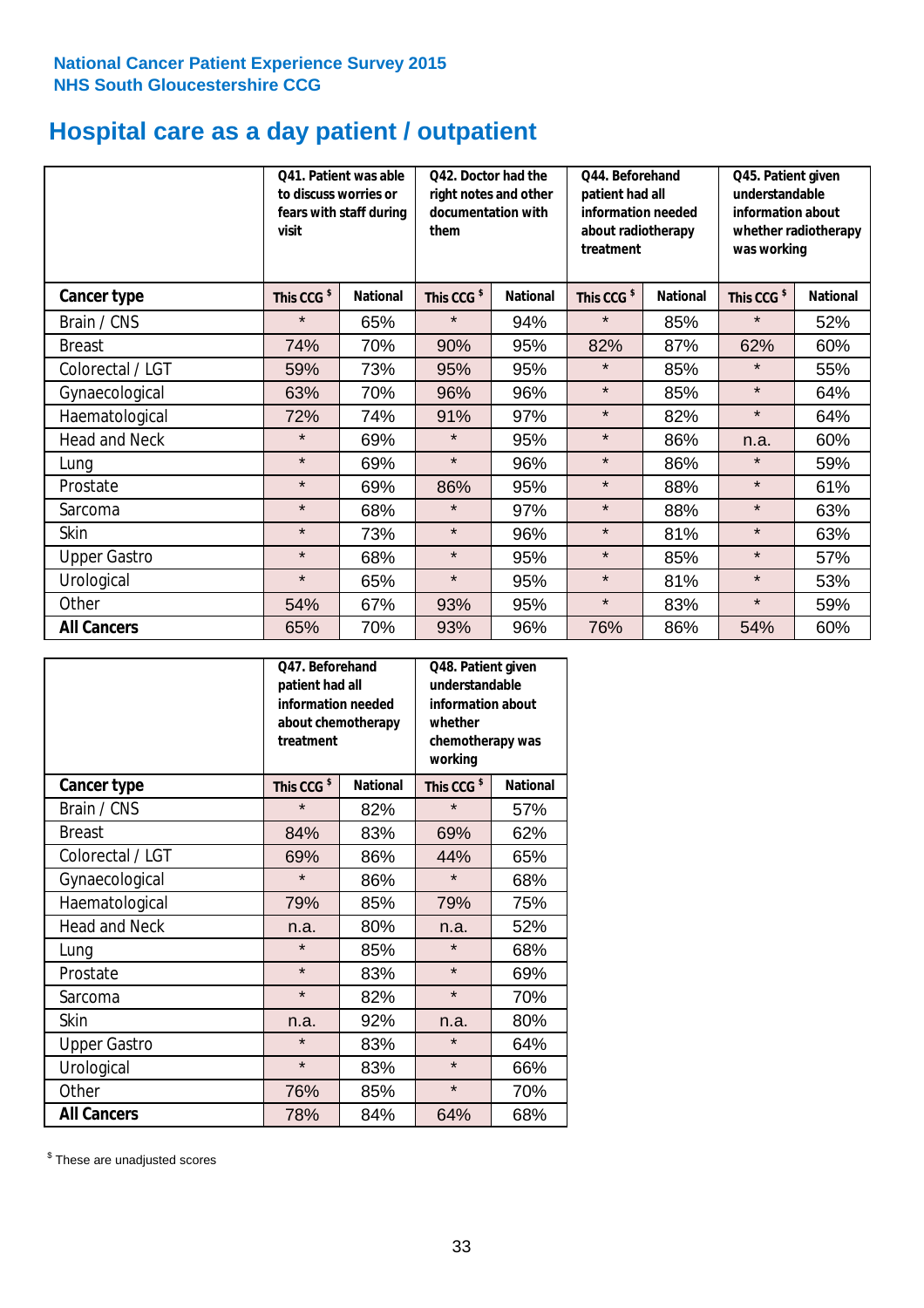# **Home care and support**

|                      | Q49. Hospital staff<br>gave family or | someone close all the<br>information needed to<br>help with care at home | Q50. Patient definitely<br>given enough support<br>from health or social<br>services during<br>treatment |                 | Q51. Patient definitely<br>given enough support<br>from health or social<br>services after<br>treatment |                 |
|----------------------|---------------------------------------|--------------------------------------------------------------------------|----------------------------------------------------------------------------------------------------------|-----------------|---------------------------------------------------------------------------------------------------------|-----------------|
| <b>Cancer type</b>   | This CCG <sup>\$</sup>                | <b>National</b><br>This CCG <sup>\$</sup>                                |                                                                                                          | <b>National</b> | This CCG <sup>\$</sup>                                                                                  | <b>National</b> |
| Brain / CNS          | $\star$                               | 56%                                                                      | $\star$                                                                                                  | 44%             | $\star$                                                                                                 | 44%             |
| <b>Breast</b>        | 59%                                   | 57%                                                                      | 50%                                                                                                      | 54%             | $\star$                                                                                                 | 40%             |
| Colorectal / LGT     | 47%                                   | 60%                                                                      | 55%                                                                                                      | 62%             | $\star$                                                                                                 | 52%             |
| Gynaecological       | 63%                                   | 56%                                                                      | $\star$<br>52%                                                                                           |                 | $\star$                                                                                                 | 42%             |
| Haematological       | 63%                                   | 60%                                                                      | 46%                                                                                                      | 52%             | $\star$                                                                                                 | 43%             |
| <b>Head and Neck</b> | $\star$                               | 59%                                                                      | $\star$                                                                                                  | 53%             | $\star$                                                                                                 | 50%             |
| Lung                 | $\star$                               | 57%                                                                      | $\star$                                                                                                  | 52%             | $\star$                                                                                                 | 42%             |
| Prostate             | 59%                                   | 55%                                                                      | $\star$                                                                                                  | 47%             | $\star$                                                                                                 | 43%             |
| Sarcoma              | $\star$                               | 59%                                                                      | $\star$                                                                                                  | 58%             | $\star$                                                                                                 | 53%             |
| Skin                 | $\star$                               | 67%                                                                      | $\star$                                                                                                  | 58%             | $\star$                                                                                                 | 61%             |
| <b>Upper Gastro</b>  | $\star$                               | 59%                                                                      | $\star$                                                                                                  | 54%             | $\star$                                                                                                 | 45%             |
| Urological           | $\star$                               | 55%                                                                      | $\star$                                                                                                  | 47%             | $\star$                                                                                                 | 44%             |
| Other                | 48%                                   | 54%                                                                      | $\star$                                                                                                  | 55%             | $\star$                                                                                                 | 48%             |
| <b>All Cancers</b>   | 56%                                   | 58%                                                                      | 44%                                                                                                      | 54%             | 37%                                                                                                     | 45%             |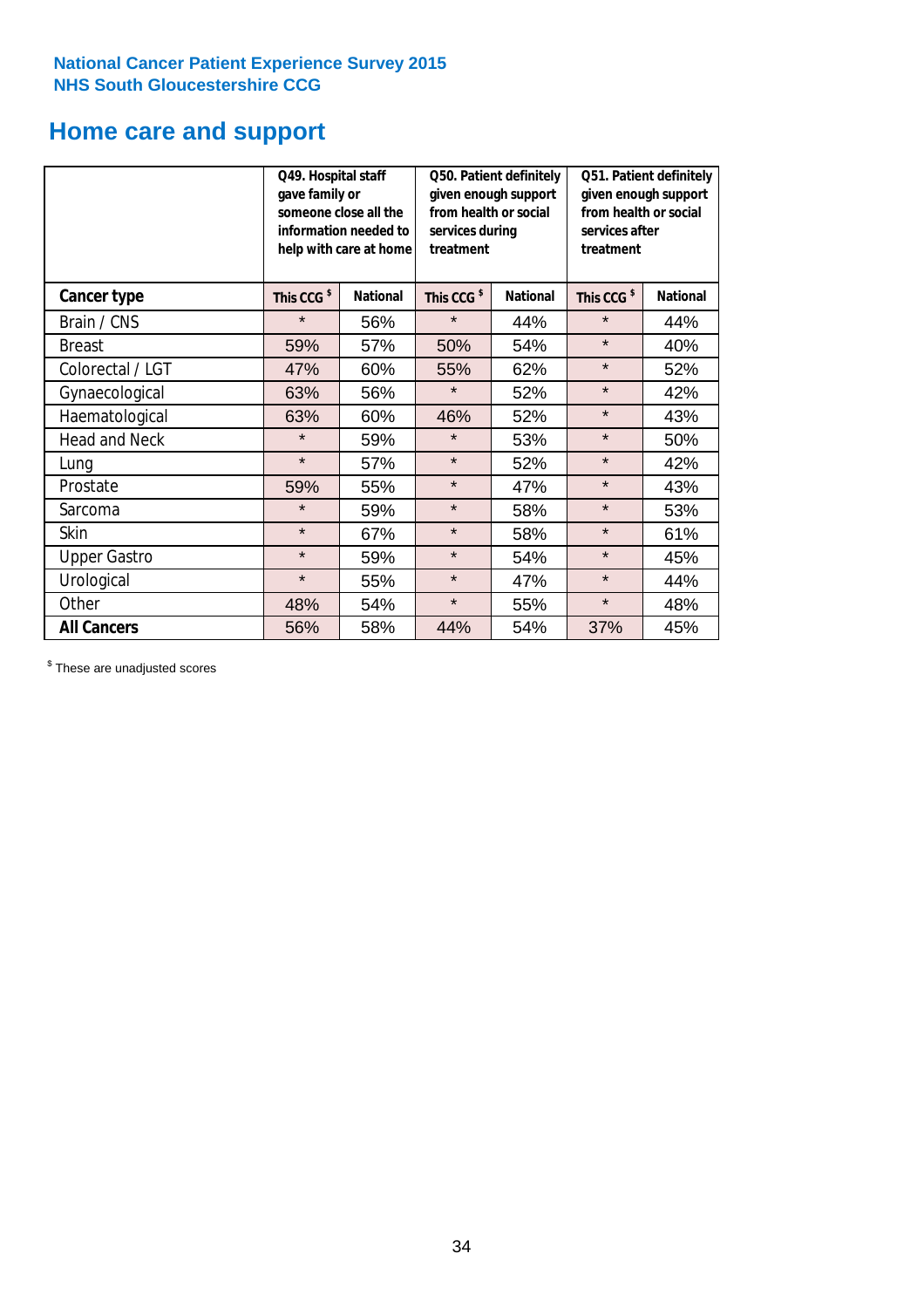### **Care from your general practice**

|                      | information about<br>treatment | Q52. GP given enough<br>patient's condition and | O53. Practice staff<br>definitely did<br>everything they could<br>to support patient |                 |  |
|----------------------|--------------------------------|-------------------------------------------------|--------------------------------------------------------------------------------------|-----------------|--|
| <b>Cancer type</b>   | This CCG <sup>\$</sup>         | <b>National</b>                                 | This CCG <sup>\$</sup>                                                               | <b>National</b> |  |
| Brain / CNS          | $\star$                        | 94%                                             | $\star$                                                                              | 59%             |  |
| <b>Breast</b>        | 92%                            | 96%                                             | 58%                                                                                  | 63%             |  |
| Colorectal / LGT     | 94%                            | 95%                                             | 58%                                                                                  | 63%             |  |
| Gynaecological       | 94%<br>95%                     |                                                 | 48%                                                                                  | 59%             |  |
| Haematological       | 93%                            | 96%                                             | 61%                                                                                  | 61%             |  |
| <b>Head and Neck</b> | $\star$                        | 93%                                             | $\star$                                                                              | 60%             |  |
| Lung                 | $\star$                        | 95%                                             | $\star$                                                                              | 62%             |  |
| Prostate             | 96%                            | 95%                                             | 54%                                                                                  | 67%             |  |
| Sarcoma              | $\star$                        | 97%                                             | $\star$                                                                              | 65%             |  |
| Skin                 | $\star$                        | 97%                                             | $\star$                                                                              | 71%             |  |
| <b>Upper Gastro</b>  | $\star$                        | 94%                                             | $\star$                                                                              | 62%             |  |
| Urological           | $\star$                        | 95%                                             | $\star$                                                                              | 64%             |  |
| Other                | 93%                            | 95%                                             | 60%                                                                                  | 61%             |  |
| <b>All Cancers</b>   | 93%                            | 95%                                             | 59%                                                                                  | 63%             |  |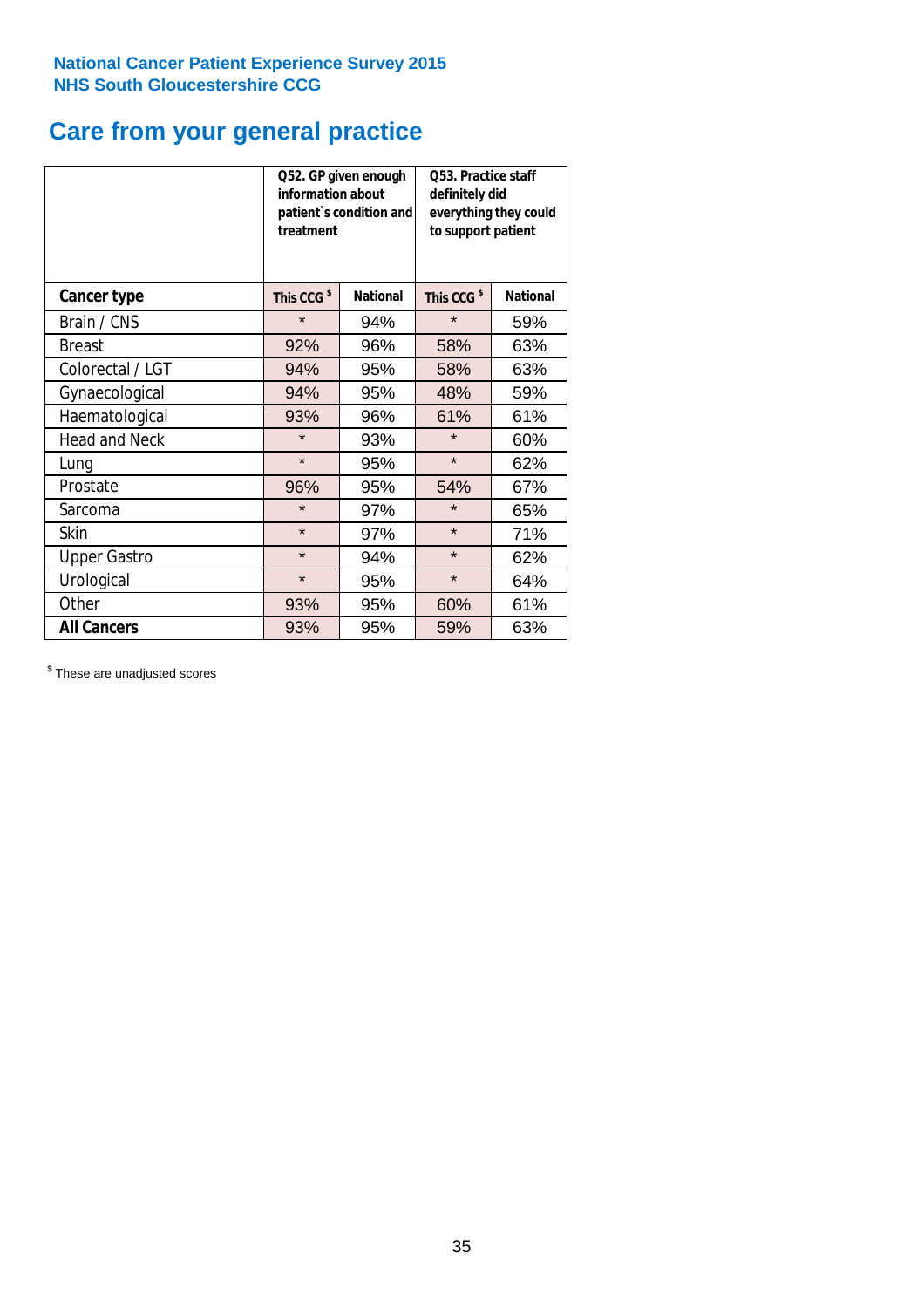### **Your overall NHS care**

|                      | together               | Q54. Hospital and<br>community staff<br>care plan<br>always worked well |                        | Q56. Overall the<br>Q55. Patient given a<br>good |                        | administration of the<br>care was very good / | Q57. Length of time for<br>attending clinics and<br>appointments was<br>right |                 |
|----------------------|------------------------|-------------------------------------------------------------------------|------------------------|--------------------------------------------------|------------------------|-----------------------------------------------|-------------------------------------------------------------------------------|-----------------|
| Cancer type          | This CCG <sup>\$</sup> | <b>National</b>                                                         | This CCG <sup>\$</sup> | <b>National</b>                                  | This CCG <sup>\$</sup> | <b>National</b>                               | This CCG <sup>\$</sup>                                                        | <b>National</b> |
| Brain / CNS          | $\star$                | 45%                                                                     | $\star$                | 29%                                              | $\star$                | 84%                                           | $\star$                                                                       | 60%             |
| <b>Breast</b>        | 53%                    | 60%                                                                     | 28%                    | 35%                                              | 83%                    | 90%                                           | 61%                                                                           | 64%             |
| Colorectal / LGT     | 42%                    | 60%                                                                     | 42%                    | 36%                                              | 75%                    | 88%                                           | 58%                                                                           | 68%             |
| Gynaecological       | 48%                    | 58%                                                                     | 15%                    | 29%                                              | 85%                    | 89%                                           | 62%                                                                           | 66%             |
| Haematological       | 55%                    | 63%                                                                     | 23%                    | 33%                                              | 94%                    | 92%                                           | 64%                                                                           | 62%             |
| <b>Head and Neck</b> | $\star$                | 58%                                                                     | $\star$                | 34%                                              | $\star$                | 89%                                           | $\star$                                                                       | 65%             |
| Lung                 | $\star$                | 63%                                                                     | $\star$                | 32%                                              | $\star$                | 89%                                           | $\star$                                                                       | 70%             |
| Prostate             | 61%                    | 63%                                                                     | 31%                    | 36%                                              | 81%                    | 87%                                           | 67%                                                                           | 71%             |
| Sarcoma              | $\star$                | 60%                                                                     | $\star$                | 31%                                              | $\star$                | 90%                                           | $\star$                                                                       | 63%             |
| Skin                 | 81%                    | 69%                                                                     | $\star$                | 39%                                              | 95%                    | 89%                                           | 71%                                                                           | 73%             |
| <b>Upper Gastro</b>  | $\star$                | 58%                                                                     | $\star$                | 36%                                              | $\star$                | 88%                                           | $\star$                                                                       | 66%             |
| Urological           | $\star$                | 62%                                                                     | $\star$                | 26%                                              | $\star$                | 84%                                           | $\star$                                                                       | 73%             |
| Other                | 55%                    | 56%                                                                     | 27%                    | 29%                                              | 71%                    | 87%                                           | 74%                                                                           | 61%             |
| <b>All Cancers</b>   | 53%                    | 61%                                                                     | 29%                    | 33%                                              | 84%                    | 89%                                           | 66%                                                                           | 66%             |

|                      | Q58. Taking part in<br>cancer research | discussed with patient | Q59. Patient's average<br>rating of care scored<br>from very poor to very<br>good |                 |  |
|----------------------|----------------------------------------|------------------------|-----------------------------------------------------------------------------------|-----------------|--|
| <b>Cancer type</b>   | This CCG <sup>\$</sup>                 | <b>National</b>        | This CCG <sup>\$</sup>                                                            | <b>National</b> |  |
| Brain / CNS          | $\star$                                | 32%                    | $\star$                                                                           | 8.5             |  |
| <b>Breast</b>        | 19%                                    | 28%                    | 8.7                                                                               | 8.8             |  |
| Colorectal / LGT     | 34%                                    | 22%                    | 8.0                                                                               | 8.7             |  |
| Gynaecological       | 27%<br>13%                             |                        | 8.8                                                                               | 8.7             |  |
| Haematological       | 45%                                    | 36%                    | 8.6                                                                               | 8.8             |  |
| <b>Head and Neck</b> | $\star$                                | 21%                    | $\star$                                                                           | 8.6             |  |
| Lung                 | $\star$                                | 34%                    | $\star$                                                                           | 8.6             |  |
| Prostate             | 53%                                    | 35%                    | 8.5                                                                               | 8.6             |  |
| Sarcoma              | $\star$                                | 29%                    | $\star$                                                                           | 8.7             |  |
| <b>Skin</b>          | $\star$                                | 17%                    | 9.2                                                                               | 8.9             |  |
| <b>Upper Gastro</b>  | $\star$                                | 30%                    | $\star$                                                                           | 8.6             |  |
| Urological           | $\star$                                | 14%                    | $\star$                                                                           | 8.5             |  |
| Other                | 28%                                    | 31%                    | 8.1                                                                               | 8.6             |  |
| <b>All Cancers</b>   | 33%                                    | 28%                    | 8.5                                                                               | 8.7             |  |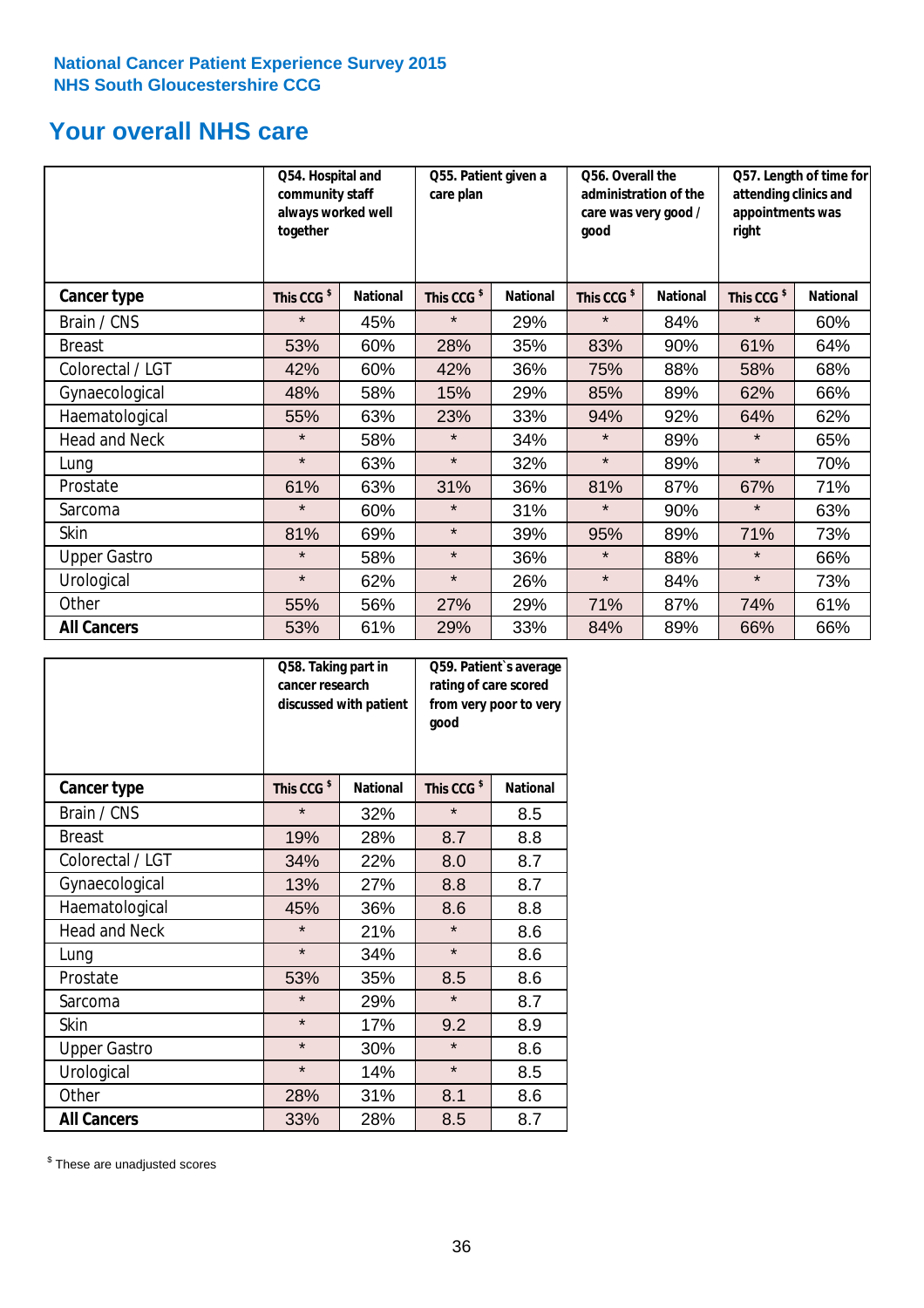### **Annex**

### **Methodology**

The sample for the survey included all adult (aged 16 and over) NHS patients, with a confirmed primary diagnosis of cancer, discharged from an NHS Trust after an inpatient episode or day case attendance for cancer related treatment in the months of April, May and June 2015.

The patients included in the sample had relevant cancer ICD10 codes (C00-99 excluding C44 and C84, and D05) in the first diagnosis field of their patient records, applied to their patient files by the relevant NHS Trust, and were alive at the point at which fieldwork commenced. Deceased checks were undertaken on up to three occasions during fieldwork, to ensure that questionnaires were not sent to patients who had died since their treatment.

Trust samples were checked rigorously for duplicates and patient lists were also de-duplicated nationally to ensure that patients did not receive multiple copies of questionnaires.

The fieldwork for the survey was undertaken between October 2015 and March 2016.

For the first time, the survey used a mixed mode methodology. Questionnaires were sent by post with two reminders where necesssary, but also included an option to complete online. A Freephone helpline was available for respondents to ask questions about the survey, to enable them to complete their questionnaires over the phone, and to provide access to a translation and interpreting facility for those whose first language was not English.

The Health Research Authority supported the survey by granting Section 251 approval.

### **Further information**

Further information on survey methodology, as well as all of the national and local reports and data, is available at www.ncpes.co.uk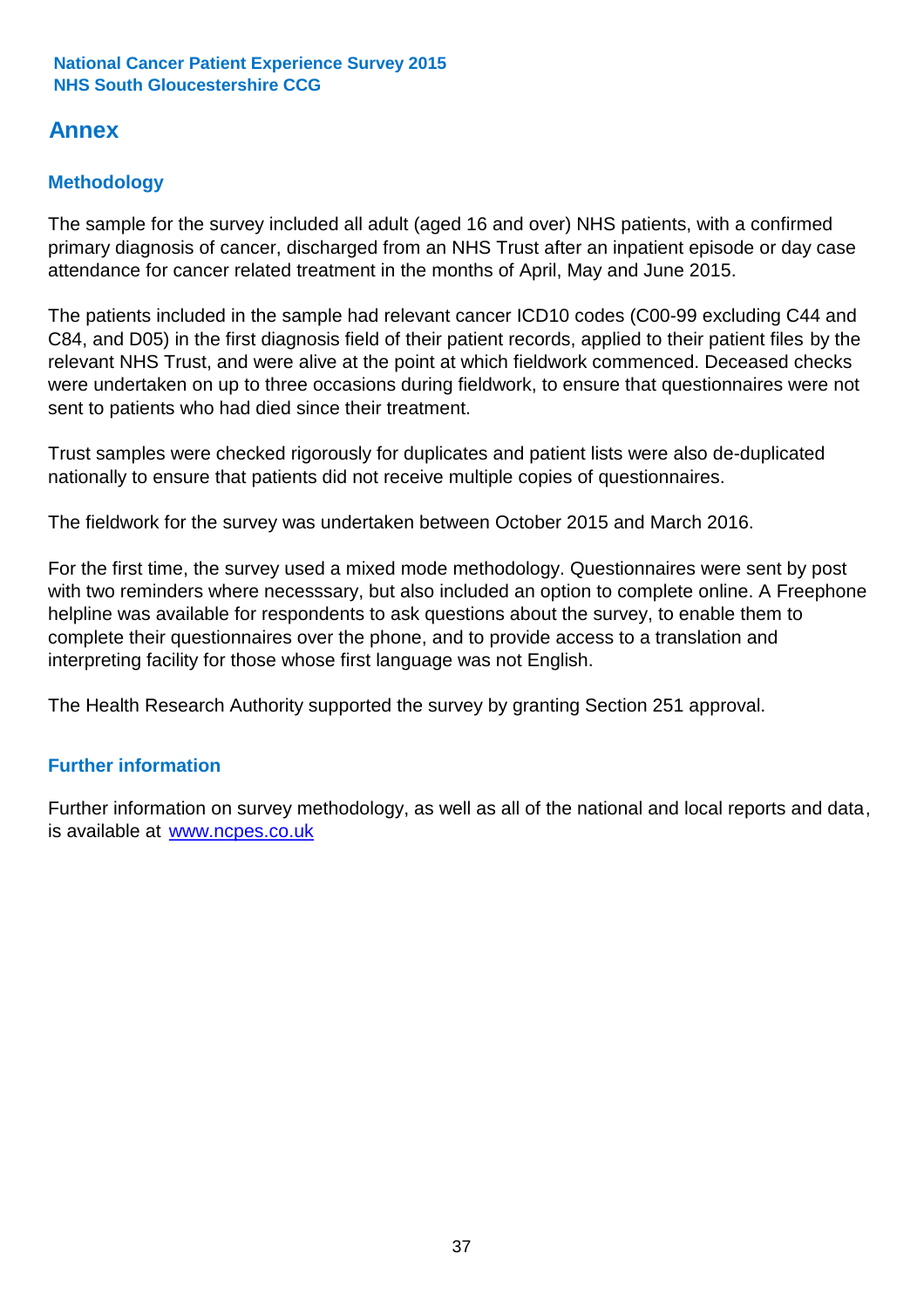#### **Redevelopment of the 2015 survey**

A number of significant changes have been made to the National Cancer Patient Experience Survey in 2015:

- the length of the questionnaire has been reduced
- response options have been reviewed and changed to make them consistent throughout the survey
- some of the questions and / or answer options have been changed so that they are now in line with questions in other patient surveys (e.g. the Care Quality Commission national patient surveys), to improve comparability between them
- the topic areas within the questionnaire have been redesigned to capture the whole patient journey.

There are 50 questions in the questionnaire that relate directly to patient experience. Of these, 14 remain unchanged from previous years; and a further 21 have been slightly amended. We draw caution in directly comparing data from the 2015 survey to the findings of the previous CPES surveys, even for identical questions. Changes in the structure of the survey instrument (questionnaire) and also the administration of the survey (calendar period and length of time from sampling to field work start and completion) may influence nationwide averages, although these features will not greatly impact on relative comparisons (e.g. between patient groups or hospitals).

The other 15 questions are either new or substantially changed from previous years.

It is expected that there will be few, if any changes, to the questionnaire going forward so we will be able to compare the results year on year. Where changes are necessary they are expected to be for methodological reasons or to improve question reliability.

Another significant change in 2015 is that an online version of the questionnaire has been developed. The online version was developed to make the questionnaire more accessible for respondents. This may have an impact on the demographic characteristics of the respondents. This may be an improvement if previously underrepresented groups have responded. However, changes to the demographics of respondents may have implications on the overall results - and again, leads us to draw caution in directly comparing results with previous years.

#### **Official Statistics**

The 2015 survey data has been published for the first time as Official Statistics. The 2015 survey data has been produced and published in line with the Code of Practice for Official Statistics.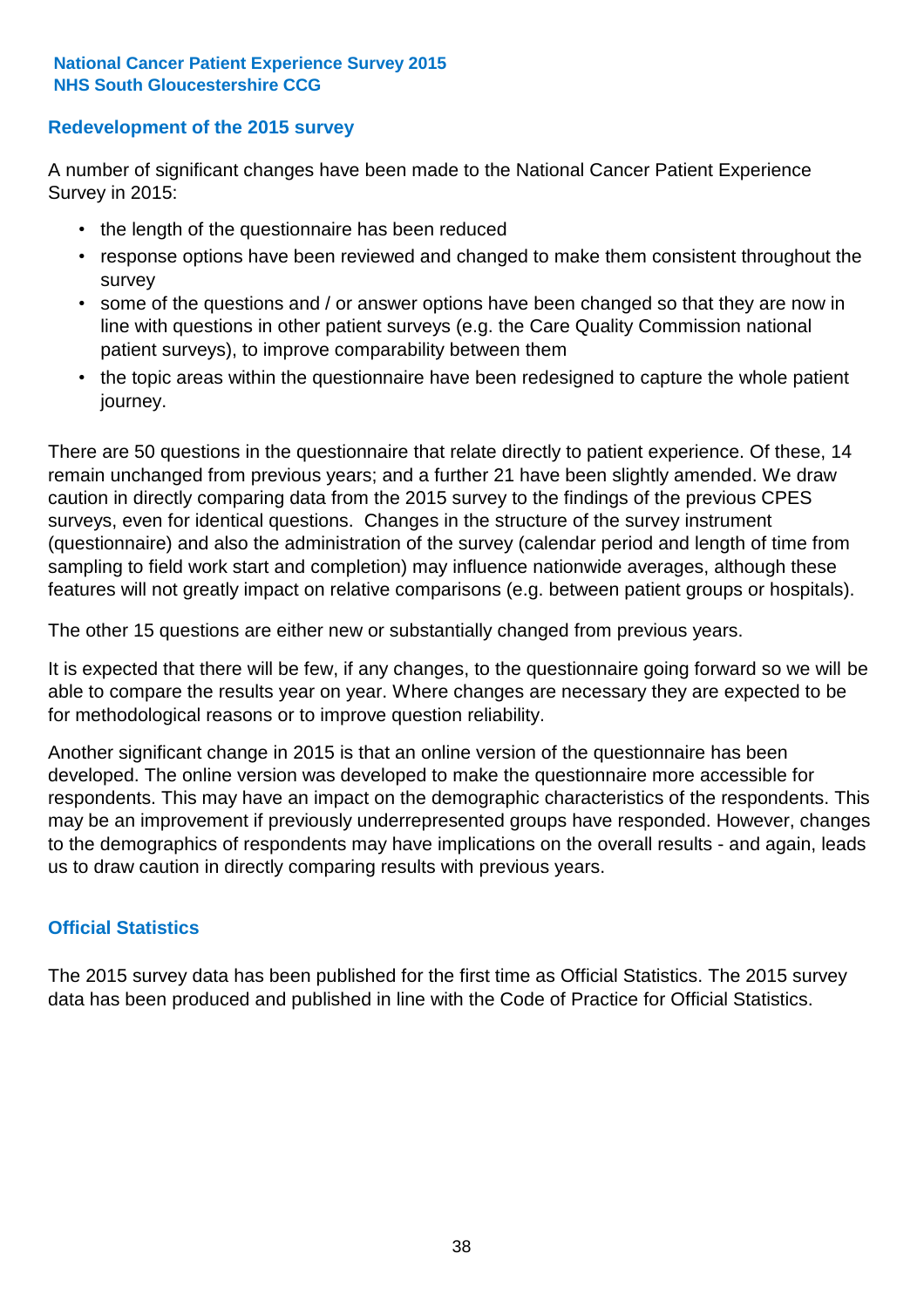#### **Scoring methodologies**

49 of the 50 questions relating directly to patient experience have been summarised as the score of the percentage of patients who reported a positive experience. For example:

- question 6 asks: "Overall, how did you feel about the length of time you had to wait for your test to be done?". Responses have been recorded as positive only for those patients who selected the first option ("It was about right")
- question 11 asks: "When you were told you had cancer, were you given written information about the type of cancer you had?". Responses have been recorded as positive only for those patients who selected the first option ("Yes, and it was easy to understand").

Where options do not provide any information on positive/negative patient experience (e.g. "Don't know / can't remember"), they are excluded from the score.

The other question (question 59) asks respondents to rate their overall care on a scale of 0 to 10. Scores have been given as an average on this scale.

A copy of the 2015 questionnaire, marked up with all of these scoring conventions, is available at www.ncpes.co.uk

Further details on the scoring methodology can be found in the technical document for the survey, available at <u>www.ncpes.co.uk</u>

#### **Case-mix adjustment**

For the first time in 2015, case-mix adjusted findings are being presented alongside unadjusted results for CCGs. Case-mix adjustment allows us to account for the impact that differing patient populations might have on results. By using the case-mix adjusted estimates we can obtain a greater understanding of how a CCG is performing given their patient population.

The factors taken into account in this case-mix adjustment are gender, age, ethnic group, deprivation, and tumour group.

For further details on case-mix adjustment, please refer to the technical document for the survey, available at www.ncpes.co.uk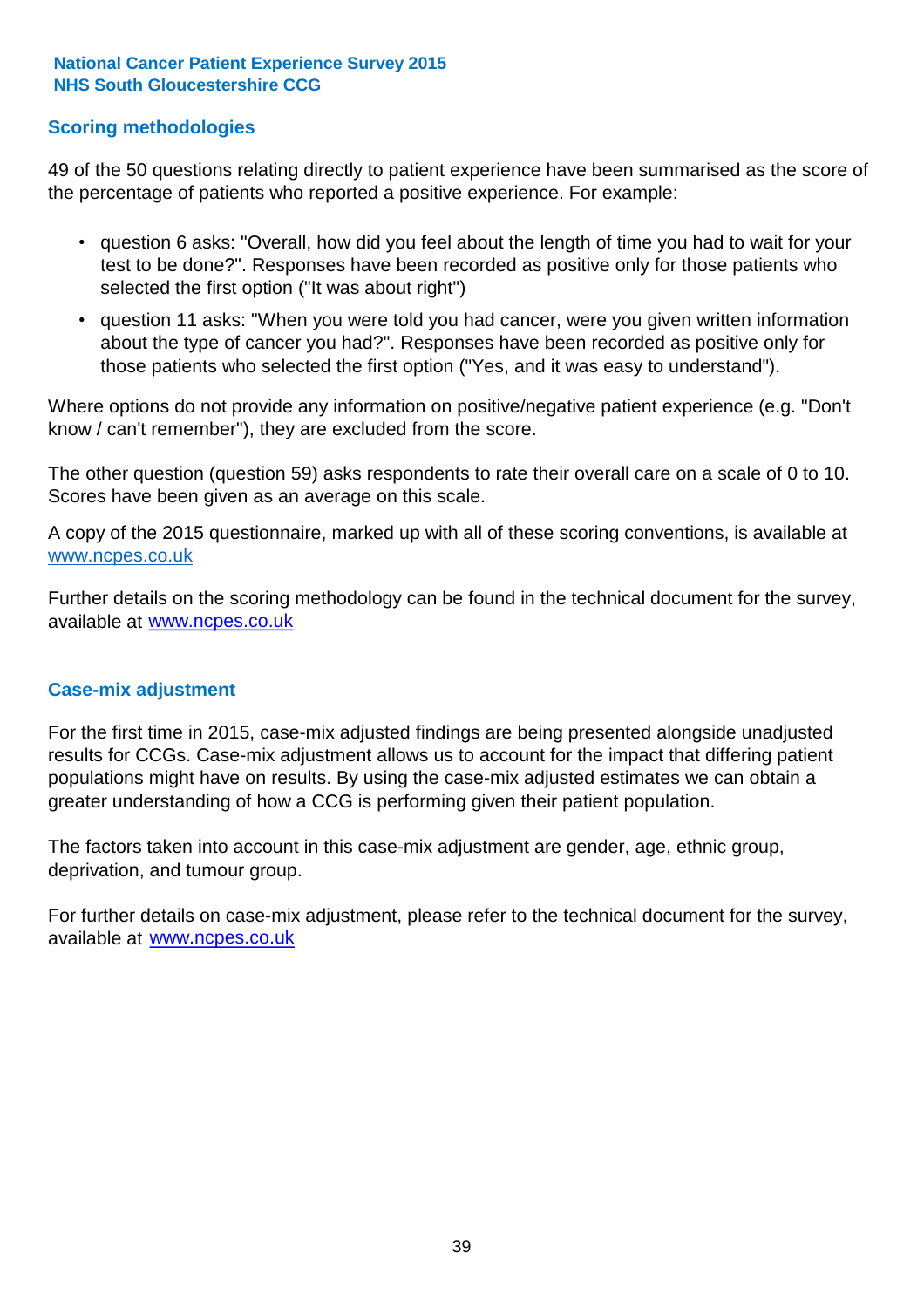#### **Response Rates**

|                 | Sample<br><b>Size</b> | <b>Excluded</b> | Adjusted<br><b>Sample</b> | <b>Not</b><br><b>Returned Refused</b> | Blank / | Completed | Response<br>Rate |
|-----------------|-----------------------|-----------------|---------------------------|---------------------------------------|---------|-----------|------------------|
| <b>National</b> | 116,991               | 8.719           | 108,272                   | 33,168                                | 3.918   | 71,186    | 66%              |
| 12A             | 569                   | 35              | 534                       | 156                                   | 6       | 372       | 70%              |

#### **Respondents by tumour group**

The tables below show the numbers of patients from each tumour group and the age and gender distribution of these patients.

| <b>Tumour Group</b>  | Number of<br>respondents* |
|----------------------|---------------------------|
| Brain / CNS          | 7                         |
| <b>Breast</b>        | 80                        |
| Gynaecological       | 35                        |
| Colorectal / LGT     | 45                        |
| Lung                 | 18                        |
| <b>Skin</b>          | 21                        |
| Haematological       | 73                        |
| <b>Upper Gastro</b>  | 17                        |
| Other                | 13                        |
| Urological           | 16                        |
| Prostate             | 31                        |
| Sarcoma              | $\overline{4}$            |
| <b>Head and Neck</b> | 12                        |

*\* These figures may not match the numerator for all questions in the 'Comparisons by tumour group' section of this report, because not all questions were answered by all respondents.*

#### **Respondents by age and gender**

The questionnaire asked respondents to give their year of birth. This information has been amalgamated into 8 age bands. The age and gender distribution for the CCG was as follows:

|             | 16-24 | 25-34 | 35-44 | 45-54 | 55-64 | 65-74 | 75-84 | $85+$ | <b>Total</b> |
|-------------|-------|-------|-------|-------|-------|-------|-------|-------|--------------|
| <b>Male</b> | ⌒     |       |       | 13    | 41    | 59    | 40    |       | 169          |
| Female      |       |       | 10    | 29    | 41    | 76    | 38    |       | 203          |
| Total       | 4     |       | 14    | 42    | 82    | 135   | 78    |       | 372          |